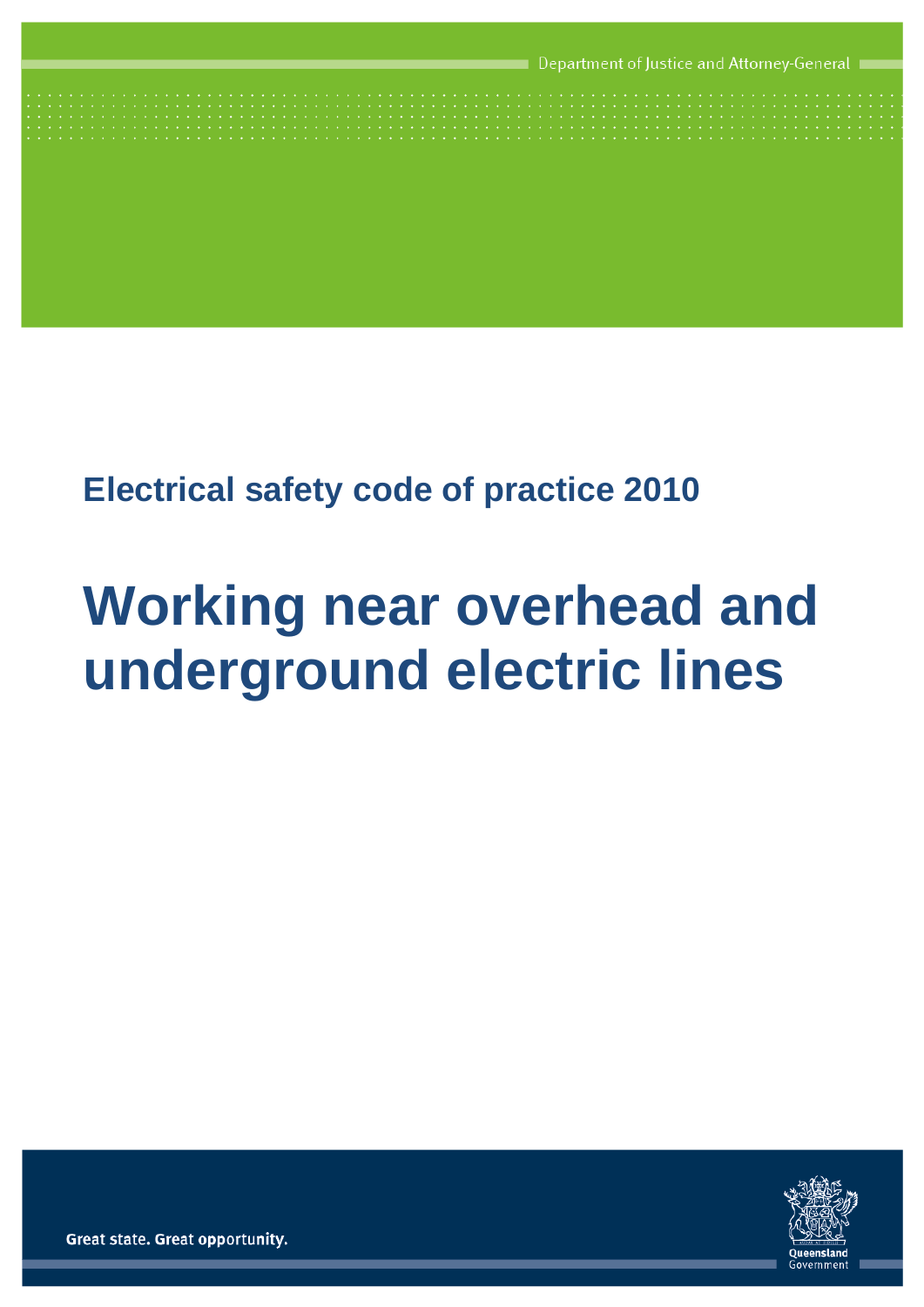The Queensland *Electrical safety code of practice 2010 – Working near exposed live parts* was made on 18 December 2009 and commenced on 1 January 2010.

This Queensland code of practice was amended and renamed the *Electrical safety code of practice 2010 – Working near overhead and underground electric lines* by the Attorney-General and Minister for Justice on 2 December 2013.

This amended and renamed code takes effect on 1 January 2014.

ESOPDF029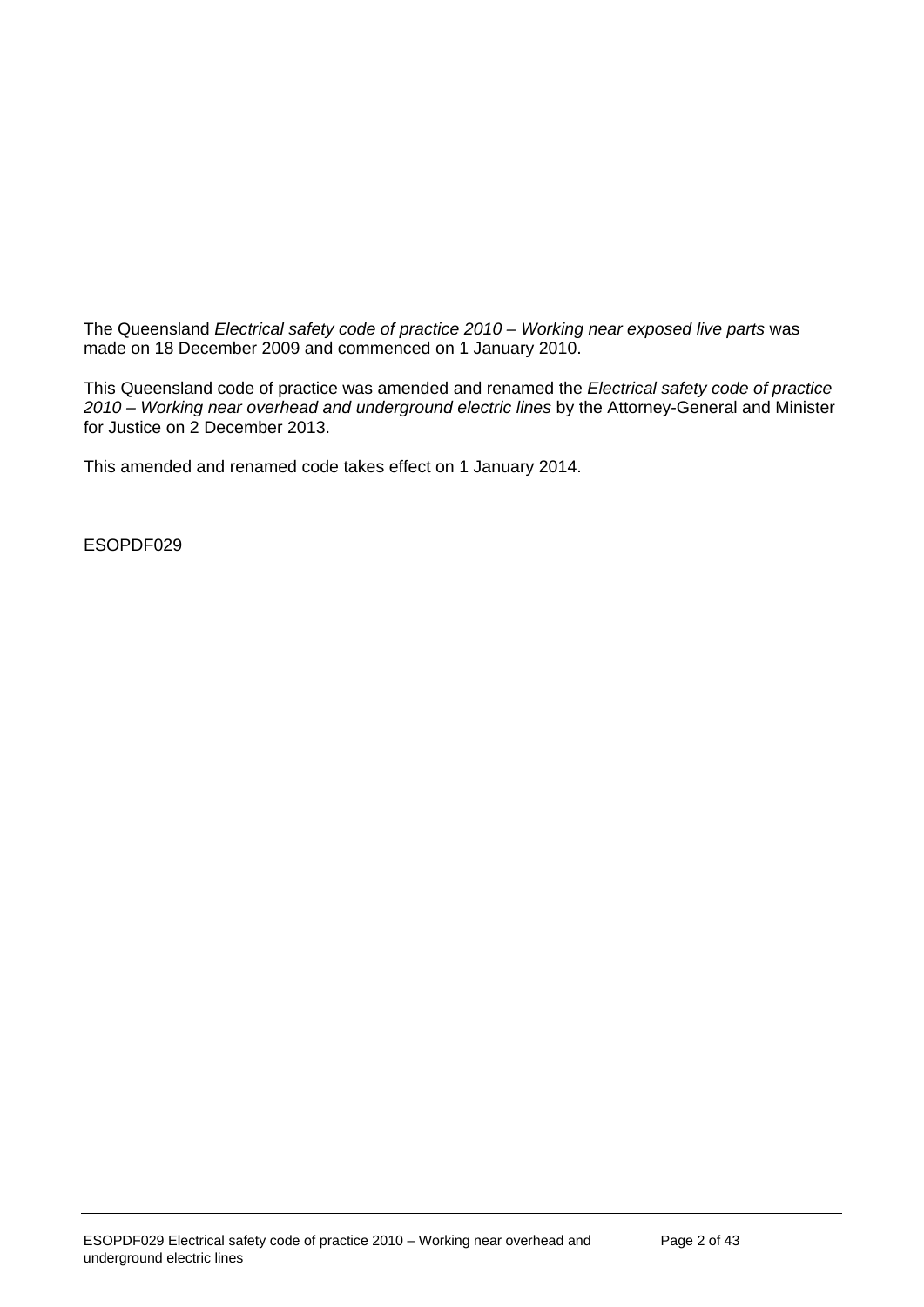# **Contents**

| $\mathbf 1$<br>1.1<br>1.2<br>1.3<br>1.4                                                                                                                                                                                                                                                                                                                         |  |
|-----------------------------------------------------------------------------------------------------------------------------------------------------------------------------------------------------------------------------------------------------------------------------------------------------------------------------------------------------------------|--|
| $\mathbf{2}$<br>2.1<br>2.2<br>2.3<br>2.4                                                                                                                                                                                                                                                                                                                        |  |
| 3<br>3.1<br>3.2<br>3.3<br>3.4                                                                                                                                                                                                                                                                                                                                   |  |
| 4<br>4.1<br>Risk management process for operating plant working near overhead electric lines  18<br>4.2<br>4.3<br>4.4.1<br>4.4.2                                                                                                                                                                                                                                |  |
| WORK NEAR LOW VOLTAGE OVERHEAD ELECTRIC LINES NEAR BUILDINGS AND<br>5<br>5.1<br>5.2 The no-touch and exclusion zones for low voltage lines near buildings and structures 23<br>Exclusion zones for low voltage overhead lines near buildings and structures23<br>5.2.1<br>Risk management process for work near low voltage overhead electric lines near<br>5.3 |  |
| 6<br>6.1<br>6.2<br>Risk management process for clearing vegetation near overhead electric lines  26<br>6.3                                                                                                                                                                                                                                                      |  |
| 7<br>7.1<br>Risk management process for agricultural work near overhead electric lines  28<br>7.2                                                                                                                                                                                                                                                               |  |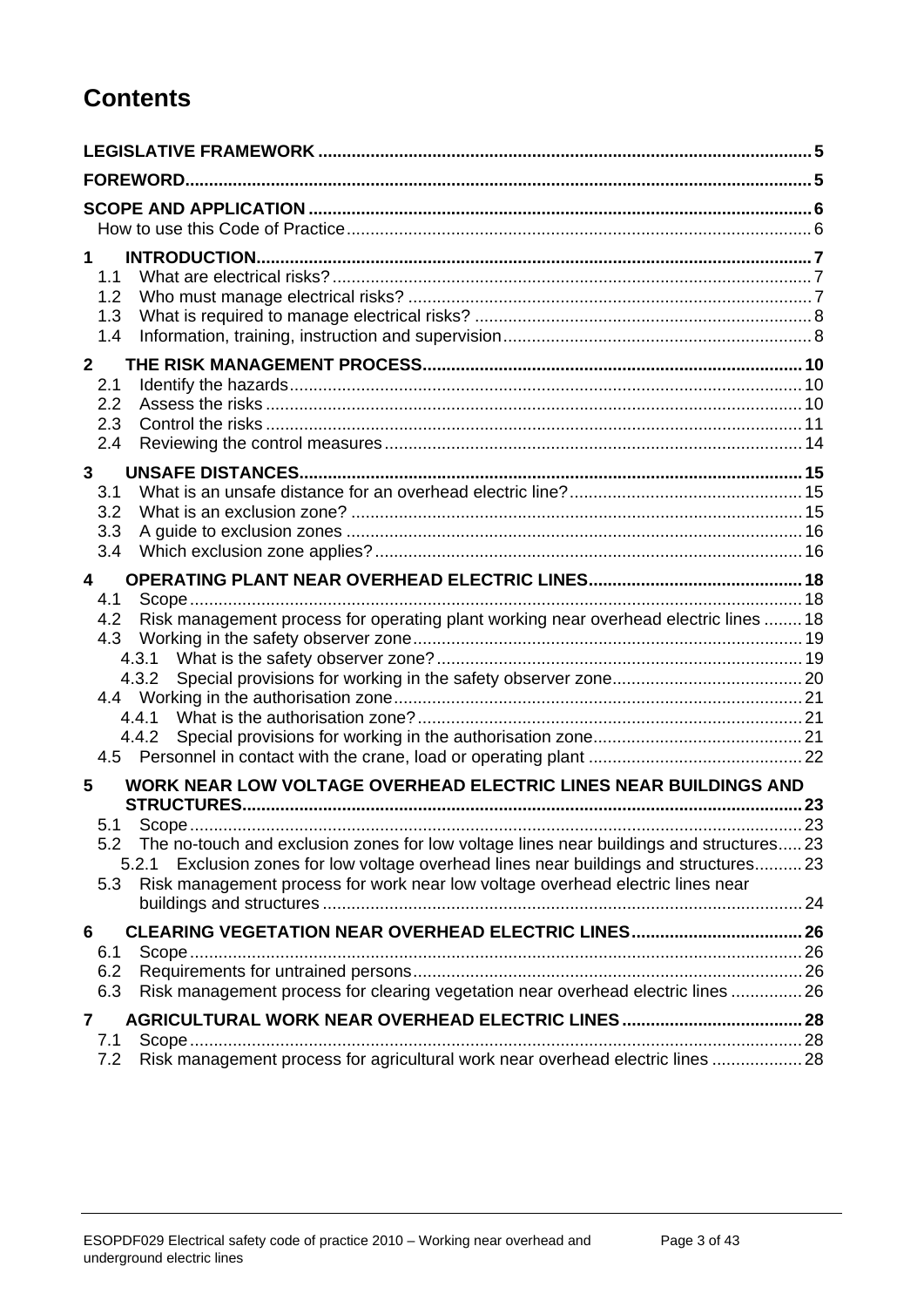| 8             |                   | TRANSPORTATION OF HIGH LOADS NEAR OVERHEAD ELECTRIC LINES 30       |  |
|---------------|-------------------|--------------------------------------------------------------------|--|
| 8.1           |                   |                                                                    |  |
| 8.2           |                   |                                                                    |  |
|               |                   |                                                                    |  |
|               |                   |                                                                    |  |
|               |                   |                                                                    |  |
|               |                   |                                                                    |  |
|               |                   |                                                                    |  |
|               |                   |                                                                    |  |
|               | 8.4.4             | Scoping service provider or network assessor - electrical safety33 |  |
| 9             |                   |                                                                    |  |
| 9.1           |                   |                                                                    |  |
| $9.2^{\circ}$ |                   |                                                                    |  |
| 9.3           |                   |                                                                    |  |
|               | <b>APPENDIX A</b> |                                                                    |  |
|               | <b>APPENDIX B</b> | <b>EXCLUSION ZONES FOR OVERHEAD ELECTRIC LINES 38</b>              |  |
|               |                   | APPENDIX C INCIDENTS INVOLVING LIVE OVERHEAD ELECTRIC LINES  42    |  |
| C.1           |                   |                                                                    |  |
| C.2           |                   |                                                                    |  |
|               |                   |                                                                    |  |
| C.4           |                   |                                                                    |  |
|               |                   |                                                                    |  |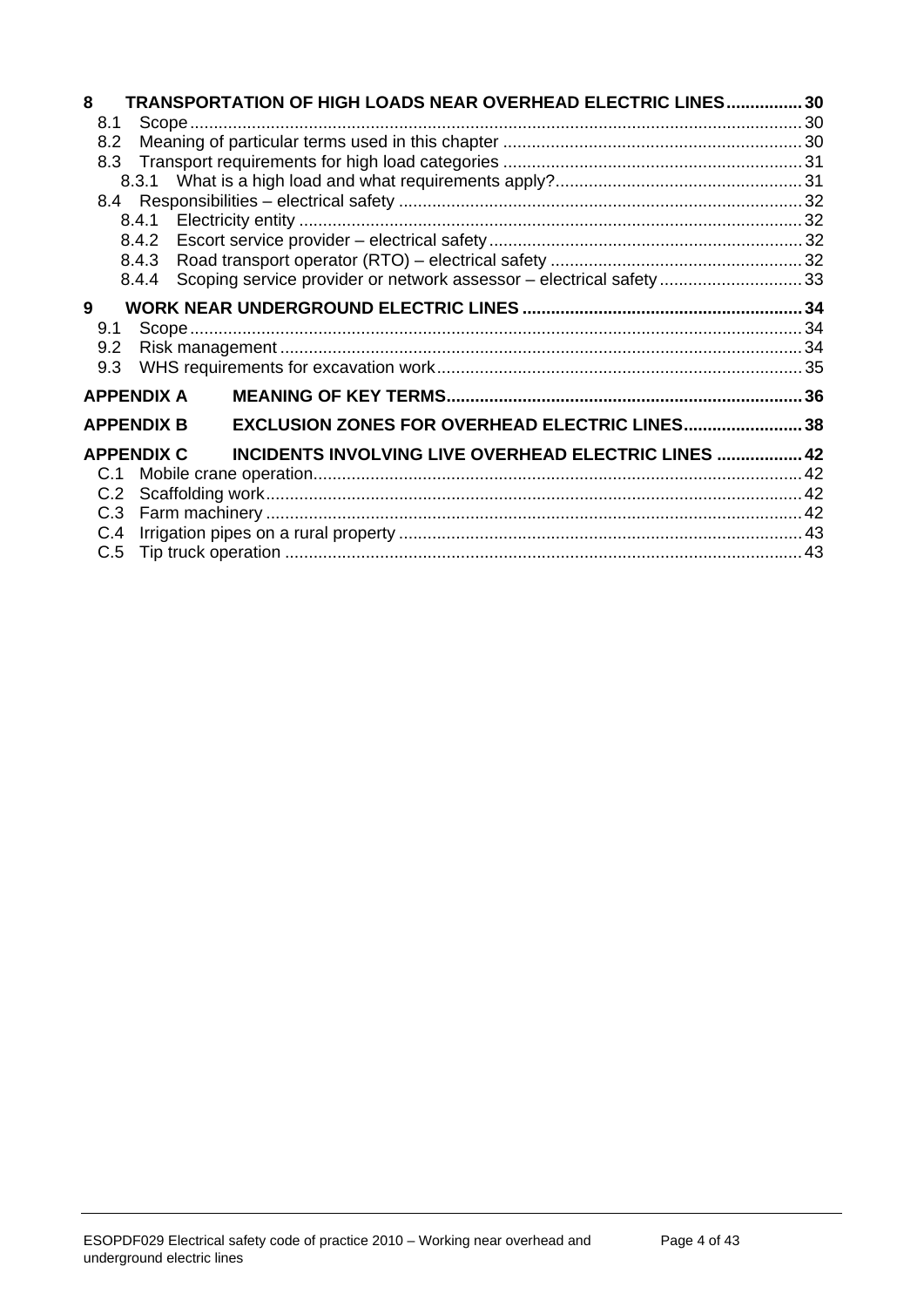# <span id="page-4-0"></span>**LEGISLATIVE FRAMEWORK**

The *[Electrical Safety Act 2002](http://www.legislation.qld.gov.au/LEGISLTN/CURRENT/E/ElectricalSA02.pdf)* (the ES Act) is directed at eliminating the human cost to individuals, families and the community of death, injury and destruction that can be caused by electricity. The ES Act establishes a legislative framework for preventing persons from being killed or injured by electricity, and preventing property from being destroyed or damaged by electricity. The ES Act places the primary electrical safety duty on a person conducting a business or undertaking, who must ensure the business or undertaking is conducted in a way that is electrically safe. Duties are also placed on officers of a person conducting a business or undertaking, workers and other persons at a workplace, as well as electricity entities, designers, manufacturers, importers, suppliers, installers, repairers and persons in control of [electrical equipment](http://www.deir.qld.gov.au/electricalsafety/law/codes/rural/dictionary/index.htm#equipment).

The *Work Health and Safety Act 2011* (WHS Act) requires persons who have a duty to ensure health and safety to 'manage risks' by eliminating health and safety risks so far as is reasonably practicable, and if it is not reasonably practicable to do so, to minimise those risks so far as is reasonably practicable. The WHS Act provides a framework to protect the health, safety and welfare of all workers at work. It also protects the health and safety of all other people who might be affected by the work. The WHS Act places the primary health and safety duty on a person conducting a business or undertaking, who must ensure, so far as is reasonably practicable, the health and safety of workers at the workplace. Duties are also placed on officers of a person conducting a business or undertaking, workers and other persons at a workplace.

In terms of electrical safety, where the ES Act and the WHS Act both apply, the ES Act takes precedence.

# <span id="page-4-1"></span>**FOREWORD**

This Code of Practice on managing risks when working near overhead and underground electric lines is made under section 44 of the ES Act.

A code of practice is a practical guide to achieving the standards of electrical safety required under the ES Act and the Electrical Safety Regulation 2013 (the ES Regulation).

A code of practice applies to anyone who has an electrical safety duty in the circumstances described in the code. In most cases, following a code of practice would achieve compliance with the electrical safety duties in the ES Act, in relation to the subject matter of the code. Like regulations, codes of practice deal with particular issues and do not cover all hazards or risks that may arise. Health and safety and electrical safety duties require duty holders to consider all risks associated with work, not only those for which regulations and codes of practice exist.

Codes of practice are admissible in court proceedings under the ES Act and ES Regulation. Courts may regard a code of practice as evidence of what is known about a hazard, risk or control and may rely on the code in determining what is reasonably practicable in the circumstances to which the code relates.

Compliance with the ES Act and ES Regulation may be achieved by following another method, such as a technical or an industry standard, if it provides an equivalent or higher standard of electrical safety than the code.

An inspector may refer to a code of practice when issuing an improvement or electrical safety protection notice.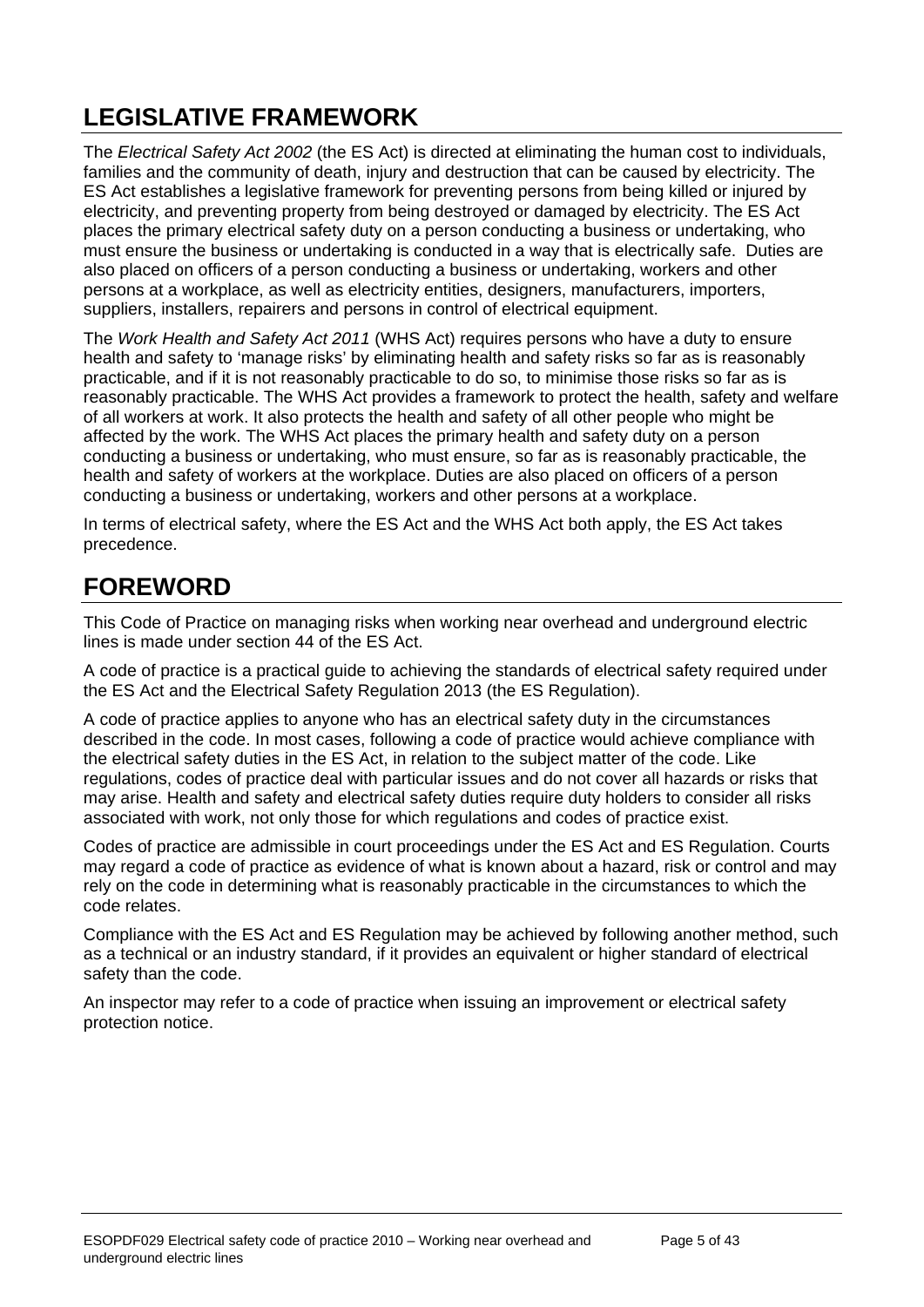# <span id="page-5-0"></span>**SCOPE AND APPLICATION**

This Code provides practical guidance for persons conducting a business or undertaking on managing electrical risks when working near energised (live) overhead or underground electric lines. It should be used by persons conducting a business or undertaking to ensure, so far as is reasonably practicable, that no person, plant or thing at the workplace comes within an unsafe distance of an overhead or underground electric line.

This Code should be read in conjunction with the *Electrical safety code of practice 2013 – Managing electrical risks in the workplace*, which provides guidance on managing general workplace electrical risks, risks associated with working around exposed energised parts and risks associated with electrical work.

This Code applies to a range of persons including plant operators, painters, sign makers, persons erecting (or working on) scaffolds, and persons working with irrigation pipes near energised electric lines.

This Code does not apply to:

- Electrical work on energised (live) electrical equipment.
- Mobile plant or vehicles operating on a public road where the design envelope is not greater than the transit envelope and is also not greater than 4.6 metres in height. For example, a side loading waste collection vehicle collecting waste bins from the side of a public road under overhead electric lines.
- A crane or mobile plant when they are retracted and correctly stowed for travelling on a public road.
- Work carried out by emergency services personnel, including state emergency services, fire, police, volunteer rescue associations and ambulance personnel during a declared emergency or other local emergency incident.
- Work involving low flying aircraft like crop dusting, pesticide or herbicide spraying.

### <span id="page-5-1"></span>*How to use this Code of Practice*

This Code should be read in conjunction with the ES Act, the ES Regulation, the WHS Act, the Work Health and Safety Regulation 2011 (the WHS Regulation) and other relevant codes of practice.

In providing guidance, the word 'should' is used in this Code to indicate a recommended course of action, while 'may' is used to indicate an optional course of action. The terms 'health and safety' and 'work health and safety' are used in this Code to indicate a wider application than just 'electrical safety'. However, 'electrical safety' should be taken as being included when the terms 'health and safety' and 'work health and safety' are used.

This Code also includes various references to provisions of the ES Act, the ES Regulation, the WHS Act and the WHS Regulation which set out the legal requirements. These references are not exhaustive. The words 'must', 'requires' or 'mandatory' indicate that a legal requirement exists and must be complied with.

This Code also includes various references to standards (using the designated 'AS') and joint standards (using the designated 'AS/NZS'). In this Code, unless otherwise stated, a reference to a standard (or joint standard) is a reference to that standard (or joint standard) as in force from time to time under that designation. For example, 'AS/NZS 3760' is a reference to the joint standard that is currently in force under that designation.

<span id="page-5-2"></span>Key terms used in this Code are defined at Appendix A.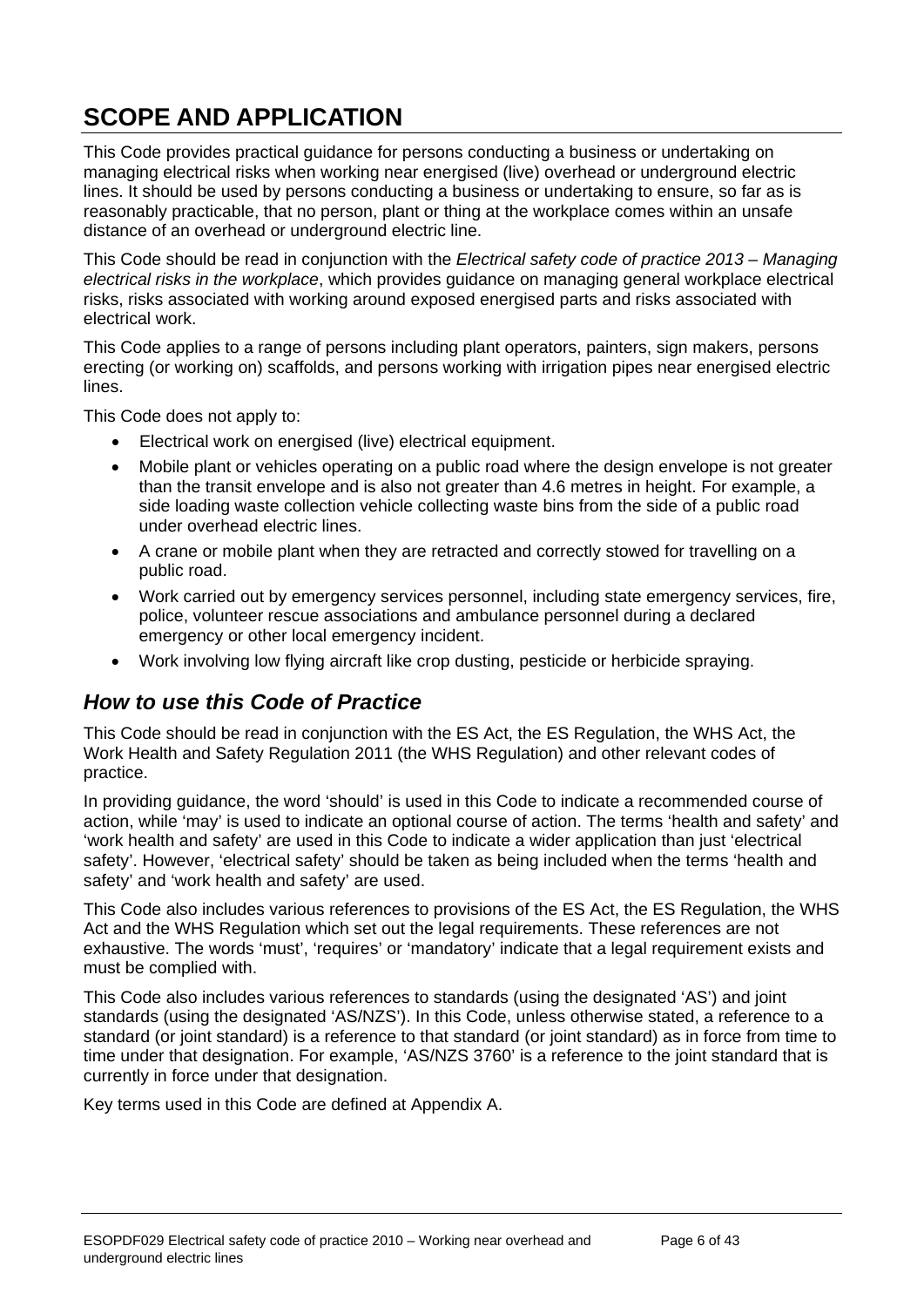# <span id="page-6-0"></span>**1 INTRODUCTION**

### <span id="page-6-1"></span>*1.1 What are electrical risks?*

Electrical risks are risks of death, electric shock or other injury caused directly or indirectly by electricity. The most common electrical risks and causes of injury associated with working near overhead or underground electric lines are:

- electric shock causing injury or death. The electric shock may be received by direct or indirect contact, tracking through or across a medium, or by arcing
- arcing, explosion or fire causing burns. The injuries are often suffered because arcing or explosion or both occur when high fault currents are present
- electric shock from 'step-and-touch' potentials
- fire resulting from an electrical fault.

Contact with overhead or underground electric lines can be fatal, whether the lines are carrying a voltage as high as 330,000 volts or as low as 230 volts.

Contact with overhead electric lines is not necessary to result in electric shock. A close approach to the line conductors may allow a 'flashover' or arc to take place. The risk of flashover increases as the line voltage increases.

# <span id="page-6-2"></span>*1.2 Who must manage electrical risks?*

A **person conducting a business or undertaking** has the primary duty under the ES Act to ensure the person's business or undertaking is conducted in a way that is electrically safe. This duty includes:

- ensuring that all electrical equipment used in the conduct of the person's business or undertaking is electrically safe; and
- if the person's business or undertaking includes the performance of electrical work, ensuring the electrical safety of all persons and property likely to be affected by the electrical work; and
- if the person's business or undertaking includes the performance of work, whether or not electrical work, involving contact with, or being near to, exposed parts, ensuring persons performing the work are electrically safe.

The ES Regulation includes more specific requirements for managing electrical risks, including to ensure, so far as is reasonably practicable, that no person, plant or thing at the workplace comes within an unsafe distance of an overhead or underground electric line.

**Officers**, such as company directors, have a duty to exercise due diligence to ensure the business or undertaking complies with the ES Act and ES Regulation. This includes taking reasonable steps to ensure the business or undertaking has and uses appropriate resources and processes to eliminate or minimise risks associated with working near overhead and underground electric lines.

**Workers** have a duty to take reasonable care for their own electrical safety and to not adversely affect other people's electrical safety. Workers must co-operate with reasonable policies or procedures relating to electrical safety at the workplace and comply, so far as they are reasonably able, with reasonable instructions.

**Other persons at the workplace**, like visitors, must take reasonable care for their own electrical safety and must take reasonable care not to adversely affect other people's electrical safety. They must comply, so far as they are reasonably able, with reasonable instructions given by the person conducting the business or undertaking to allow that person to comply with the ES Act.

**Duty holders** will have additional legal duties under the WHS Act and the WHS Regulation.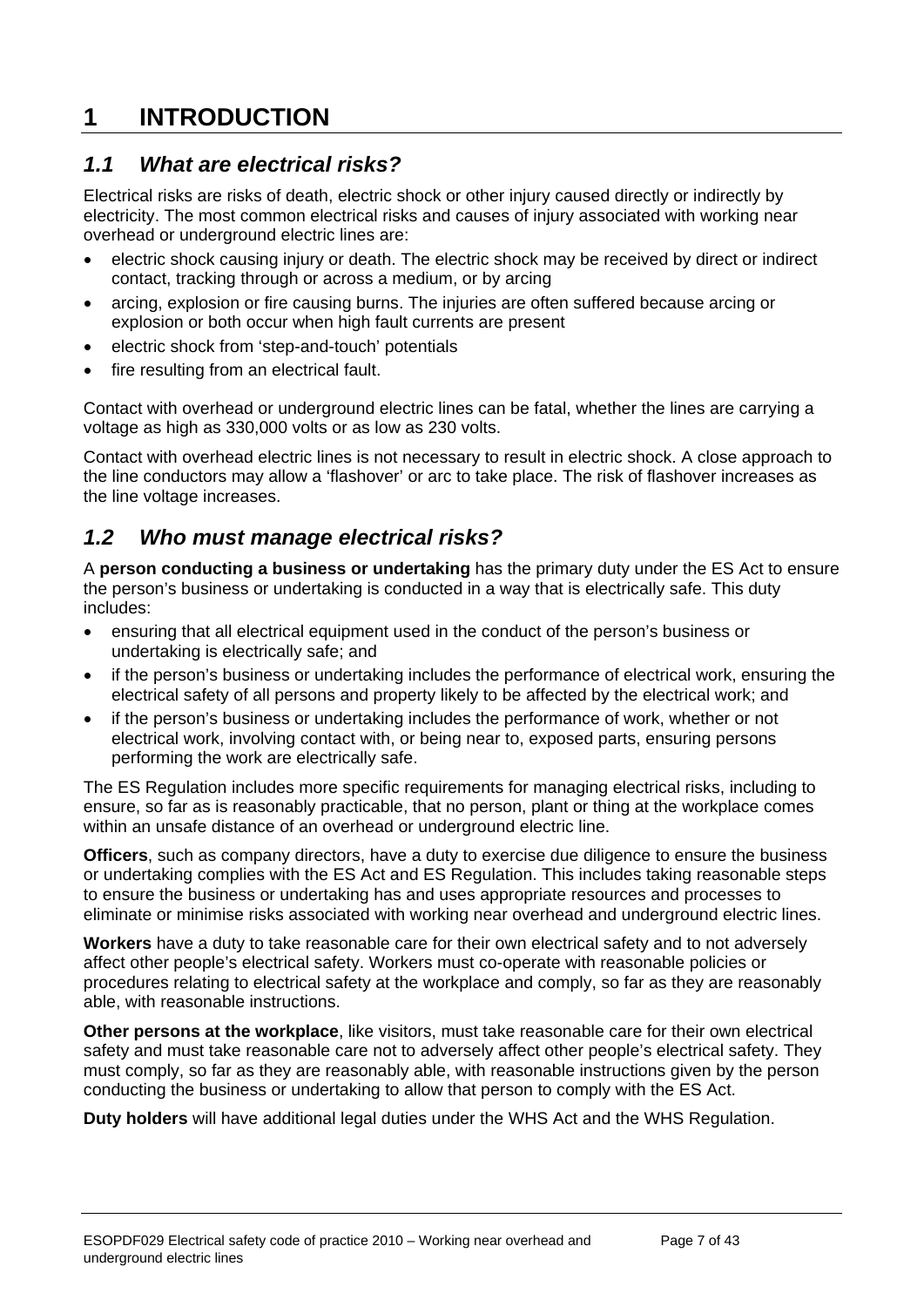# <span id="page-7-0"></span>*1.3 What is required to manage electrical risks?*

**ES Regulation s11** A person conducting a business or undertaking must manage risks to health and safety associated with electrical risks at the workplace in accordance with the WHS Regulation, chapter 3, part 3.1.

**WHS Regulation s34-38** In order to manage risk, a duty holder must:

- identify reasonably foreseeable hazards that could give rise to the risk
- eliminate the risk, so far as is reasonably practicable
- if it is not reasonably practicable to eliminate the risk, minimise the risk so far as is reasonably practicable by implementing control measures
- maintain the implemented control measure so that it remains effective
- review, and if necessary revise, all risk control measures so as to maintain, so far as is reasonably practicable, a work environment that is without risks to health and safety.

The hierarchy of risk control is described at Chapter 2.3 of this Code.

This Code includes guidance on how to manage electrical risks associated with working near overhead and underground electric lines by following a systematic process that involves:

- identifying hazards
- if necessary, assessing the risks associated with these hazards
- implementing and maintaining risk control measures (e.g. inspecting and testing specified electrical equipment, using safety switches), and
- reviewing risk control measures.

Guidance on the general risk management process is available in the *How to Manage Work Health and Safety Risks Code of Practice 2011.* 

# <span id="page-7-1"></span>*1.4 Information, training, instruction and supervision*

**WHS Act s19** A person conducting a business or undertaking must ensure, so far as is reasonably practicable, the provision of any information, training, instruction or supervision that is necessary to protect all persons from risks to their health and safety arising from work carried out.

**WHS Regulation s39** You must ensure that information, training and instruction provided to a worker is suitable and adequate having regard to:

- the nature of the work carried out by the worker
- the nature of the risks associated with the work at the time the information, training or instruction is provided
- the control measures implemented.

You must ensure, so far as is reasonably practicable, that the information, training and instruction is provided in a way that is readily understandable by any person to whom it is provided.

Formal or on-the-job training may be appropriate depending on the circumstances. Examples of training are:

- induction training—to ensure new starters or workers new to a job are trained on safe systems of work and other relevant health and safety matters
- supervisor and management training—to ensure that safety issues are appropriately managed at the workplace
- work-specific training—to ensure that workers carrying out particular work are trained on any electrical and other risks specific to the work, as appropriate
- ongoing or refresher training—to ensure that any training on work health and safety matters is repeated as appropriate on a periodic basis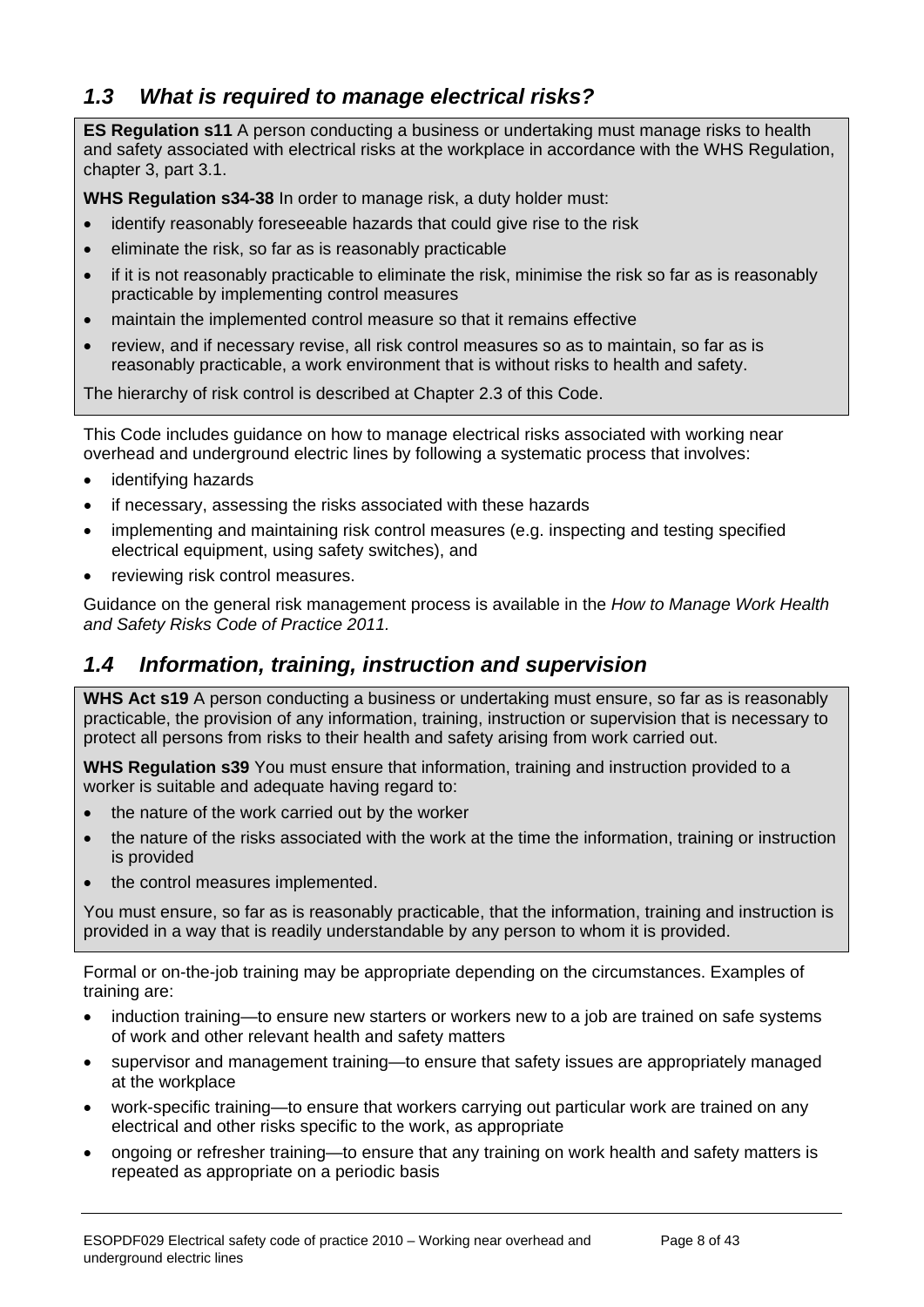- emergency procedure training—to ensure workers know what to do in the event of an emergency, for example procedures to follow if a person receives an electric shock
- first aid training—to ensure appropriate procedures are followed for administering first aid, for example proper treatment for electric shock
- electrical rescue and resuscitation training for safety observers.

Special needs of workers should be taken into account in deciding the structure, content and delivery of training, including literacy levels, work experience and specific skills required to carry out the work.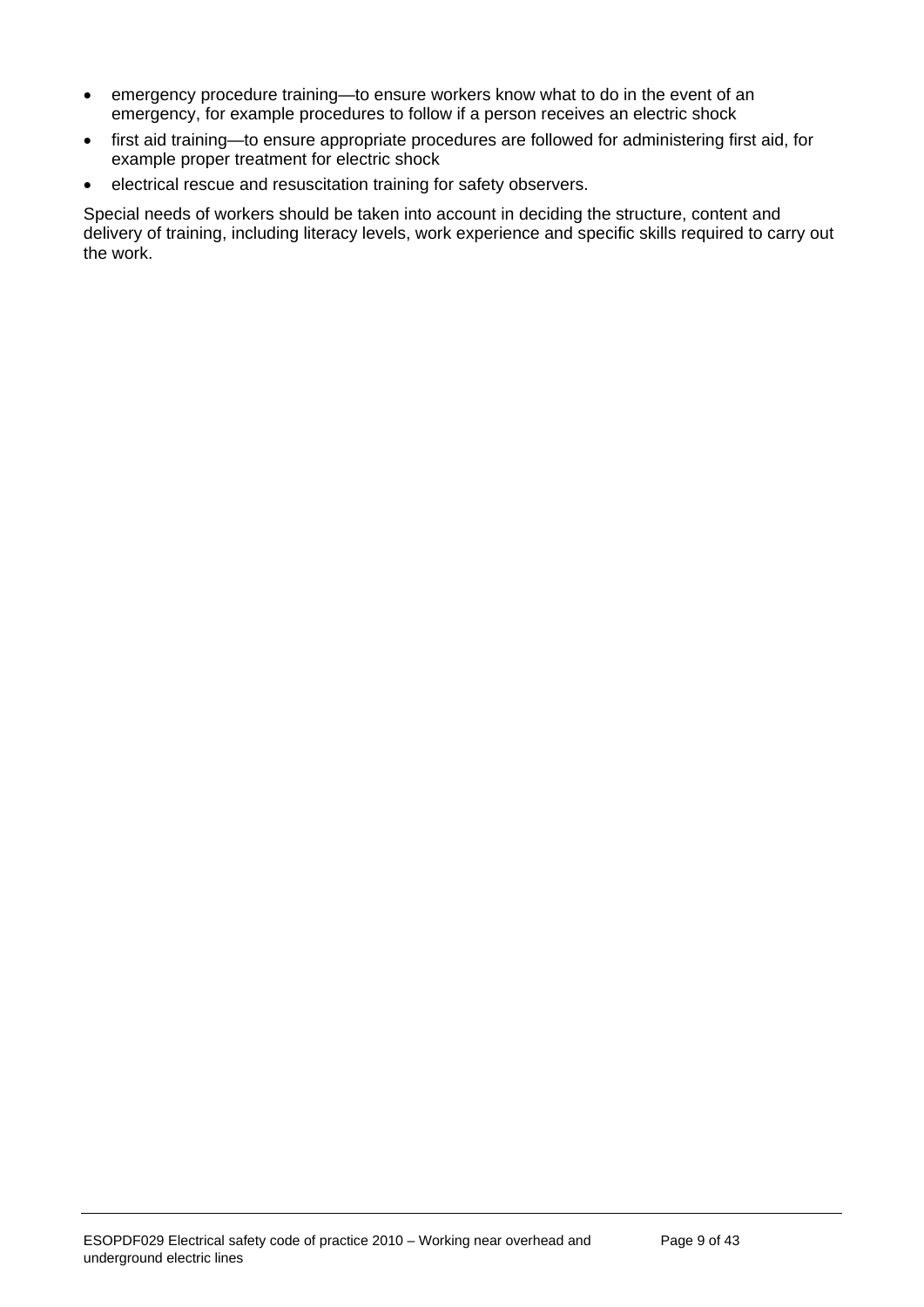# <span id="page-9-0"></span>**2 THE RISK MANAGEMENT PROCESS**

A person conducting a business or undertaking must manage risks by identifying reasonably foreseeable hazards that could give rise to a risk, eliminating those risks so far as is reasonably practicable, or if that is not possible, minimising those risks by implementing control measures.

# <span id="page-9-1"></span>*2.1 Identify the hazards*

Identifying hazards involves finding all of the tasks, situations and sequences of events that could potentially cause harm.

Before carrying out work near overhead or underground electric lines, a worksite inspection should be conducted to identify potential hazards including energised overhead electric lines or associated electrical equipment and the whereabouts of any underground electric lines.

Hazards from overhead or underground electric lines may arise from:

- a person or something the person is holding, or is in contact with, coming closer than the relevant exclusion zone distance to an overhead electric line
- operating plant coming closer than the relevant exclusion zone distance to an overhead electric line
- damage to overhead electric lines or related equipment
- damage to underground electric lines exposing live parts.

Exposure to high electromagnetic fields may also present a potential hazard for workers with some medical conditions, for example pace makers. You must inform workers and other persons at the workplace of any potential electromagnetic hazards at the workplace that may affect a medical condition. You must also manage risks to health and safety arising out of electromagnetic hazards, including eliminating the risk so far as is reasonably practicable. If that is not reasonably practicable you must minimise the risk so far as is reasonably practicable.

Potential electrical hazards may be identified in a number of different ways including:

- talking to workers and observing where overhead electric lines are located
- getting advice regarding the location of any underground electric lines (e.g. by contacting "Dial before you dig" by phoning 1100 or online via the website at [www.1100.com.au](http://www.1100.com.au/))
- talking to electricity entities regarding electric lines the entity is responsible for
- reviewing incident reports.

Electric lines must be treated as live until they have been:

- proven to be de-energised;
- isolated so that they cannot be inadvertently re-energised; and
- if a high voltage line, effectively earthed.

The person conducting a business or undertaking should obtain written confirmation from the person with management or control of the electric line that the line is de-energised before commencing work.

### <span id="page-9-2"></span>*2.2 Assess the risks*

Risk assessment involves considering what could happen if someone is exposed to a hazard (consequence) and the likelihood of it happening.

For work near overhead or underground electric lines, this determines the risk of:

- injury to a worker;
- damage to property, plant or equipment; and
- coming within an unsafe distance for an electric line.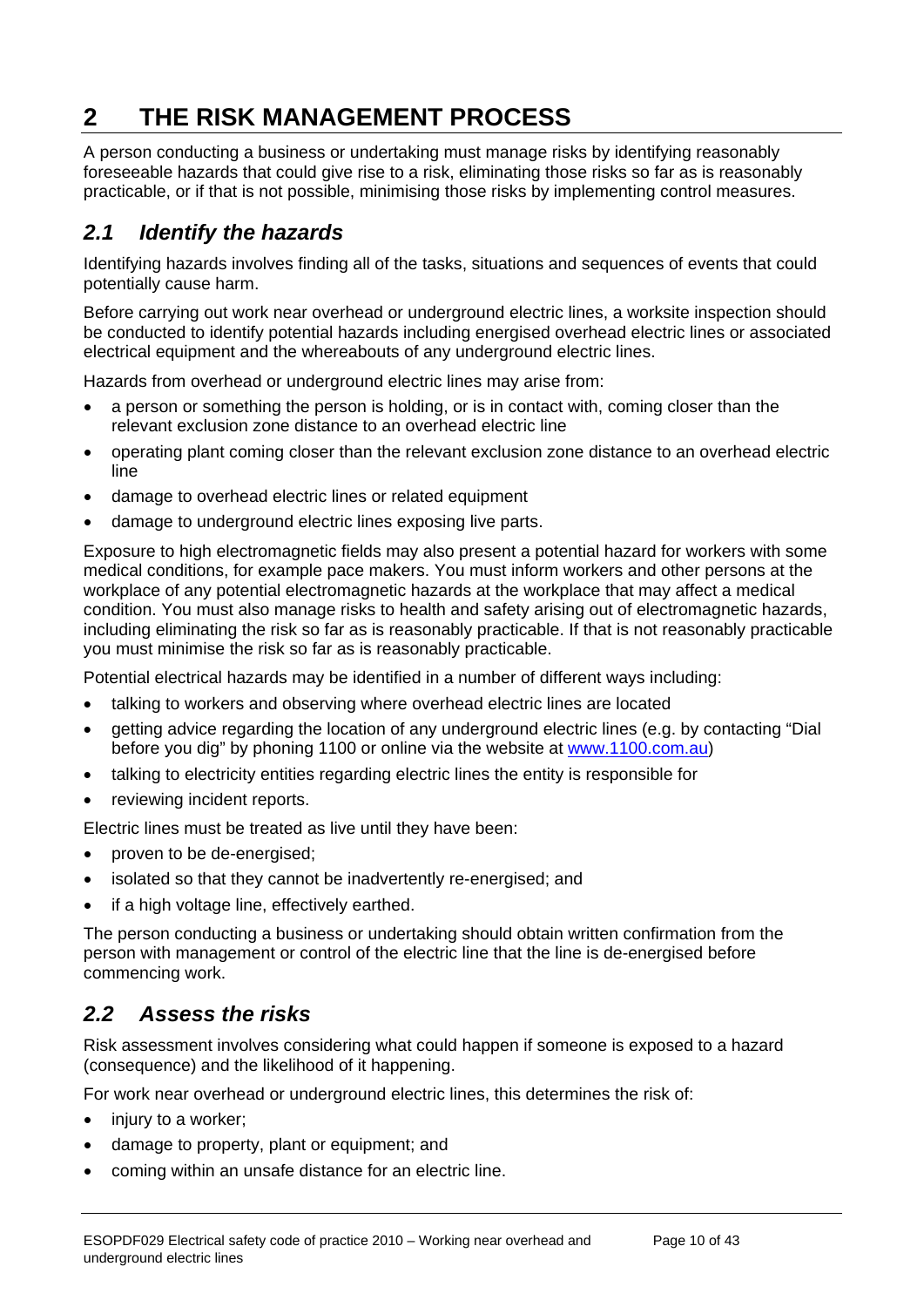This step will help to determine the level of associated risk for each task and in selecting control measures based on that risk level. A copy of the assessment should be kept for future reference.

The risk assessment should consider:

- the location, height, arrangement and visibility of overhead electric lines and supporting structures like poles, towers and stay wires
- the voltage of electric lines and exposed energised parts and whether electric lines and parts are insulated or bare
- possible sway or sag of the electric line caused by wind or temperature changes
- environmental conditions like storm activity, heavy rain or lightning in the area
- site conditions including
	- o prevailing or unexpected winds their strength and direction
	- o the terrain and possibility of unexpected ground surface movement under plant
	- o vehicular traffic, pedestrians or livestock that could interfere with the work
- the type of plant and machinery required including
	- o their design envelope, inherent stability and that of a suspended load
	- o their dimensions and their operating characteristics, ease of manoeuvrability and conductivity if they are earthed
	- o the minimum clearance distances from the closest part of the plant to electric lines
	- $\circ$  the possibility they may become energised by proximity to high voltage lines
- nature, size and shape of loads to be moved
	- o load stability, dimensions and surface area facing the wind
	- o whether loads are conductive—all materials should be treated as such unless a competent person can confirm otherwise
	- o non-conductive material may become conductive when in contact with high voltage material
	- o how loads are secured and if any part of the load may move and enter within an unsafe distance
	- o whether loads being carried above electric lines may accidentally fall onto them e.g. when moving a swimming pool from the street over energised electric lines into the yard of a home
- the type of work activities required and the frequency of the work tasks
- qualifications, competency, skill and experience of the people doing the work
- setting up and packing up processes
- work practices and procedures.

### <span id="page-10-0"></span>*2.3 Control the risks*

#### *The hierarchy of control measures*

Once hazards have been identified and the risks assessed, appropriate control measures must be put in place.

The ways of controlling risks are ranked from the highest level of protection and reliability to the lowest. This ranking is known as the hierarchy of risk control. You must work through this hierarchy to choose the control that most effectively eliminates or minimises the risk in the circumstances, so far as is reasonably practicable. This may involve a single control measure or a combination of two or more different controls.

#### *Elimination*

The most effective control measure is to remove the hazard or hazardous work practice. By designing-in or designing-out certain features, hazards may be eliminated.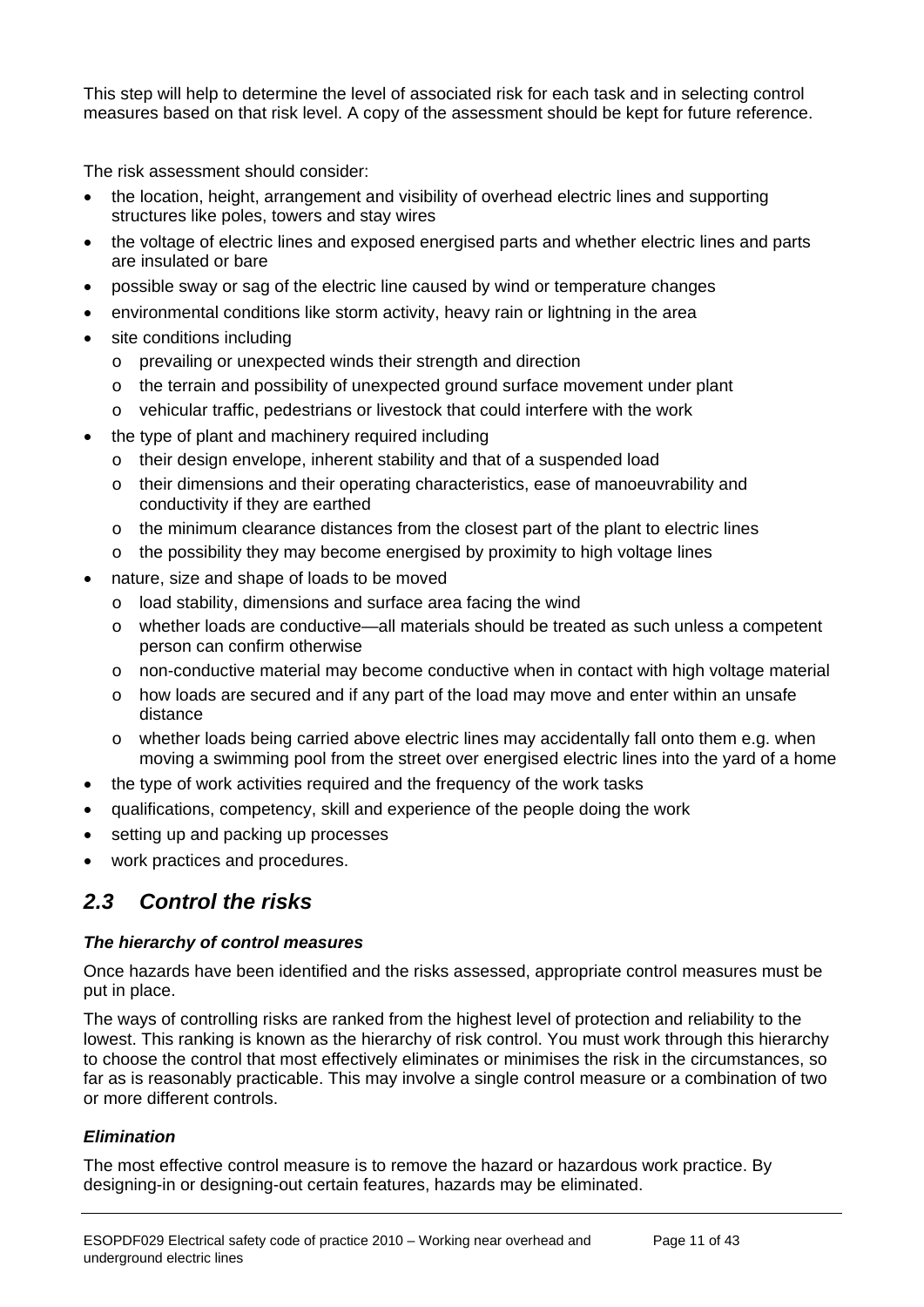This is the most effective control measure and must always be considered before anything else.

The best way of eliminating these hazards is to prevent people, plant, equipment and materials from coming close enough to energised overhead electric lines for direct contact or flash over to occur. This may include:

- de-energising the electric line for the duration of the work
- isolating and earthing the line (or equivalent for low voltage or rail) so it is not live for the duration of the work
- re-routing the electric line away from the work area, or
- replacing existing overhead electric lines with underground electric cables.

*Note: de-energising or moving electric lines should be arranged with the electricity entity as soon as possible because, depending on the circumstances, it may take some time to arrange.* 

If eliminating the risk is not reasonably practicable, you must consider using substitution, isolation or engineering controls, or a combination of these control measures, to minimise the risk.

#### *Substitution*

Minimise the risk by substituting or replacing a hazard or hazardous work practice with a safer one. This may include performing the work another way for example:

- using alternative plant which cannot enter an exclusion zone
- using non-conductive tools designed to reduce the possibility of direct contact with the overhead electric line
- using ultrasonic measuring devices instead of the mechanical types for measuring heights of overhead lines

#### *Isolation*

Minimise the risk by isolating or separating the hazard or hazardous work practice from people. For example, erecting a physical barrier to prevent any part of the plant or equipment or a person or anything held by a person, or attached to a person entering an unsafe distance. A physical barrier should consist of non-conductive material like wood or plastic. The barrier should be erected safely which may entail isolating the electricity supply while the barrier is installed.

#### *Engineering controls*

Engineering controls are physical control measures to minimise risk, for example:

- limiting movement of plant with mechanical stops
- fitting plant with programmable zone limiting devices
- mechanically limiting slew speed of a crane to slow
- using electrically insulated plant and equipment

If a risk then remains, the duty holder must minimise the remaining risk, so far as is reasonably practicable, by using:

#### *Administrative controls*

Administrative controls should only be considered when other higher order control measures are not reasonably practicable, or to increase protection from the hazard. These are work methods or procedures designed to minimise the exposure to a hazard, for example:

- fitting proximity sensors and a warning device to plant to alert operators when they are about to enter an unsafe distance.
- making hazards more visible by:
	- o using warning signs to indicate the location of overhead electric lines and defined work areas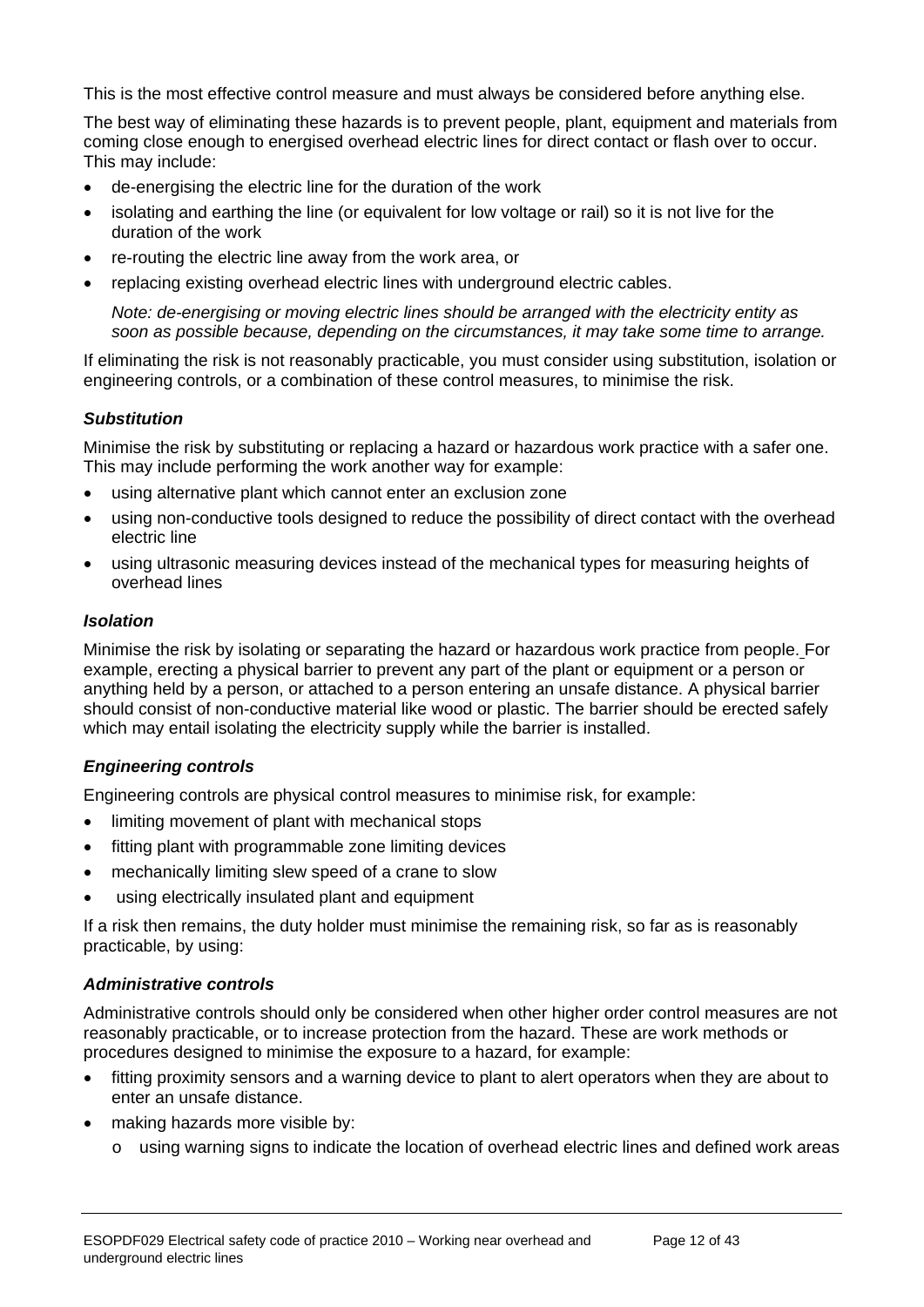- o arranging for the electricity entity to identify exposed energised low voltage conductors, up to and including 1000 volts and fitting them with approved visual indicators like sheeting or sleeves e.g. tiger tails
	- a competent person should inspect visual indicators each day before starting plant operations
	- if visual indicators have moved or been damaged the electricity entity should be contacted so they are replaced or located in the correct position
- managing and supervising the work to ensure
	- o safe work practices and procedures are followed
	- o safe work method statements (SWMS) are developed where required
	- o appropriately trained and qualified people are authorised to carry out the work
	- o emergency equipment is provided and readily accessible on site, including first aid kits and fire-fighting equipment suitable for electrical fire
	- o emergency plan and rescue procedures are followed if there is contact with overhead electric lines
	- o an emergency plan including contact with energised electric lines is developed and documented
	- $\circ$  it is done very carefully and in an un-hurried considered manner, haste can be dangerous
	- o a safety observer is used to warn people and plant operators when they are likely to come closer within an unsafe distance of an electric line
	- o exclusion zone distances are strictly maintained.

Any remaining risk must be minimised, as far as is reasonably practicable, by providing and ensuring the use of:

#### *Personal protective equipment*

Personal protective equipment (PPE) is the lowest order control measure in the hierarchy of controls. PPE should also only be considered when other higher order control measures are not reasonably practicable or to increase protection from the hazard. Examples of PPE include:

- insulating gloves which are effectively electrically tested
- rubber soled boots
- safety helmets
- standing on a rubber insulating mat
- standing on an equipotential conductive mat
- dry clothes especially in wet or humid conditions

Administrative controls and PPE do nothing to change the hazard itself. They rely on people behaving as expected and require a high level of supervision. Exclusive reliance on administrative controls and PPE must only occur where other measures are not reasonably practicable or as an interim control while the preferred control measure is being implemented.

You should check that your chosen control measure does not introduce new hazards.

When implementing control measures, you should develop a plan that:

- specifies the preferred control measures;
- sets out the steps that need to be taken to implement the control measures;
- identifies and allocates the resources necessary to implement the control measures (i.e. time and expenses);
- allocates responsibilities and accountabilities (i.e. who does what and when);
- sets the timeframe for implementation (i.e. when it is to be completed by); and
- sets a date for reviewing the control measures.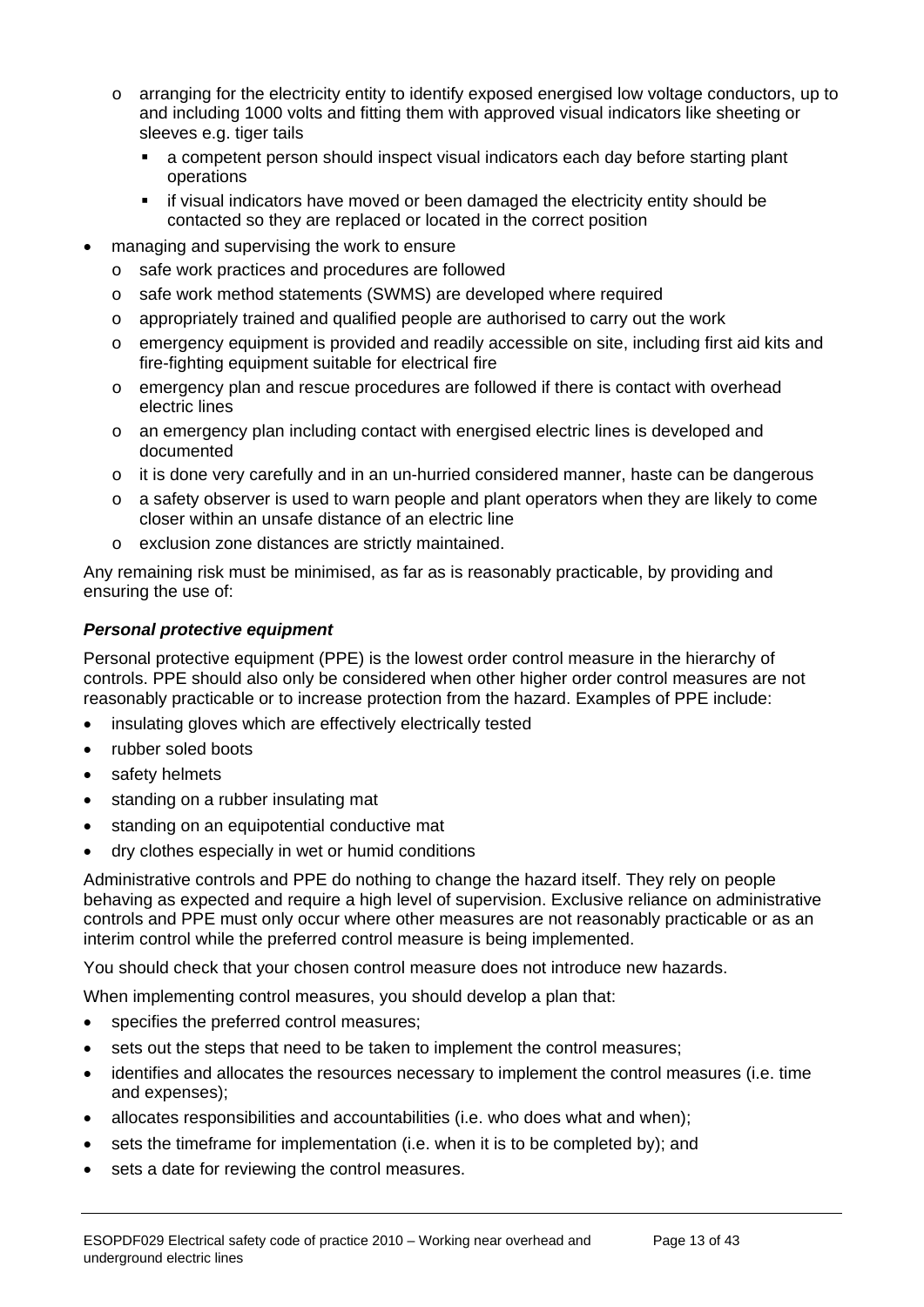# <span id="page-13-0"></span>*2.4 Reviewing the control measures*

The controls that are put in place to ensure electrical safety must be reviewed regularly to make sure they work effectively.

**WHS Regulation s38** A person conducting a business or undertaking must review and as necessary revise a control measure in the following circumstances:

- when the control measure does not control the risk it was implemented to control so far as is reasonably practicable
- before a change at the workplace that is likely to give rise to a new or different risk to health or safety that the measure may not effectively control
- if a new relevant hazard or risk is identified
- if the results of consultation indicate that a review is necessary
- if a health and safety representative requests a review.

The following questions will help you evaluate how well you are currently managing electrical risks in your workplace:

- Do you talk to your workers about electrical safety? Do any relevant new work methods or equipment have the potential to make work safer in your workplace?
- Are procedures for identifying electrical hazards in the workplace effective?
- Are electrical safety procedures followed? Do you encourage your workers to report electrical hazards?
- Do you fix or rectify identified electrical hazards in a timely manner?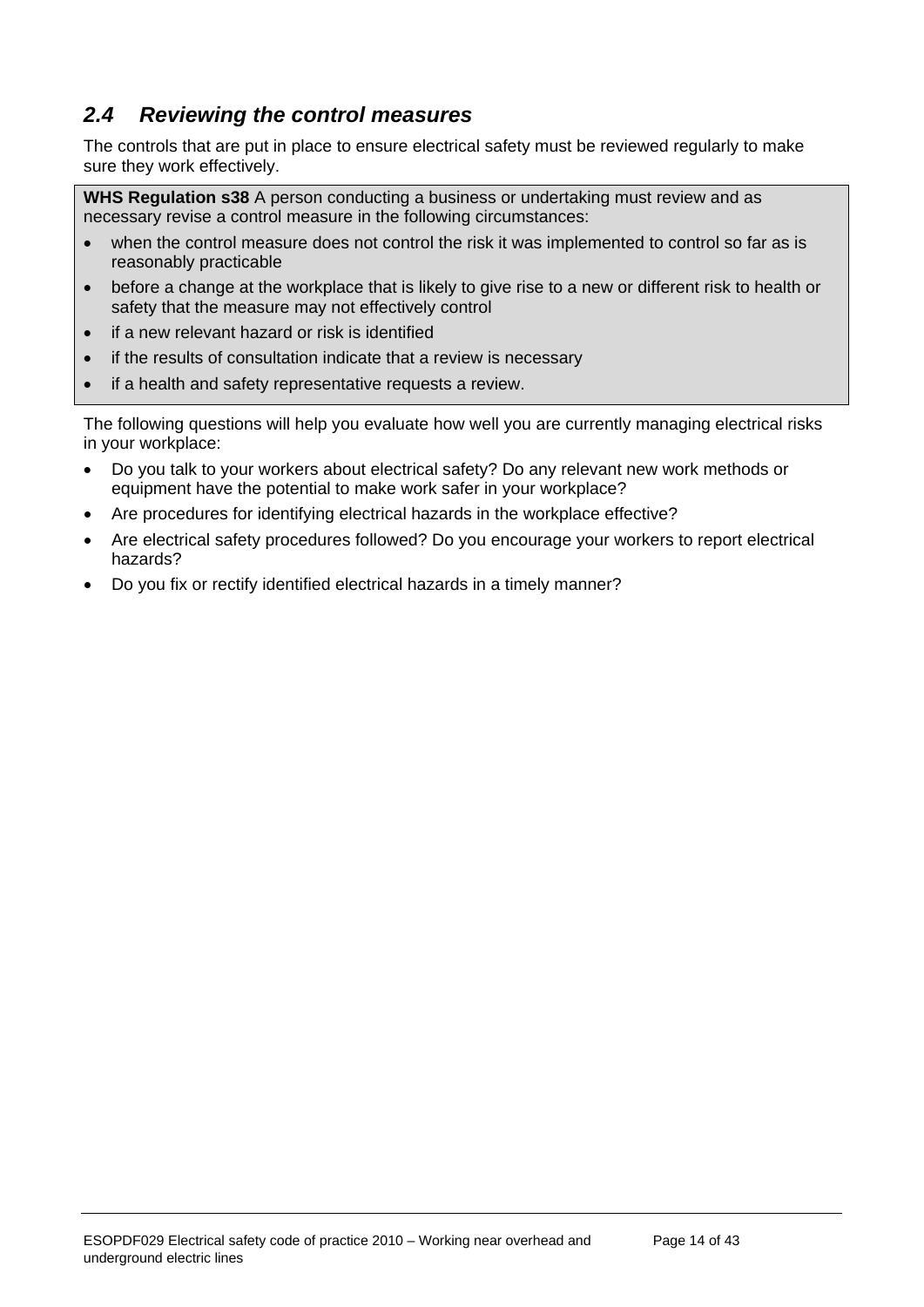# <span id="page-14-0"></span>**3 UNSAFE DISTANCES**

**ES Regulation s68** A person conducting a business or undertaking at a workplace must ensure, so far as is reasonably practicable, that no person, plant or thing at the workplace comes within an unsafe distance of an overhead or underground electric line.

If it is not reasonably practicable to ensure a safe distance; the person must ensure that a risk assessment is conducted for the proposed work and control measures implemented are consistent with the risk assessment and, if an electricity entity is responsible for the electric line, any requirements of the electricity entity.

### <span id="page-14-1"></span>*3.1 What is an unsafe distance for an overhead electric line?*

**ES Regulation s69** A person comes within an unsafe distance of an overhead electric line if the person is within the exclusion zone for the person for the line.

Any operating plant, or a vehicle, comes within an unsafe distance of an overhead electric line if the operating plant or vehicle is within the exclusion zone for the operating plant or vehicle for the line.

A person includes any article of clothing worn by the person, and any conductive object the person is handling. Operating plant includes anything the operating plant is handling (other than a person or a hand held object the person is handling). A vehicle includes anything the vehicle is carrying or otherwise handling.

However, the person, operating plant or vehicle does not include an object that alone or with another object, or objects, is an extension from the person, operating plant or vehicle if the object is insulated and the object has been tested and found to be safe for use on and near the electric line. For example a specifically designed insulated tool which has been tested and found to be safe for use on and near the electric line.

### <span id="page-14-2"></span>*3.2 What is an exclusion zone?*

**ES Regulation s69** An exclusion zone, for a person, operating plant or vehicle for an overhead electric line, means the distance from the line stated for the person, plant or vehicle in Schedule 2 (of the ES Regulation).

The exclusion zone distances from Schedule 2 of the ES Regulation are replicated in Appendix B of this Code.

An exclusion zone is a safety envelope around an overhead electric line. No part of a worker, operating plant or vehicle should enter an exclusion zone while the overhead electric line is energised (live).

Exclusion zones keep people, operating plant and vehicles a safe distance from energised overhead lines.

You must keep yourself and anything associated with the work activity out of the exclusion zone (i.e. a safe distance) unless it is not reasonably practicable to do so; and the person conducting a business or undertaking complies with the requirements of section 68(2) of the ES Regulation in relation to:

- conducting a risk assessment;
- implementing control measures; and
- adhering to any requirements of an electricity entity responsible for the line.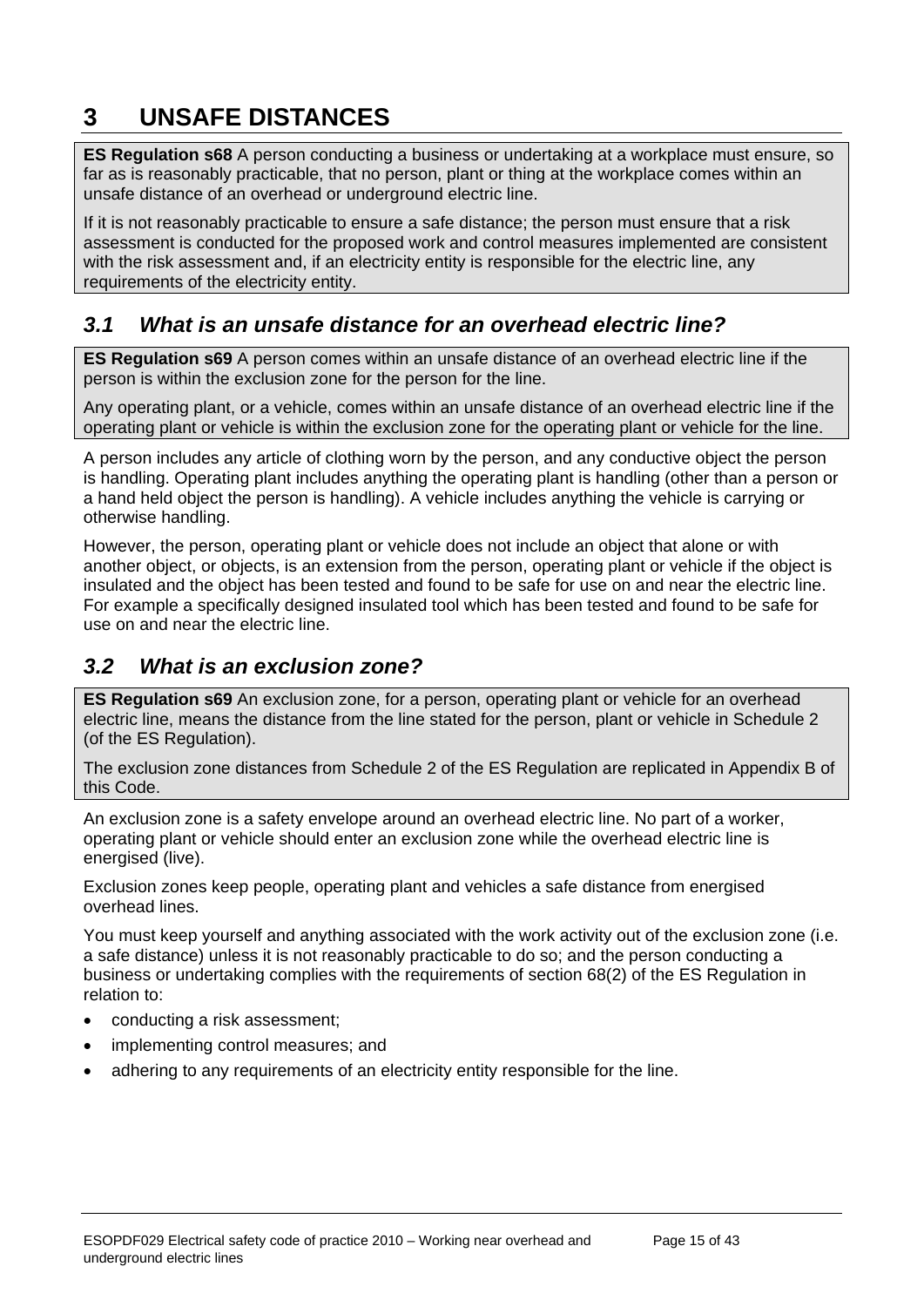# <span id="page-15-0"></span>*3.3 A guide to exclusion zones*

Exclusion zones apply whenever you need to carry out work, or operate plant or a vehicle, around a live overhead electric line and you cannot eliminate the risk by turning off the power.

Exclusion zones extend in all directions, not just sideways. The exclusion zone will vary depending on the:

- voltage of the line
- whether the line is insulated or bare
- the level of competence, training and authorisation of the person carrying out the work

#### *Voltage of the line*

Higher voltage electric lines carry greater risk. For this reason it is important to determine what the voltage is present on the line. Where there is more than one electric line it is important to determine the voltage of each line as there may be low voltage and high voltage lines present on the same pole.

#### *Whether the line is insulated or not*

Different approach distances apply if an electric line is insulated. Before work is carried out near an insulated line, the insulation must be inspected by a competent person as insulation can deteriorate over time. Insulation that looks intact may fail if accidently touched exposing a previously insulated part of the line. Where insulation has not been determined as safe the line must be treated as uninsulated.

#### *Competence and training of the person carrying out the work*

A person who has received additional skills and training relevant to the type of work performed may be able to work within a closer distance to an energised line than an untrained person. The exclusion zones in Appendix B of this code (see also Schedule 2 of the ES Regulation) provide different distances for persons working near energised electric lines depending on whether they are untrained, authorised or instructed.

# <span id="page-15-1"></span>*3.4 Which exclusion zone applies?*

Different exclusion zones apply depending on the level of competence, training and skills of the worker and whether the worker has been authorised by the owner or person in control of the electric line to work within a closer distance. In some cases the applicable exclusion zone will also depend on whether a safety observer or "spotter" is utilised.

#### *Untrained person*

An untrained person, for an electric line, means a person who is not an authorised person or an instructed person for the electric line. The greatest exclusion zone distances apply to untrained persons.

#### *Authorised person*

An authorised person, for an electric line, means a person who:

- (a) has enough technical knowledge and experience to do work that involves contact with, or being near to, the electric line; and
- (b) has been approved by the person in control of the electric line to do work that involves contact with, or being near to, the electric line, or is authorised to act for the person in control of the electric line.

In order to authorise a worker, the person conducting the business or undertaking must first gain approval from the person in control of the electric line to do the work that involves being near to the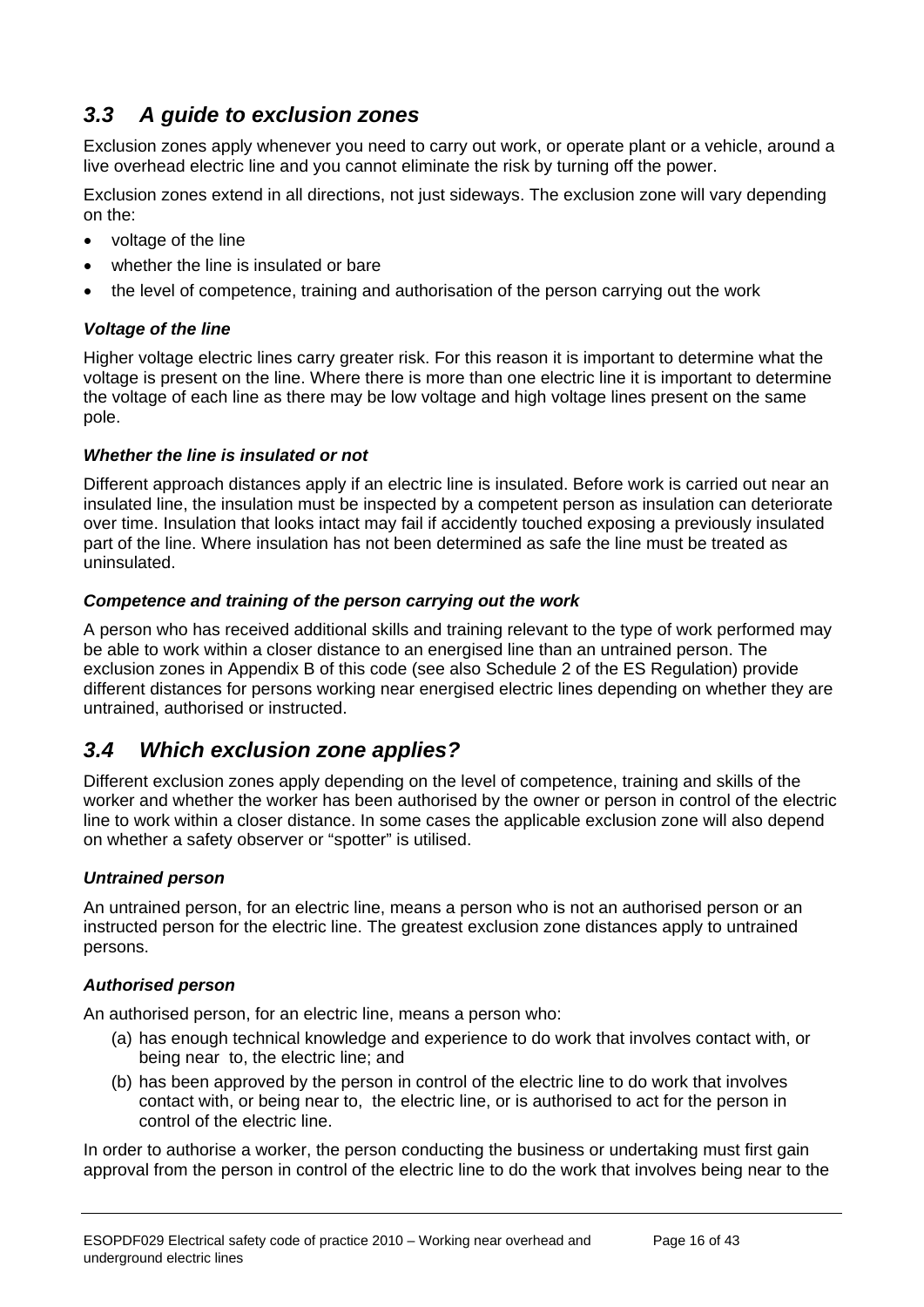electric line. The person conducting the business or undertaking would need to ensure that the worker has enough technical skill and knowledge to carry out the work.

In many instances, approval would need to be sought from an electricity entity. However, if it is a private electric line, the owner would need to approve the person to work near the line. For example, if the private electrical line is on a farm, the person conducting the business or undertaking would need to seek approval from the farm owner before the worker can be authorised. Once the approval is gained from the person in control, the person conducting the business or undertaking would need to authorise the worker to carry out the work.

#### *Instructed person*

An instructed person, for an overhead electric line, means a person who is acting under the supervision of an authorised person for the electric line.

Authorised and instructed persons can work at closer exclusion zone distances than untrained persons.

#### *Safety observer*

A safety observer or "spotter", for the operation of operating plant, means a person who:

- (a) observes the operating plant; and
- (b) advises the operator of the operating plant if it is likely that the operating plant will come within an exclusion zone for the operating plant for an overhead electric line.

Typically this is a person who has undergone specific training and is competent to perform the role in observing, warning and communicating effectively with the operator of the operating plant.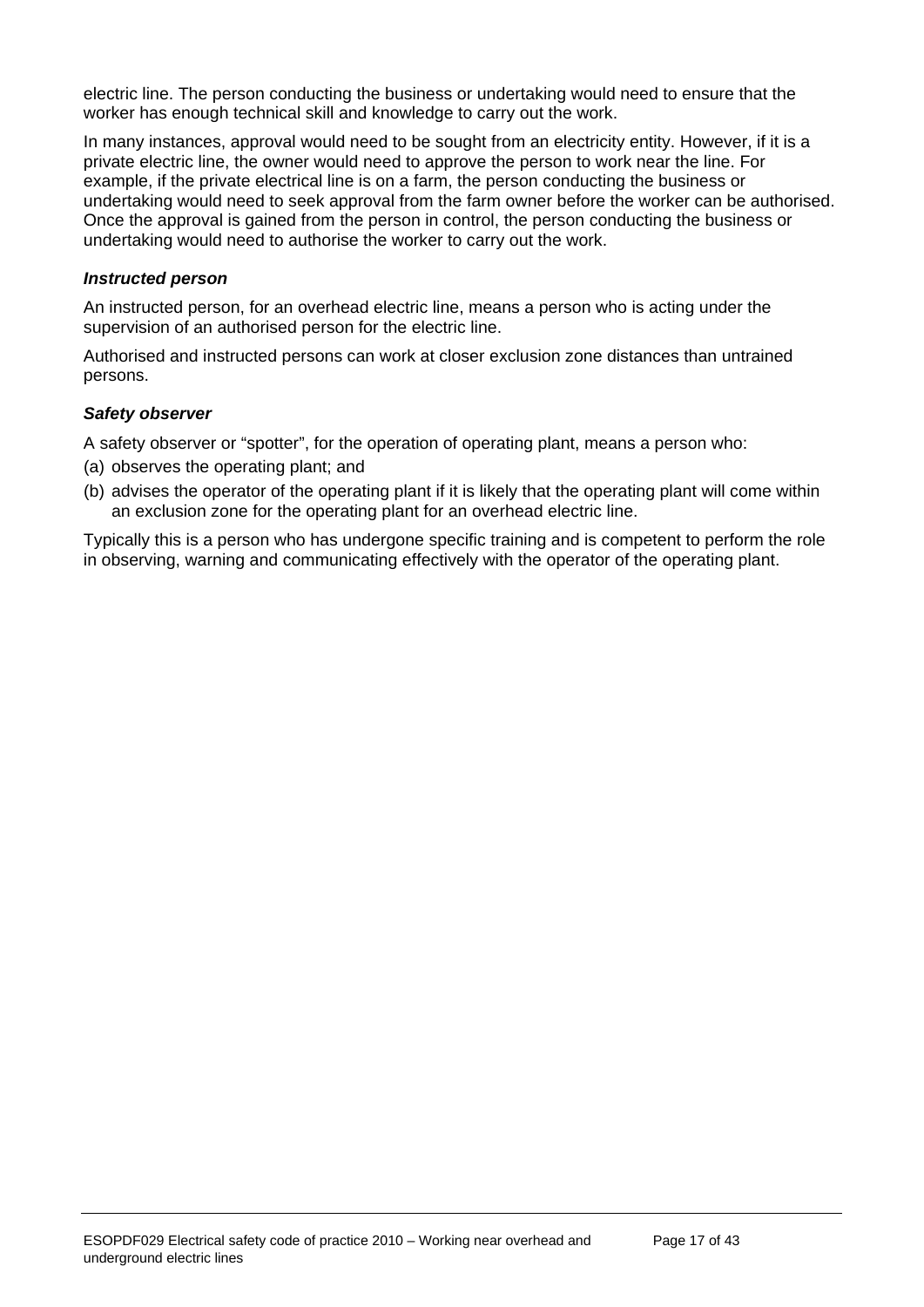# <span id="page-17-0"></span>**4 OPERATING PLANT NEAR OVERHEAD ELECTRIC LINES**

#### <span id="page-17-1"></span>*4.1 Scope*

This chapter applies to persons operating plant near live overhead electric lines. It can sometimes be difficult for crane or plant operators to see these lines and to judge distances from them. It is also easy for an operator to be distracted as they are often concentrating closely on the activity they are carrying out and can forget about the closeness of an overhead line.

#### *Operating plant*

Operating plant means plant being operated for its intended purpose unless the operation of the plant can not materially affect the distance between the plant and any electric line in relation to which there is an exclusion zone.

Examples of operating plant:

- a tip truck tipping a load;
- a fixed crane operating at a building site;
- a vehicle that includes an elevated work platform being used for clearing vegetation from around overhead electric lines;
- a concrete pumping truck pumping concrete; and
- a harvester with height changeable attachments being used to transfer grain to a truck.

Example of plant that is not operating plant:

 a furniture removal van under an electric line raising or lowering the electrically or hydraulically operated platform located at the rear of the van, if neither the platform nor anything on the platform rises above the roof of the van.

#### <span id="page-17-2"></span>*4.2 Risk management process for operating plant working near overhead electric lines*

This chapter should be read in conjunction with Chapter 2 of this Code.

Before setting up a crane or other operating plant such as an elevating work platform (EWP) near overhead electric lines, the person conducting a business or undertaking should conduct an inspection to identify the presence of overhead electric lines that may pose a risk. Consultation regarding the work and the related risks should occur between the person conducting a business or undertaking and the crane or operating plant operator. Electric lines should always be treated as live.

If a risk involving live overhead electric lines has been identified, the person conducting a business or undertaking should conduct a written risk assessment to determine the risk of encroaching on the exclusion zone. A copy of this assessment should be kept for future reference.

In assessing the risk the person conducting a business or undertaking should consider:

- Identifying the minimum clearance distance from the closest part of the crane or other operating plant to the power line.
- In the case of a crane, the nature of the load to be moved e.g. dimensions and whether the load is conductive. When in contact with high voltage, material that would normally be nonconductive may become conductive. All materials should be assumed to be conductive unless a competent person can confirm otherwise.
- Whether the load is being carried above the electric lines and may accidentally fall onto the live lines e.g. moving a swimming pool from the street over live electric lines into the yard of a home.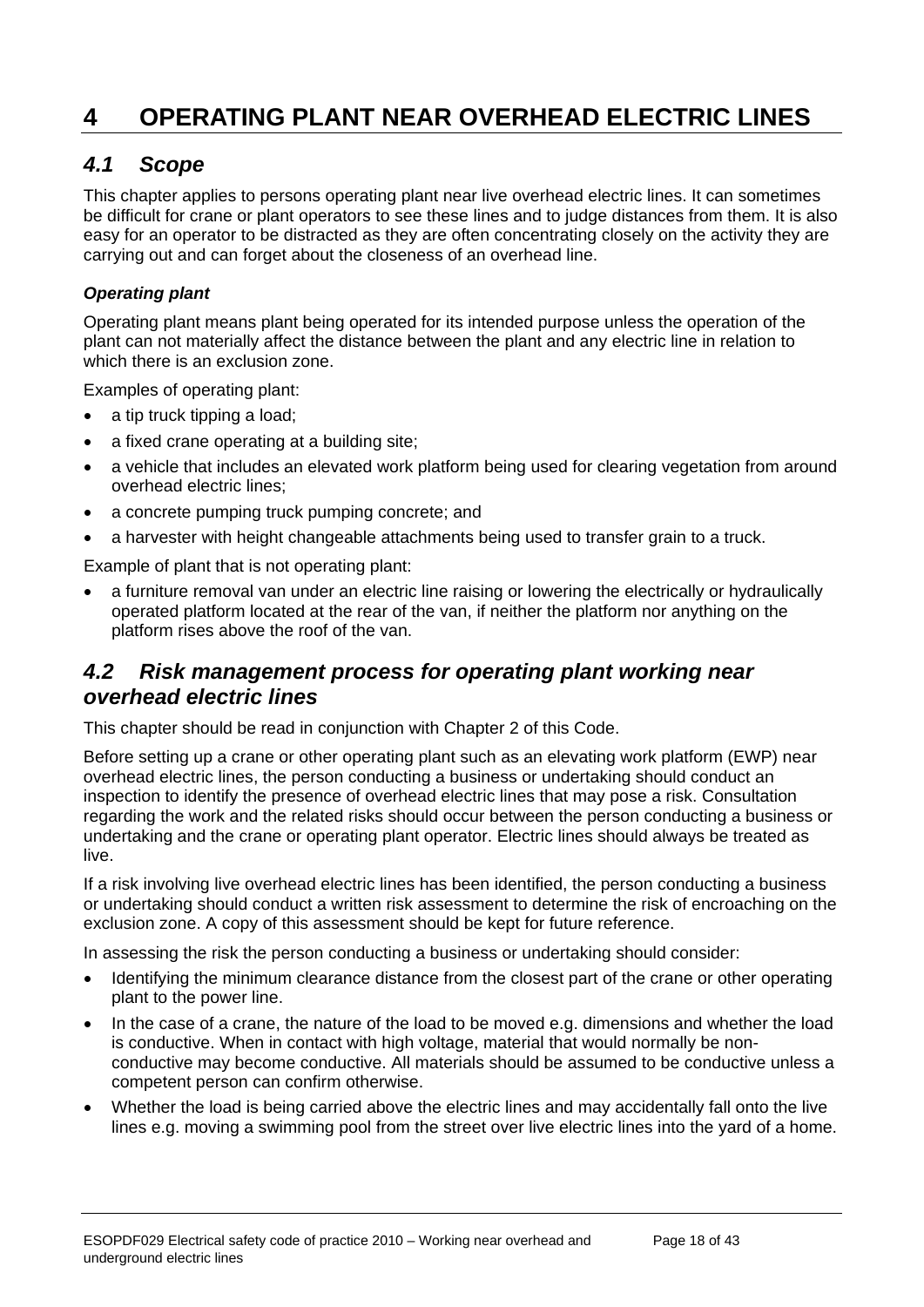- Unexpected movement of the terrain, ground or surface upon which the crane or plant is located, possibly resulting in a corresponding surge or sudden movement towards live electric lines.
- Prevailing or unexpected wind strength and direction and weather conditions.
- The possibility of sway and sag of the overhead powerlines (sway of overhead powerlines is usually caused by wind, while sag may vary as temperatures vary).
- In the case of a crane, the size and shape of the load, particularly the surface area facing the wind.
- Functional behaviour of the crane, load or plant that could result in inadvertent contact with electric lines.
- Possibility of crane or plant becoming live through voltage induced by adjacent electric lines, especially high voltage lines.
- How the load being carried by a crane is secured and whether any part of the load may inadvertently move during the operation and encroach on the exclusion zone.

The outcome is a priority list of control measures based on risk levels.

### <span id="page-18-0"></span>*4.3 Working in the safety observer zone*

#### <span id="page-18-1"></span>**4.3.1 What is the safety observer zone?**

A crane or plant is considered to be in the safety observer zone when, by the position the crane or plant is located, it is possible that any of the following could enter the exclusion zone of live electric lines during operation:

- any part of the crane or operating plant;
- any person on or working on an EWP;
- any hand tools or other equipment held by anyone involved with the operation; and
- the load being moved.

The safety observer zone concept is designed:

- to encourage operating plant operators to locate their equipment away from the possibility of encroaching into the exclusion zone; and
- when that is not possible, adopt other suitable precautions to prevent encroachment.

A crane or operating plant is not operating in a safety observer zone when:

- high voltage electric lines have been de-energised and earthed;
- limiting devices have been installed to warn the operator or prevent any part of the crane, plant or load being moved from entering the exclusion zone; or
- any part of the crane, plant or load being moved is prevented from entering the exclusion zone by physical barriers.

The safety observer zone for overhead electric lines is illustrated in Figure 1. While this figure illustrates a crane operating, the example applies to all operating plant.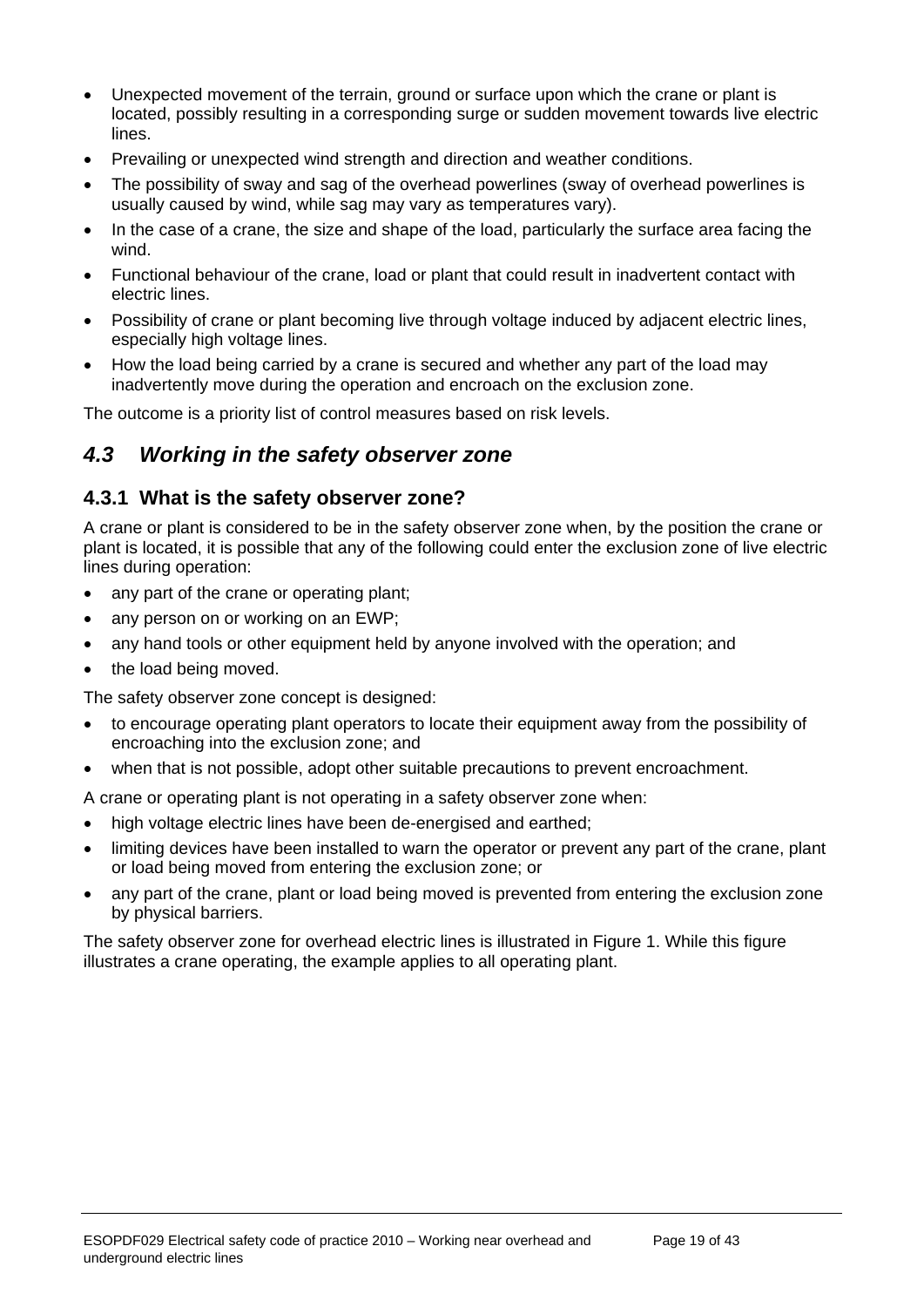*Figure 1: Safety observer zone for overhead electric lines* 



### <span id="page-19-0"></span>**4.3.2 Special provisions for working in the safety observer zone**

#### *Safety observer for the safety observer zone*

A safety observer should be employed when a crane or operating plant is operating within the safety observer zone as defined in 4.3.1 above.

The following special provisions apply:

- The person conducting a business or undertaking is responsible for appointing a safety observer. If any part of the crane or plant or load is about to enter the exclusion zone, the safety observer should warn the operator. Encroachment into the exclusion zone is strictly forbidden.
- The operator should not operate a crane or plant without a safety observer in situations where an observer is required.
- The safety observer should not carry out any other work or function that compromises their role as a safety observer.
- The safety observer should not be required to observe more than one crane or operating plant at a time.
- The safety observer should be able to communicate effectively with the operator of the crane or operating plant at all times and should warn the operator about the approach to the exclusion zone. Specialist communication equipment may be necessary where there is a barrier to communication.
- Except where rail mounted elevating work platforms are being used for working on rail traction electrical apparatus, the safety observer should not be located on the work basket of an elevating work platform.
- The safety observer should be trained to perform the role.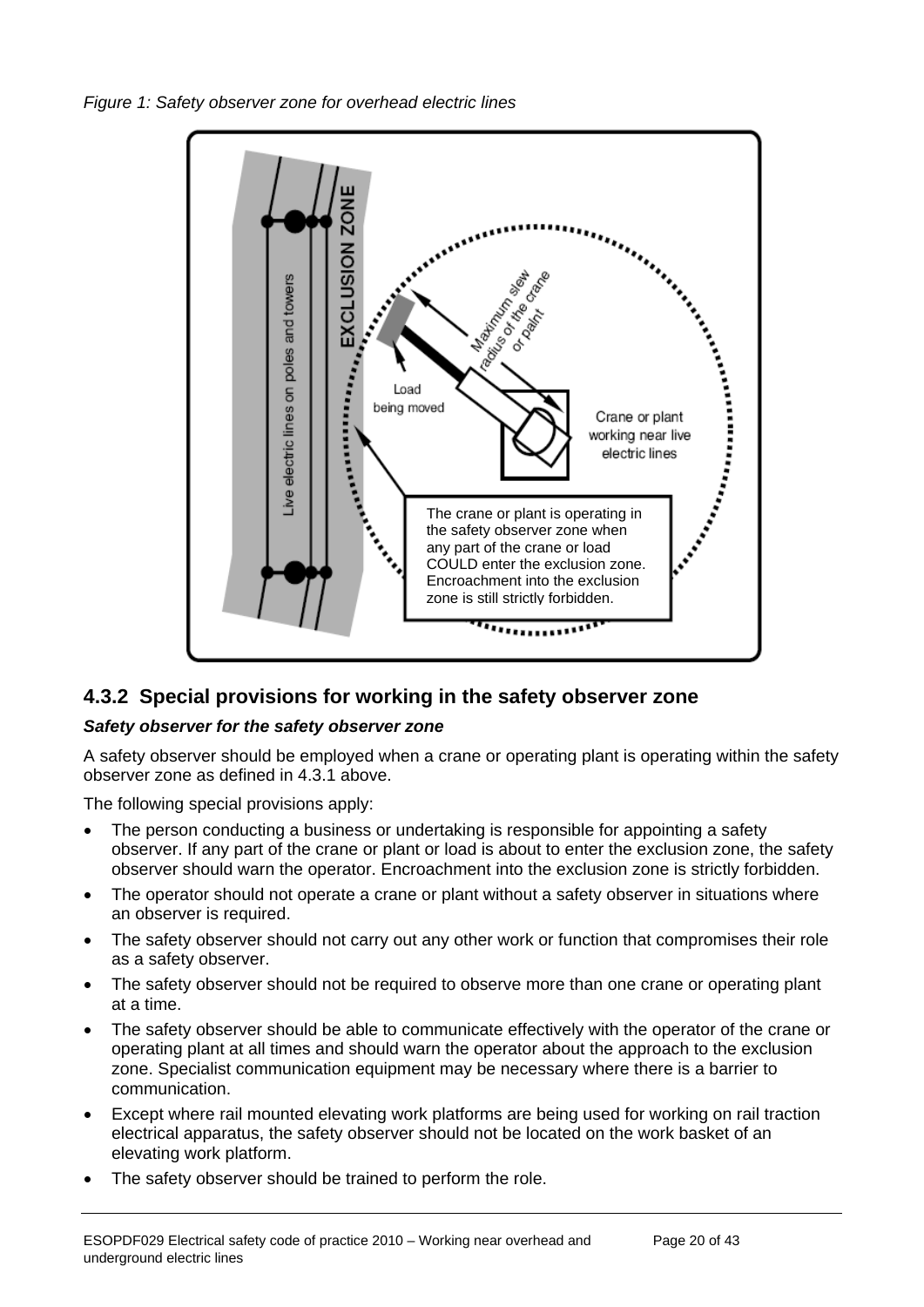- The safety observer should have the authority to stop the operation of the crane or operating plant.
- The safety observer should mark the border of the exclusion zone with suitable markers e.g. red warning tapes, which can be easily viewed by the crane or plant operator.

### <span id="page-20-0"></span>*4.4 Working in the authorisation zone*

#### <span id="page-20-1"></span>**4.4.1 What is the authorisation zone?**

 A crane or other operating plant is in the authorisation zone when it is operated by an authorised or instructed person.

When a crane or other operating plant is in the authorisation zone, or when it is intended to operate in the authorisation zone, a safety observer or another safe system of work must be used which will prevent contact with the overhead line.

Another safe system of work may include one or more of the following precautions:

- Use of limit switches to prevent the crane or operating plant from contacting the line.
- Positioning and design of the crane or operating plant which will prevent the plant from contacting the line.

*Note: for operating plant operated by an authorised person or instructed person who does not have a safety observer or another safe system as required under the schedule, the authorised person or instructed person must be taken to be an untrained person.* 

#### <span id="page-20-2"></span>**4.4.2 Special provisions for working in the authorisation zone**

#### *Safety observer for the authorisation zone*

A safety observer should be used when a crane or other operating plant is operating within the authorisation zone as defined in 4.4.1 above.

The following special provisions apply:

- The person conducting the business or undertaking is responsible for appointing a safety observer. If any part of the crane or operating plant or load is about to contact the line, the observer should warn the operator.
- The crane or operating plant must not be operated in the authorisation zone without a safety observer or another safe system of work that prevents contact with the line.
- The safety observer should not carry out any other work or function that compromises their role as a safety observer.
- The safety observer should not be required to observe more than one crane or operating plant at a time.
- The safety observer should be able to communicate effectively with the operator of the crane or operating plant at all times. Specialist equipment may be necessary where there is a barrier to communication.
- The safety observer should have the authority to stop the operation of the crane or operating plant.
- Except where rail mounted elevating work platforms are being used for working on rail traction electrical apparatus, the safety observer should not be located on the work basket of an elevating work platform.
- The safety observer should be trained to perform the role.
- The safety observer should mark the border of the exclusion zone with suitable markers e.g. red warning tapes, which can be easily viewed by the crane or plant operator.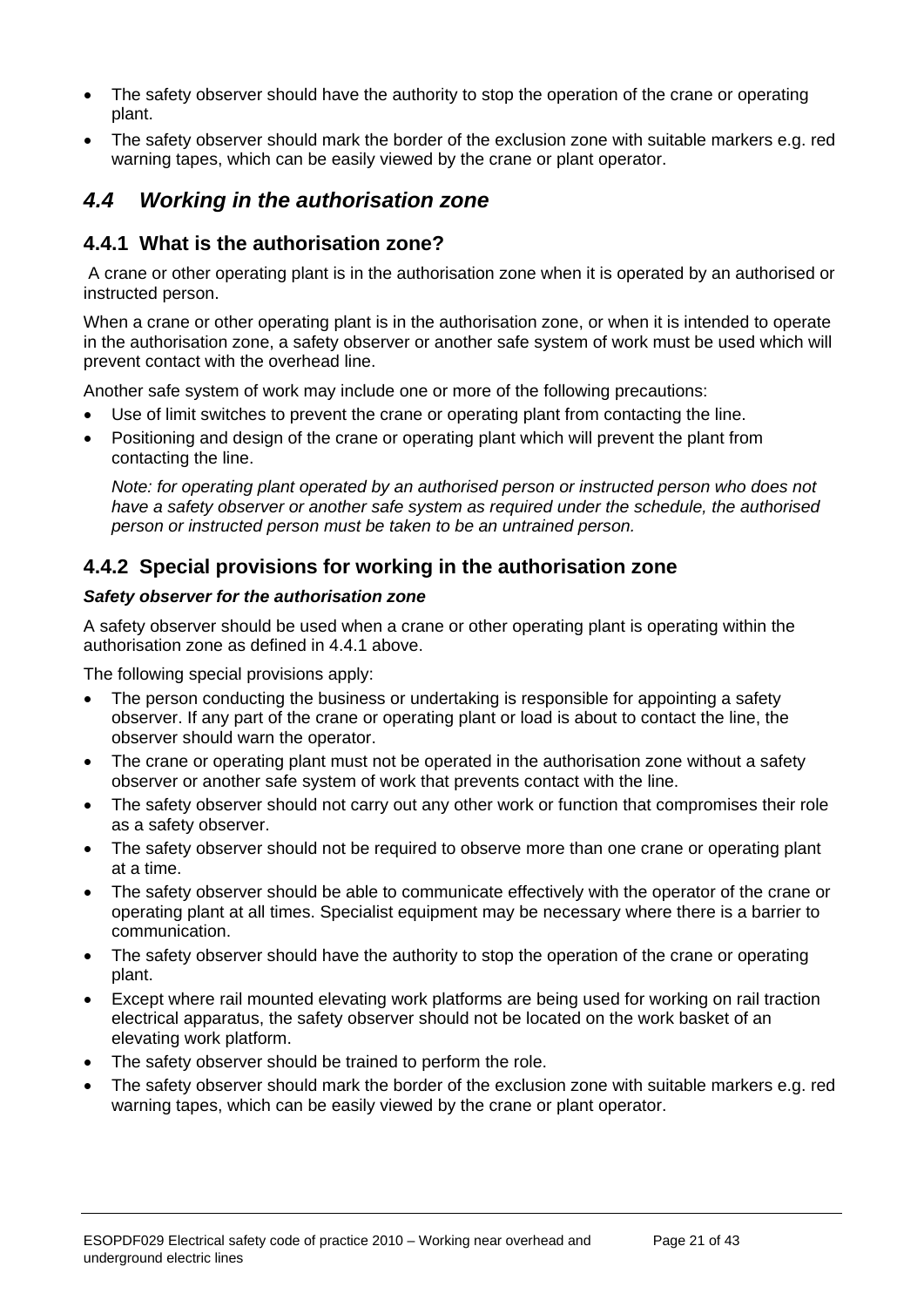# <span id="page-21-0"></span>*4.5 Personnel in contact with the crane, load or operating plant*

When the crane or operating plant is operating in the safety observer zone or authorisation zone, only the following persons should be allowed to touch any part of the crane, plant or load being moved:

- (a) The operator, while not in contact with an electrical earth e.g. operator remaining in the cabin instead of standing on the ground beside the crane or plant.
- (b) The operator, while standing on the ground or while in contact with an earthed situation, may operate the crane or operating plant under any of the following conditions, when used appropriately:
	- $\blacksquare$  the controls are effectively insulated<sup>[1](#page-5-2)</sup>;
	- $\blacksquare$  the operator wears insulating gloves<sup>1</sup> where the voltage of any of the overhead electric lines does not exceed 1000 volts; or
	- the operator stands on an equipotential metallic mat, which is electrically connected to all metalwork associated with the controls.

Other personnel who are essential to the particular operation of the crane or operating plant e.g. dogger, crane chaser or other worker helping to set up the crane or operating plant, are permitted to work within the safety observer zone, provided these persons are not required to have direct contact with any part of the crane, operating plant or load. However, where direct contact is necessary:

- suitable insulating gloves<sup>1</sup> should be worn; or
- such contact should be via a non-conductive object e.g. pole or tail rope used to control load movement.

<sup>&</sup>lt;sup>1</sup> Insulation must at least be effective against the maximum voltage of the particular overhead electric line. The person conducting a business or undertaking operating the crane is responsible for ensuring the effectiveness of the insulation in accordance with the relevant Australian Standard.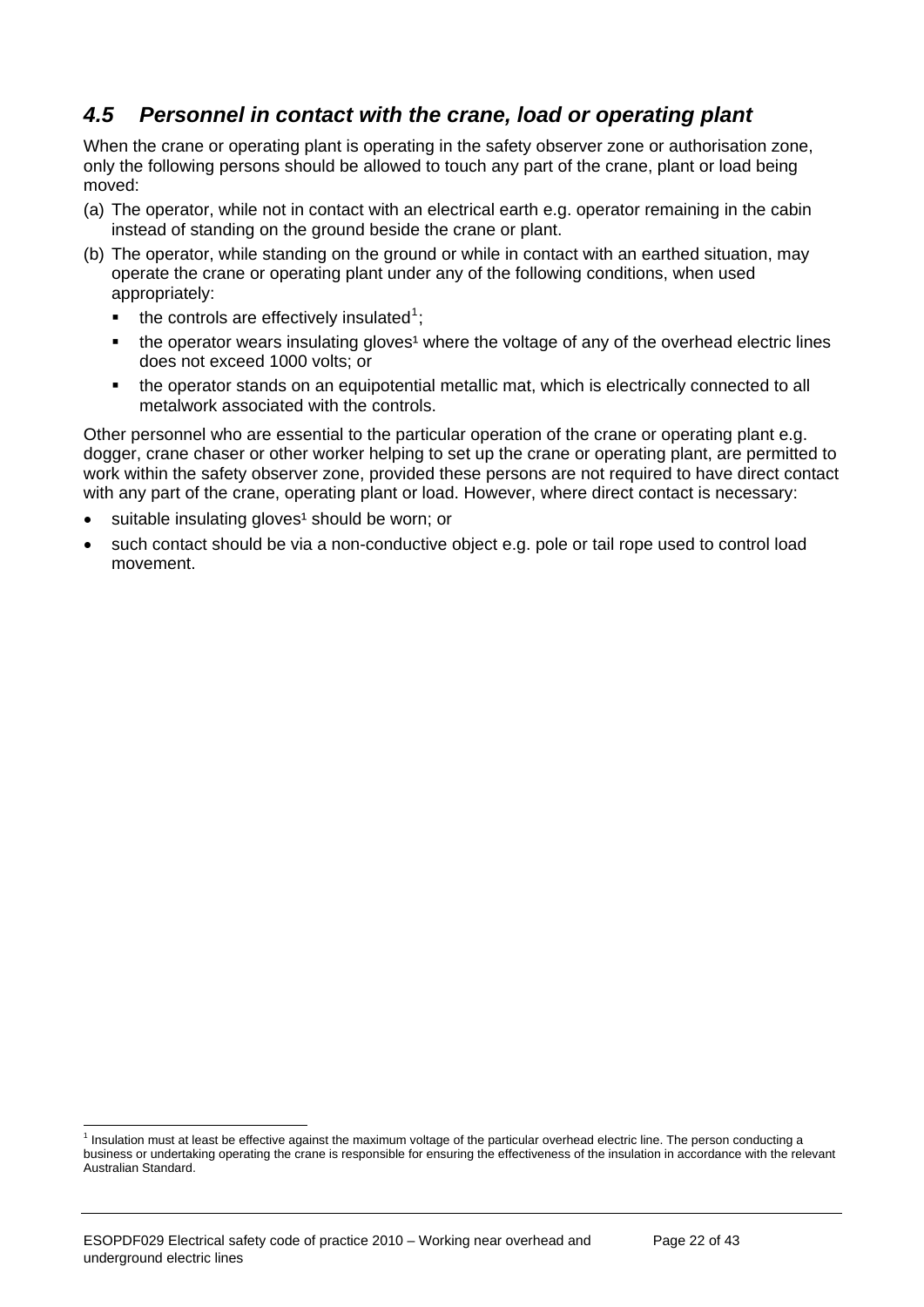# <span id="page-22-0"></span>**5 WORK NEAR LOW VOLTAGE OVERHEAD ELECTRIC LINES NEAR BUILDINGS AND STRUCTURES**

# <span id="page-22-1"></span>*5.1 Scope*

This chapter applies to:

- painting or maintenance work near low voltage overhead lines;
- erection of scaffolding near a low voltage overhead line;
- building work near low voltage overhead lines; or
- any other non-electrical work where there is a risk of contact with a low voltage overhead line.

Electric lines covered by this chapter are:

- electricity distributors' low voltage overhead lines including service lines;
- low voltage overhead lines forming part of consumers' installations; and
- any low voltage overhead line within the jurisdiction of the ES Regulation.

Please refer to Appendix C for examples/case studies of work near overhead electric lines near buildings and structures.

### <span id="page-22-2"></span>*5.2 The no-touch and exclusion zones for low voltage lines near buildings and structures*

Guidance in this chapter, taken from Appendix B, is based on no-touch and exclusion zone concepts, defined as follows.

For an authorised person, a no-touch zone applies to an insulated low voltage overhead line that has been examined for visible defects. You may go as close to the line as you need to but do not touch the line. (See ES Regulation 2013, Schedule 2 – "no exclusion zone prescribed")

#### <span id="page-22-3"></span>**5.2.1 Exclusion zones for low voltage overhead lines near buildings and structures**

For an untrained person, the exclusion zone for low voltage overhead lines near buildings and structures is as follows:

- Without consultation, the exclusion zone is three metres from the lines.
- With consultation, the exclusion zone is specified in Appendix B. The purpose of the consultation is to determine the voltage of the line and inform the owner of the line that you are carrying out work near the line.
- The exclusion zone applies to bare or covered low voltage and insulated lines not examined for visual defects.

The following table illustrates exclusion and no touch zones for low voltage lines near buildings and **structures**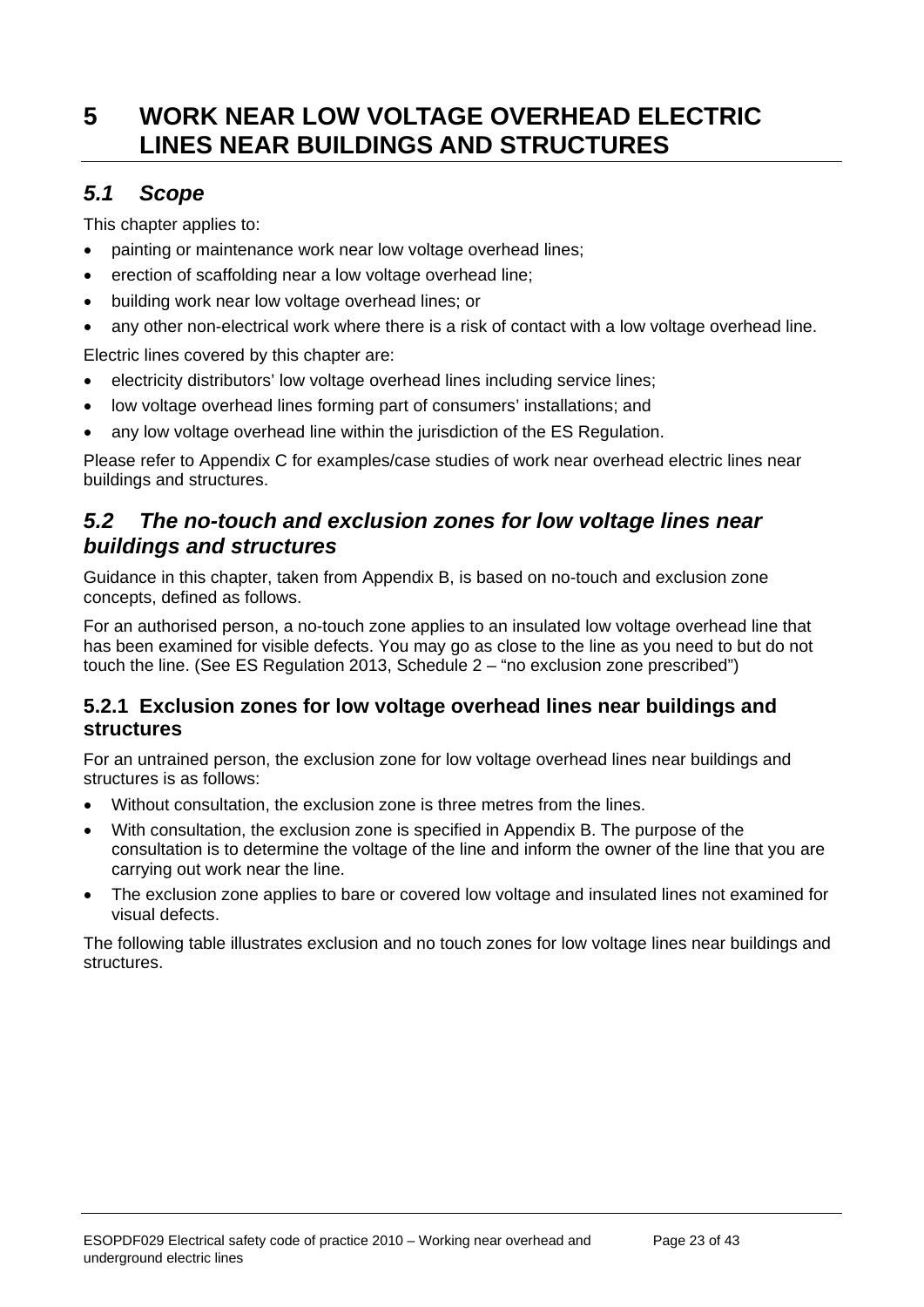**Table 1**: Exclusion zones and no-touch guidance for low voltage lines near buildings and structures

| <b>Types of electrical</b><br>service lines near<br>buildings and<br><b>structures</b> | Insulated low<br>voltage<br>(examined for<br>visual defect)          | Covered low<br>voltage                                                                                                                                                                         | Insulated low voltage<br>lines - NO visual<br>examination<br>conducted | Bare low voltage |
|----------------------------------------------------------------------------------------|----------------------------------------------------------------------|------------------------------------------------------------------------------------------------------------------------------------------------------------------------------------------------|------------------------------------------------------------------------|------------------|
| <b>Designated zones</b>                                                                | No-touch zone.<br>Go as close as<br>you need to but<br>do not touch. | Without consultation* with electricity entity, exclusion zone is<br>3000mm from the live electrical line.<br>With consultation*, refer to Appendix B for allowable safe<br>approach distances. |                                                                        |                  |

\* Note: the purpose of the consultation is to determine the voltage of the line and inform the person in control of the electric line that you are carrying out work near the line.

### <span id="page-23-0"></span>*5.3 Risk management process for work near low voltage overhead electric lines near buildings and structures*

This chapter should be read in conjunction with Chapter 2 of this Code.

Before carrying out work where a person might unintentionally encroach into the exclusion zone, the person conducting the business or undertaking should make an inspection to identify any potential risks. This step will help to determine the level of risk and establish a priority list based on that risk. A copy of the assessment should be kept for future reference.

Risks may include:

- bare exposed live lines:
- broken down insulation;
- deterioration of earthing of exposed conductive parts that are required to be earthed;
- voltage of the line is higher than the expected low voltage; and
- possibility of equipment, such as a portable powered saw, coming into contact with exposed live parts.

*Note:* 

- *1. If the overhead line is found to be a high voltage line, this chapter of the Code does not apply.*
- *2. If the voltage of the line cannot be determined, the line should be deemed as a high voltage line and note 1 will apply.*
- *3. If you cannot determine whether the line is effectively insulated, the line should be treated as being bare.*

If a risk involving electric lines has been identified, a written assessment should then be conducted to determine the risk to a person (or something he or she is carrying, or something attached to that person) encroaching into the exclusion zone. This step will help to determine the level of associated risk and establish a priority list based on that risk level. A copy of the assessment should be kept for future reference.

The following factors may be included in a risk assessment:

- Type of work being carried out, tools or equipment being used, and the risk of mechanical damage to the line if contact were made. Examples may include:
	- o Handling a sheet of roofing material where loss of control could occur and the material could come within the exclusion zones.
	- $\circ$  Using a cutting or grinding tool where loss of control of the tool is a risk and where the tool could come within exclusion zones through loss of control or from inadvertent movement.
	- $\circ$  Using a heavy electric disc sander to sand timber near the point of attachment of a service line may impose a high risk of encroaching the no-touch zone if control were lost. The risk of damage to and contact with the line and consequent electric shock is high if the sander touched the line. Manual sanding should be considered.
- Proximity of the work to the overhead line.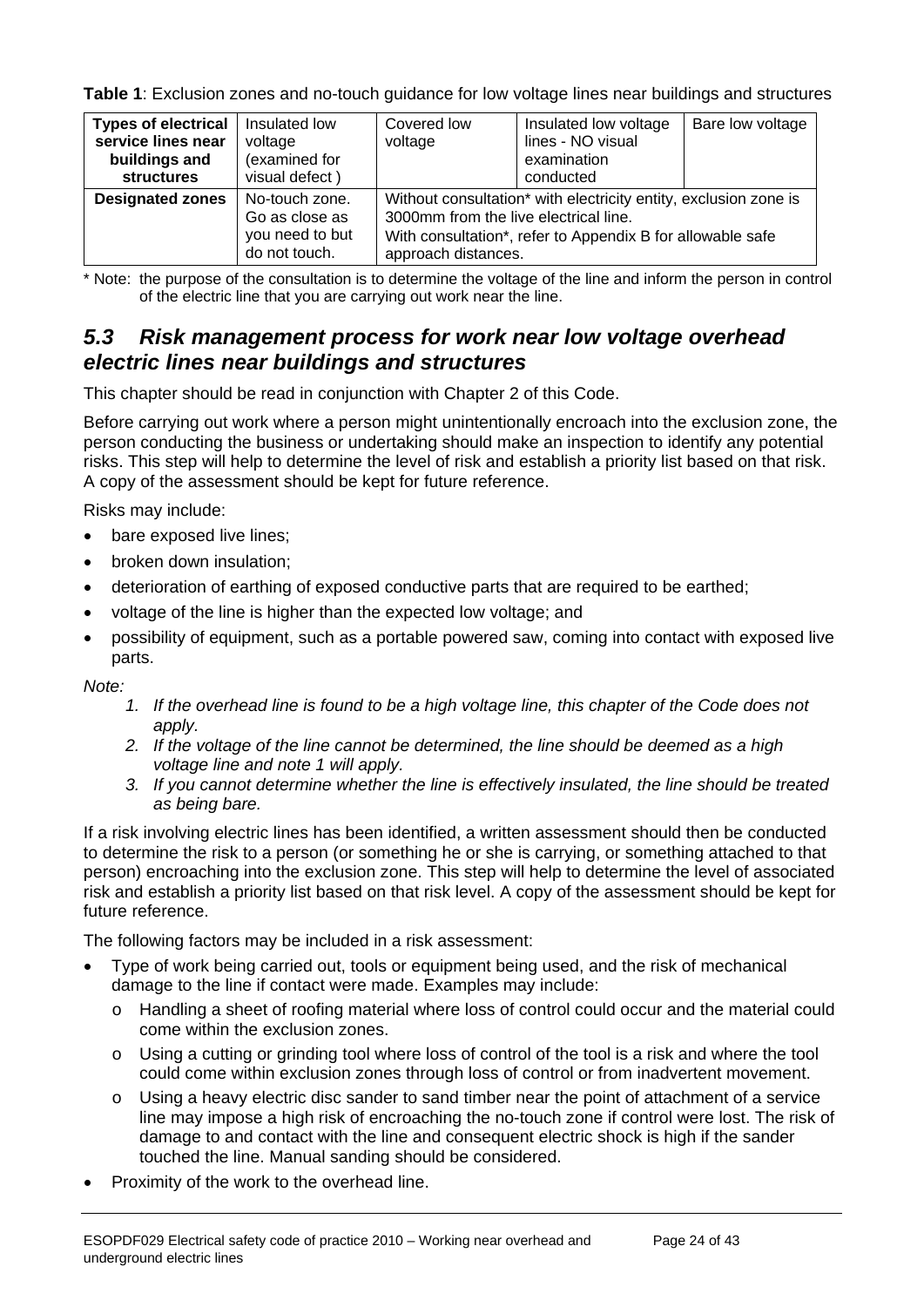Environmental conditions, such as rain, wind or uneven terrain, which may bring a risk of unexpected movement of tools or equipment held by workers.

#### **Visual examination of low voltage overhead line**

An insulated low voltage overhead electric line should be examined for visible defects. The line is generally divided into two portions:

- (a) The overhead, aerial line portion of the overhead line up to, but not including, the point of connection to the fixed wiring of the structure to which the overhead line connects.
- (b) The means of connection e.g. mains connection box or line clamps insulated with tape or heatshrink or other means, and where applicable, the fixed wiring tails of the circuit to which the line is connected.

The following assessment procedure should be adopted to ensure that an overhead line has no defects as assessed visually. If the line is part of a customer's installation, a licensed electrical worker should assess the line. If the line is the property of an electricity entity, either an electrical worker with relevant experience or the entity should be engaged to have the line assessed.

The line is visually checked to ensure that:

- the insulation is intact, with no tears, cracks or other physical defects and there are no exposed live parts along the line; and
- there are no exposed live parts anywhere on the line.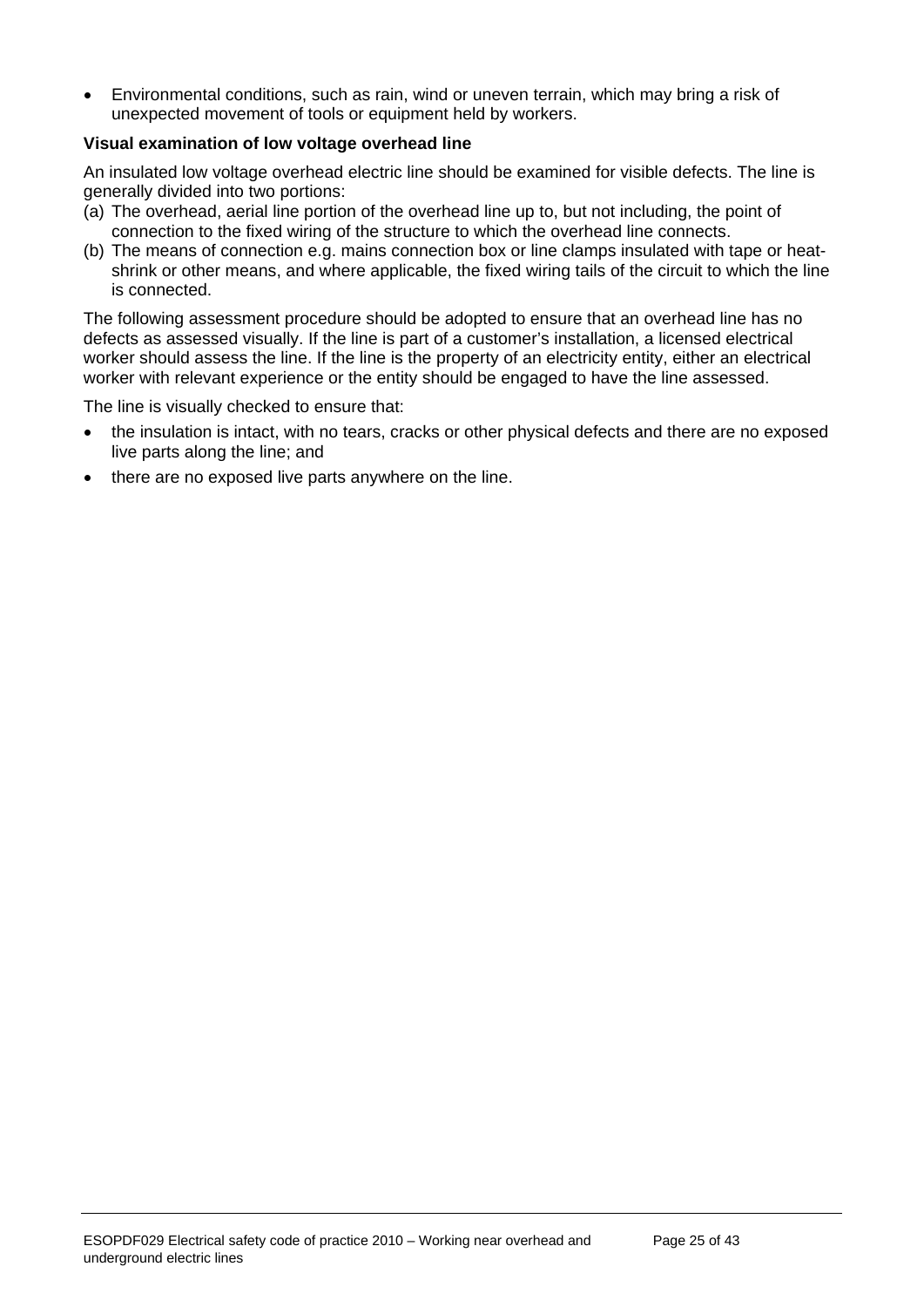# <span id="page-25-0"></span>**6 CLEARING VEGETATION NEAR OVERHEAD ELECTRIC LINES**

# <span id="page-25-1"></span>*6.1 Scope*

This chapter of the Code applies to untrained persons who cut and trim or treat with chemicals or other processes, trees and other foliage near overhead electric lines where:

- the person or something the person is holding or is in contact with, could come within the exclusion zone of an overhead electric line; or
- the work creates risk of damage to electric lines or apparatus.

Examples of untrained persons performing vegetation management near electric lines include:

- a local government work crew (other than those who are authorised persons for clearing of vegetation around electric lines) performing vegetation clearing or planting or vegetation treatment;
- a building or road construction contractor performing vegetation clearing or trimming work; and
- a person employed to pick fruit from trees.

Please refer to Appendix C for examples/case studies of work near overhead electric lines.

### <span id="page-25-2"></span>*6.2 Requirements for untrained persons*

An untrained person must not allow any part of their body or anything they are handling or wearing to go into the relevant exclusion zones. The only exception is if the person is handling an insulated device which has been tested and found to be safe for use on and near the electrical part.

A person should not undertake tree trimming or vegetation management where any part of the tree or vegetation to be treated or cut or otherwise worked on is within the exclusion zones.

A person should not undertake tree trimming or vegetation management where any part of the tree or vegetation could fall or otherwise be carried within the exclusion zones.

#### <span id="page-25-3"></span>*6.3 Risk management process for clearing vegetation near overhead electric lines*

This chapter should be read in conjunction with Chapter 2 of this Code.

Before carrying out any vegetation management work, the person conducting a business or undertaking should identify potential risks of the task. If a risk involving overhead electric lines has been identified, a written assessment should then be conducted to determine the risk to a person (or something he or she is carrying, or something attached to that person) encroaching into the exclusion zone. This step will help to determine the level of associated risk and establish a priority list based on that risk level. A copy of the assessment should be kept for future reference.

Risks to be considered include, but are not limited to, the following:

- Proximity of vegetation and proposed work activity to electric lines. For example:
	- o the vegetation involved is located within exclusion zones;
	- o that vegetation or part of the vegetation may fall or otherwise be carried into the area within exclusion zones;
	- o carrying out the task would cause a person or anything a person may be handling, or in contact with, to intrude into exclusion zones; and
	- o wind causing intermittent encroachment of vegetation into the exclusion zone or wet weather making the situation more dangerous.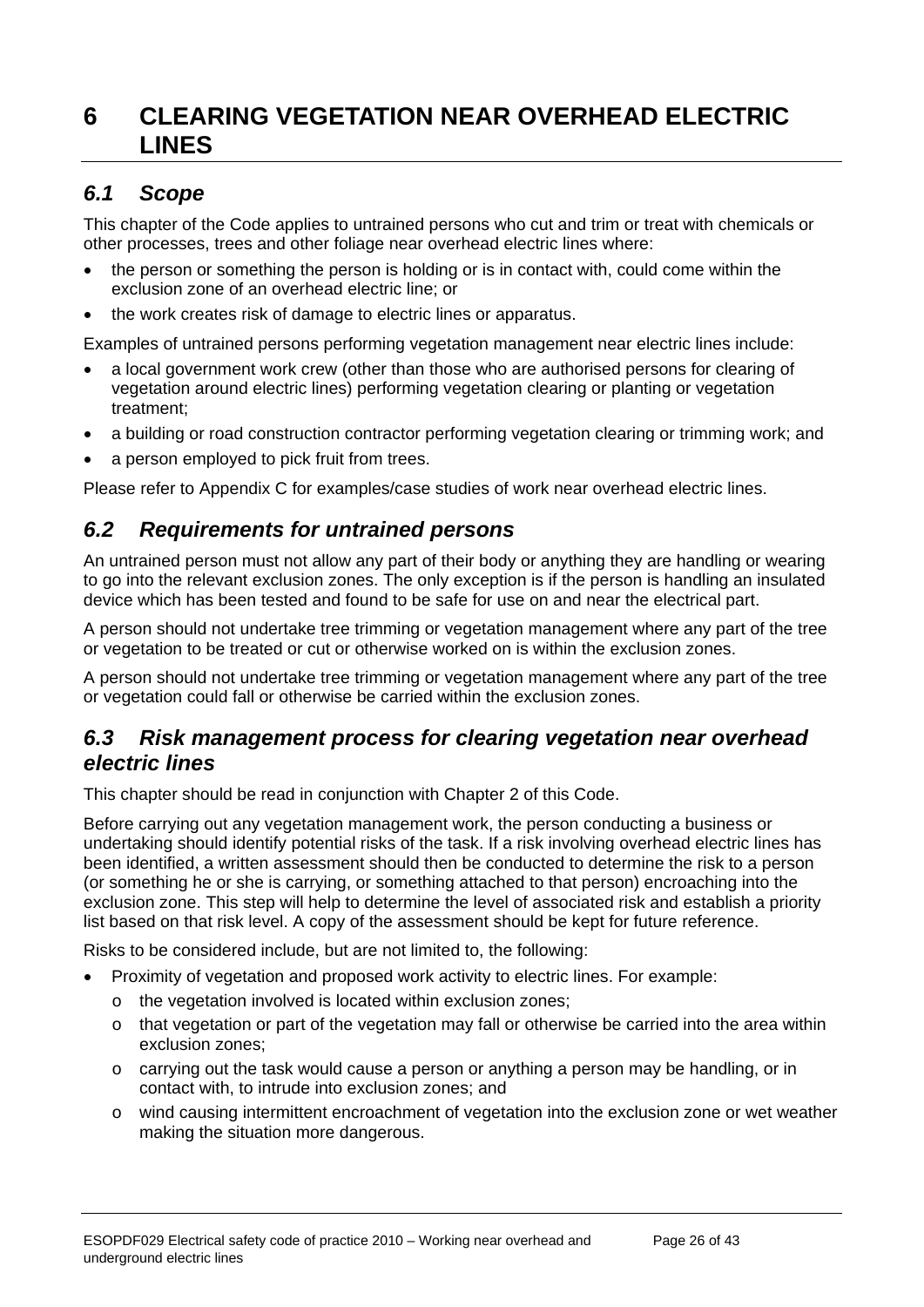- Operational characteristics of equipment. Some examples of operational characteristics that may present a risk are:
	- o knuckle boom EWPs where convenient placement of the basket can have part of the boom intruding into roadways or other hazardous areas;
	- o cutting equipment such as chain saws, which may 'kick back', causing equipment to move inadvertently; and
	- $\circ$  site conditions such as weather (wind), terrain, vehicular and other traffic. For example, heavy traffic on an adjacent roadway could prevent safe access to vegetation.

If a risk involving overhead electric lines has been identified, a written assessment should then be conducted to determine the risk to a person (or something he or she is handling, or something attached to that person) or plant or equipment coming into contact with electric lines. This step will help to determine the level of risk associated with the identified risks and establish a priority list based on that risk level. A copy of the assessment should be kept for future reference.

The following factors may be included in a risk assessment:

- voltage of the exposed live part e.g. electric line;
- height of the lines:
- whether the lines are insulated or bare;
- proximity of vegetation;
- insulating properties of the tools (devices) and whether the devices have been tested and found to be electrically safe;
- heights of any tools, equipment or machinery to be used, placed or operated near the line
- size of equipment being operated near the line and the equipment's operating characteristics, ease of maneuverability and conductivity;
- location of overhead electric line supporting structures such as poles and towers in relation to the work to be performed e.g. vegetation may have attached itself to a pole;
- particular arrangement of supporting structures, e.g. there may be stay wires that are hard to see;
- unexpected movement of the terrain, ground or surface upon which the equipment or plant is located, perhaps resulting in a corresponding surge or sudden movement of the load towards live electric lines;
- prevailing weather e.g. strong wind or water affecting the movement of the plant or its parts; and
- visibility of the overhead lines and their associated support structures, such as poles, and particularly stay wires on poles.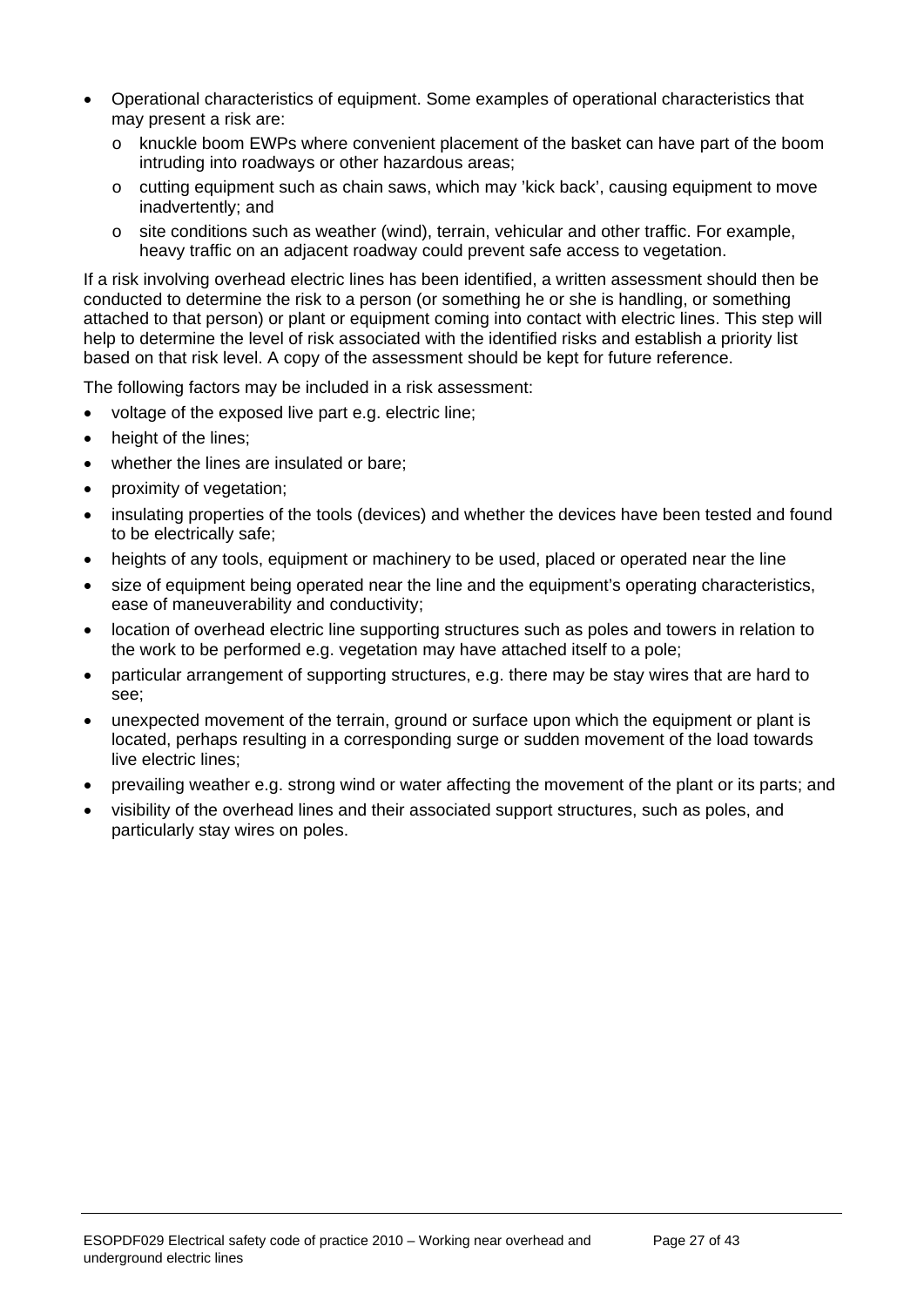# <span id="page-27-0"></span>**7 AGRICULTURAL WORK NEAR OVERHEAD ELECTRIC LINES**

# <span id="page-27-1"></span>*7.1 Scope*

This chapter is for agricultural workers working near overhead electric lines. Examples of such work include:

- handling irrigation pipes under or near an overhead electric line;
- using lifting or elevating plant or equipment such as grain augers, hay bale elevators, travelling irrigators or harvesters near or under an overhead electric line; or
- any other work that involves the risk of a person or anything attached to or held by a person, coming into contact with overhead electric lines.

Please refer to Appendix C for examples/case studies of work near overhead electric lines.

#### <span id="page-27-2"></span>*7.2 Risk management process for agricultural work near overhead electric lines*

This chapter should be read in conjunction with Chapter 2 of this Code.

Before carrying out any agricultural work near overhead electric lines, a person should identify potential risks of the task. If a risk involving overhead electric lines has been identified, a written assessment should then be conducted to determine potential risks relating to a person or plant encroaching into the exclusion zone. This step will help to determine the level of associated risk and establish a priority list based on that risk level. A copy of the assessment should be kept for future reference.

Risks for agricultural work near live overhead electric lines occur when people are:

- working nearby and in the process may come into contact with signs, scaffolding or machinery such as augers and elevating work platforms near electric lines;
- moving or rearranging long aluminium irrigation pipes; or
- operating high machinery or machinery with height changeable attachments in paddocks where electric lines exist.

If a risk involving overhead electric lines has been identified, a written assessment should then be conducted to determine the risk to a person (or something he or she is carrying, or something attached to that person) or plant or equipment coming into contact with electric lines. This step will help to determine the level of risk associated with the identified risks and establish a priority list based on that risk level. A copy of the assessment should be kept for future reference.

The following factors may be included in a risk assessment:

- voltage of the electric line:
- height of the line:
- whether the lines are insulated or bare;
- height of any tools, equipment or machinery to be used, placed or operated near the line;
- size of equipment being operated near the line and the equipment's operating characteristics, ease of maneuverability and conductivity;
- proximity of stationary or fixed plant and equipment to overhead lines, e.g. grain silos and stock crate gantries;
- location of overhead electric line supporting structures such as poles and towers in relation to the work to be performed e.g. a pole may be located where a large self propelled machine, such as a harvester, is required to reverse or turn;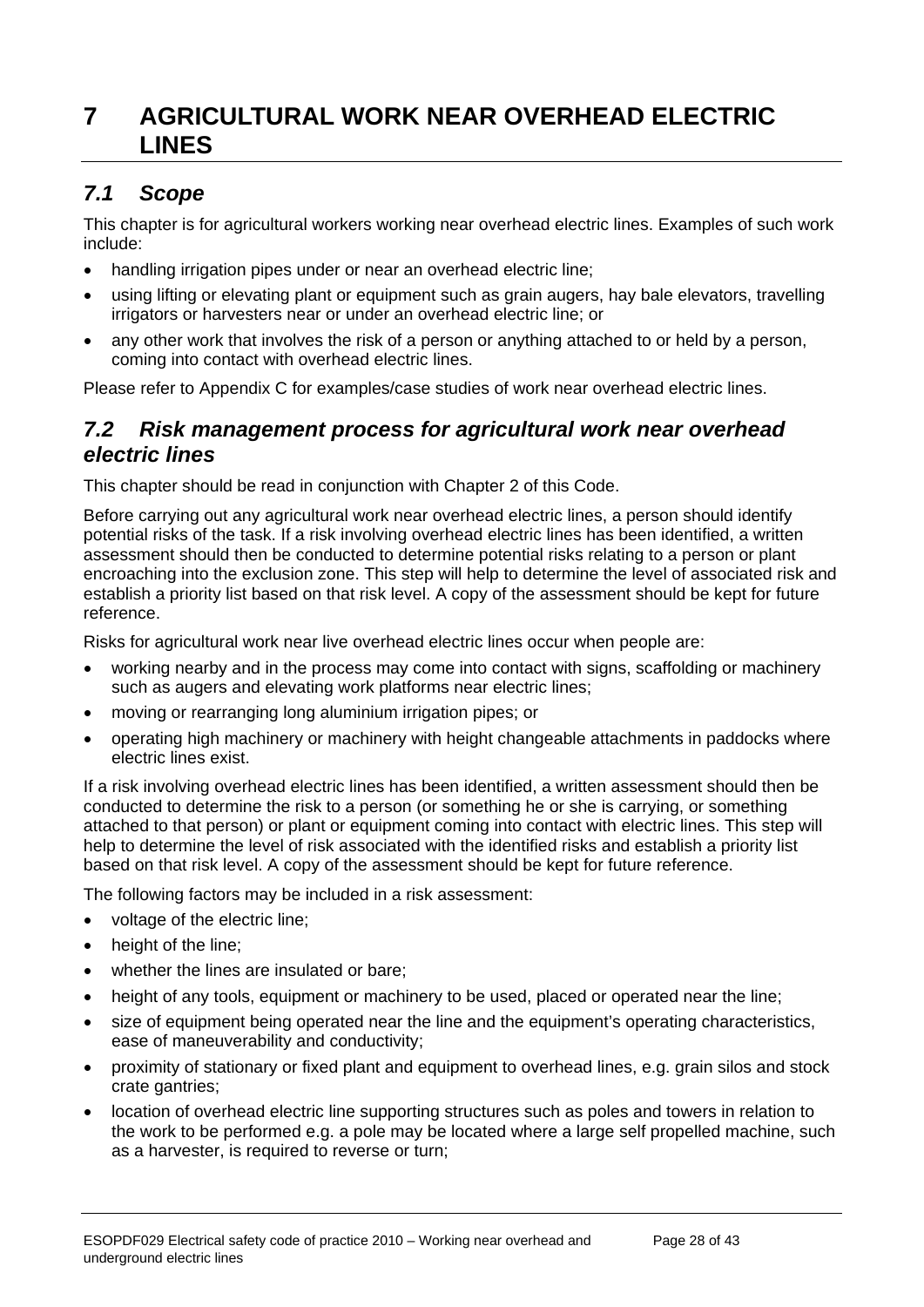- the possibility of sway and sag of the overhead powerlines (sway of overhead powerlines is usually caused by wind, while sag may vary as temperatures vary);
- particular arrangement of supporting structures, e.g. there may be stay wires that are hard to see;
- unexpected movement of the terrain, ground or surface upon which the equipment or plant is located, perhaps resulting in a corresponding surge or sudden movement of the load towards live electric lines;
- prevailing weather e.g. strong wind or water affecting the movement of the plant or its parts; and
- visibility of the overhead lines and their associated support structures, such as poles, and particularly stay wires on poles.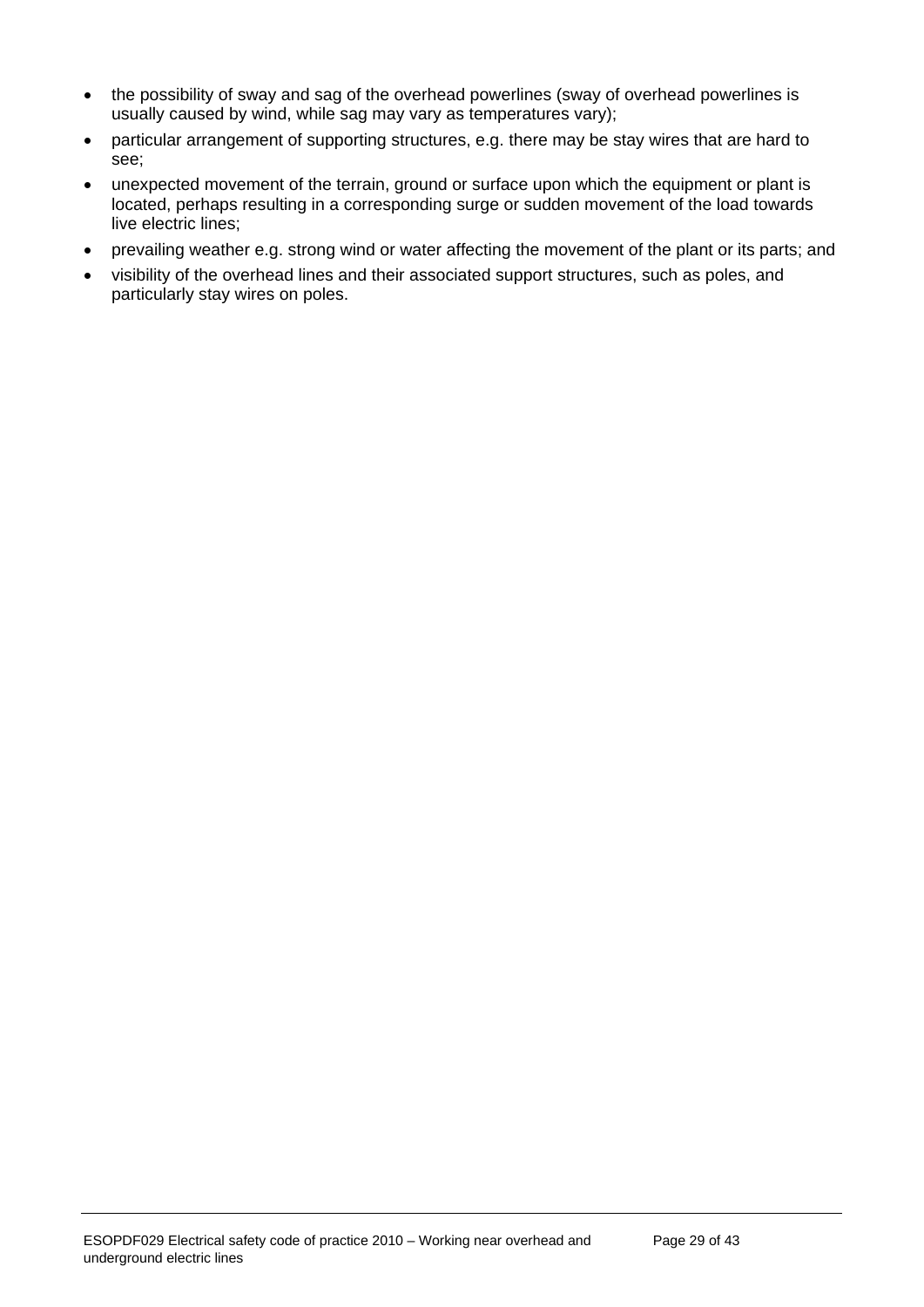# <span id="page-29-0"></span>**8 TRANSPORTATION OF HIGH LOADS NEAR OVERHEAD ELECTRIC LINES**

## <span id="page-29-1"></span>*8.1 Scope*

This chapter has been drawn up for road transport operators exposed to the risk of contacting live overhead electric lines e.g. when moving a high load with a vehicle near electric lines of an electricity entity. The chapter provides guidance on responsibilities and safe procedures to these operators, their workers and others.

Apart from electrical risks, there may be other obstacles or risks associated with transporting such loads e.g. clearance from trees and traffic lights. This Code does not cover such risks. This Code also does not cover permits and other requirements in relation to the transport of over dimension loads from other authorities e.g. local council, Queensland Rail, or Queensland Transport.

# <span id="page-29-2"></span>*8.2 Meaning of particular terms used in this chapter*

#### *Assessing*

Checking the suitability of and the requirements necessary for, safe transport of a proposed high load by reference to the electricity entity's records. If this is not possible, scoping should be undertaken.

#### *Escorting*

Facilitating safe passage of a high load through an electricity entity's network, including any activities necessary to achieve safety.

#### *Escort service provider*

A person or company providing services to escort a vehicle in accordance with an electricity entity's electrical safety precautions.

#### *Notification*

Road transport operator's advice to the electricity entity of the intended route and specification of a high load.

#### *Road transport operator (RTO)*

A person or company transporting a load more than 4.6 metres high.

#### *Scoping*

Checking the suitability of, and the requirements necessary for, safe transport of a proposed high load by physically checking the intended route. Allowances should be made for changes in the road profile e.g. dips and the distance between front and rear wheel axles. (Refer to Figure 2 for an example of a problem caused by changes to the road profile.) Scoping may not be required where the suitability for transporting a high load over a particular route can be determined by assessment.

#### *Scoping service provider*

An electricity entity, a person or a company who carries out scoping or assessing in accordance with an electricity entity's requirements.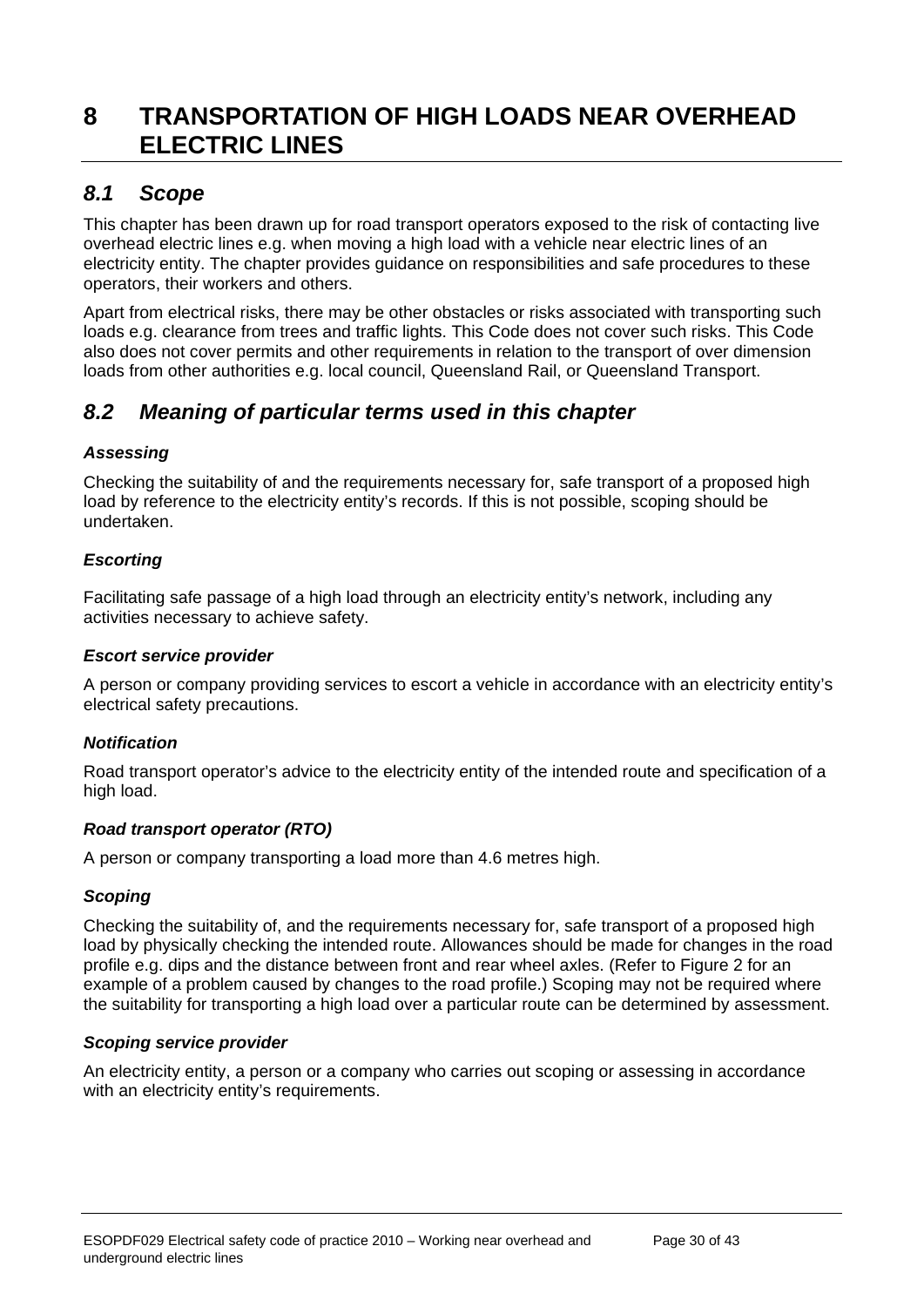#### *Qualified person*

A person who has successfully completed a high load transportation scoping course or its equivalent provided or authorised by an electricity entity. The evaluation of the person's qualification will be made by the relevant electricity entity.

Figure 2: *Illustration on how a dip in the road profile can affect the clearance height of over dimension loads*



### <span id="page-30-0"></span>*8.3 Transport requirements for high load categories*

Electricity entities have certain requirements that must be met before high loads can be moved with a vehicle near electric lines of an electricity entity's network. The rest of Chapter 8 is devoted to these requirements.

#### <span id="page-30-1"></span>**8.3.1 What is a high load and what requirements apply?**

There are four categories of high load. The transport requirements of high loads depend on the height of the load above the roads. Three of these categories have special requirements. Categories and requirements are set out in Table 2 below.

| <b>Category No.</b>     | <b>Maximum Transport</b><br><b>Height of Load Above</b><br>Road | <b>Transport Requirements</b>                                                                                                                                                                                                                                                                                                                |
|-------------------------|-----------------------------------------------------------------|----------------------------------------------------------------------------------------------------------------------------------------------------------------------------------------------------------------------------------------------------------------------------------------------------------------------------------------------|
|                         | Up to 4.6 metres                                                | Transport can be carried out without any notification.                                                                                                                                                                                                                                                                                       |
| $\overline{2}$          | Over 4.6 metres, but<br>not exceeding 5.0<br>metres             | Notification to the electricity entity is required.<br>$\bullet$<br>The route should be scoped / assessed by a<br>qualified person taking into account the electricity<br>entity's safety advice.<br>Generally no escorting will be required, depending<br>on the outcome of scoping / assessment.                                           |
| 3                       | Over 5.0 metres, but<br>not exceeding 5.5<br>metres             | Notification to the electricity entity is required.<br>$\bullet$<br>The route should be scoped / assessed by a<br>qualified person taking into account the electricity<br>entity's safety advice.<br>An escort may be required in accordance with the<br>electricity entity's requirements or depending on<br>outcome of scoping/assessment. |
| $\overline{\mathbf{4}}$ | Exceeding 5.5 metres                                            | Notification to the electricity entity is required.<br>$\bullet$<br>The route should be scoped / assessed by a<br>qualified person taking into account the electricity<br>entity's safety advice.<br>An escort is required.                                                                                                                  |

| Table 2: | Categories and requirements for high loads being transported |  |  |
|----------|--------------------------------------------------------------|--|--|
|          |                                                              |  |  |

**Category 1** (height of 4.6m or less): Transport can be carried out without any notification to the electricity entity.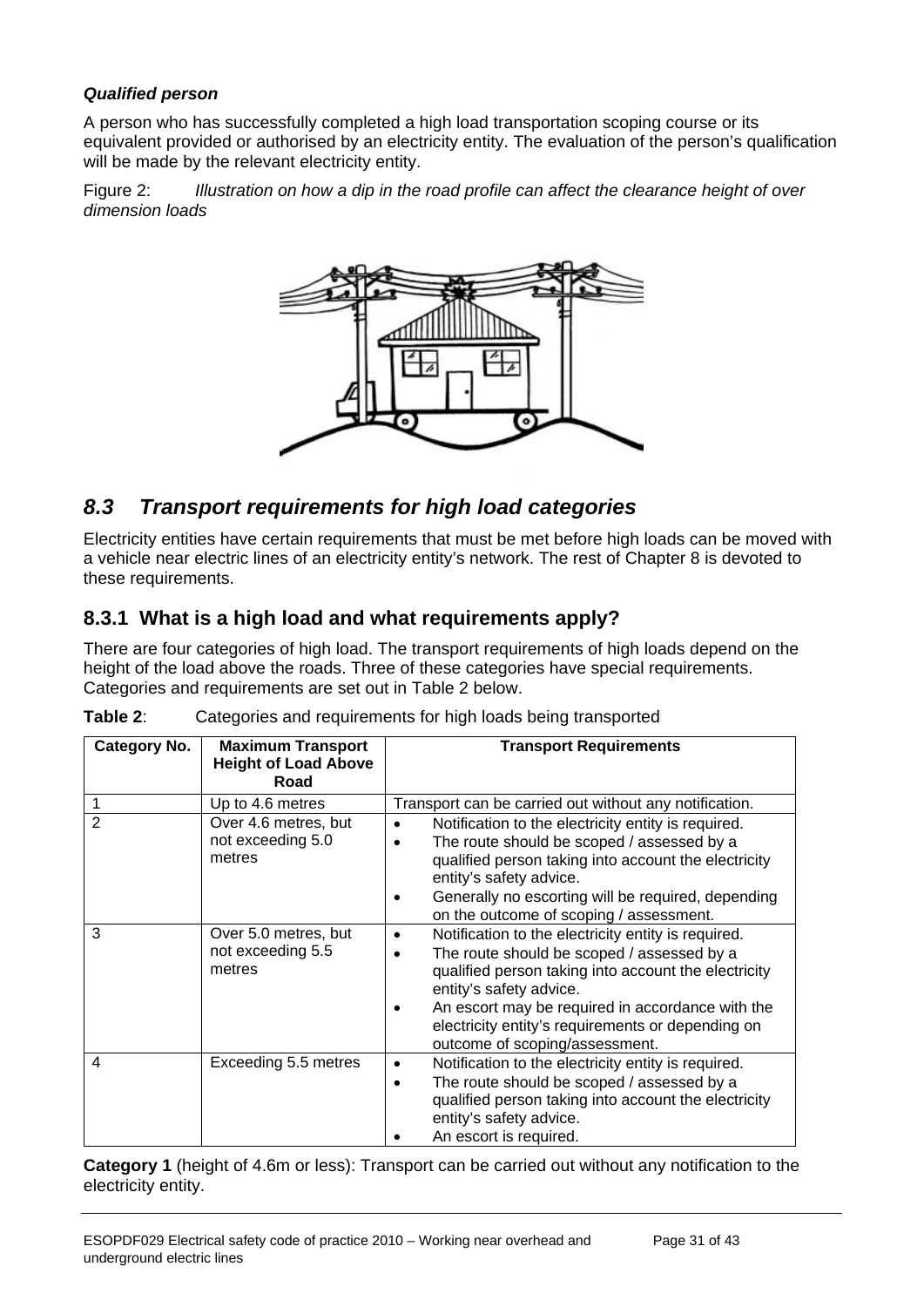**Category 2, 3, 4:** Notification must be forwarded to the electricity entity. Notification about transporting a high load should contain the following:

- Dimensions of the load. The maximum travel height of the load should be determined by combining the height of the object and the vehicle used for transportation. If unable to predetermine the exact measurement, the maximum possible height should be used for scoping or assessing purposes.
- Route specification.
- Time or times during which transport is required to take place.
- Details of the service provider responsible for facilitating the transport of the high load and providing safety precautions.

Copies of the notification form can be obtained directly from the electricity entity or their website.

### <span id="page-31-0"></span>*8.4 Responsibilities – electrical safety*

### <span id="page-31-1"></span>**8.4.1 Electricity entity**

The electricity entity's responsibilities regarding transport of high loads include:

- provide relevant electricity network information to transport operators and escort service providers;
- advise precautions for scoping/assessing high loads and escorting high loads, which address the electricity risks of these activities; and
- provide authorisation in writing.

### <span id="page-31-2"></span>**8.4.2 Escort service provider – electrical safety**

The escort service provider's responsibilities in relation to the transport of high loads include:

- understand exclusion zone concepts and their application;
- ensure that only persons with appropriate training are engaged to perform relevant activities associated with escorting the high load;
- inform the electricity entity if load and route do not conform to the notification details;
- use only specialised equipment, especially where the equipment may and can come into contact with exposed live parts;
- notify electricity entity of operational electrical safety problems that have been identified e.g. damage to network assets; and
- direct road transport operators to ensure electrical safety is maintained.

#### <span id="page-31-3"></span>**8.4.3 Road transport operator (RTO) – electrical safety**

Road transport operators' responsibilities in relation to the transport of high loads include:

- notify the electricity entity of the intention to move a high load near network assets;
- provide accurate information about high loads to electricity entity;
- comply with precautions required by the electricity entity;
- comply with directions of escort provider; and
- where an escort service provider is not required, the RTO must contact the electricity entity about operational matters affecting electrical safety.

An example of an operational matter, which would affect electrical safety, would be if the high load transport encountered electric lines lower than the minimum clearance prescribed in the regulation. See section 207 and schedule 4(1) and (3) of the ES Regulation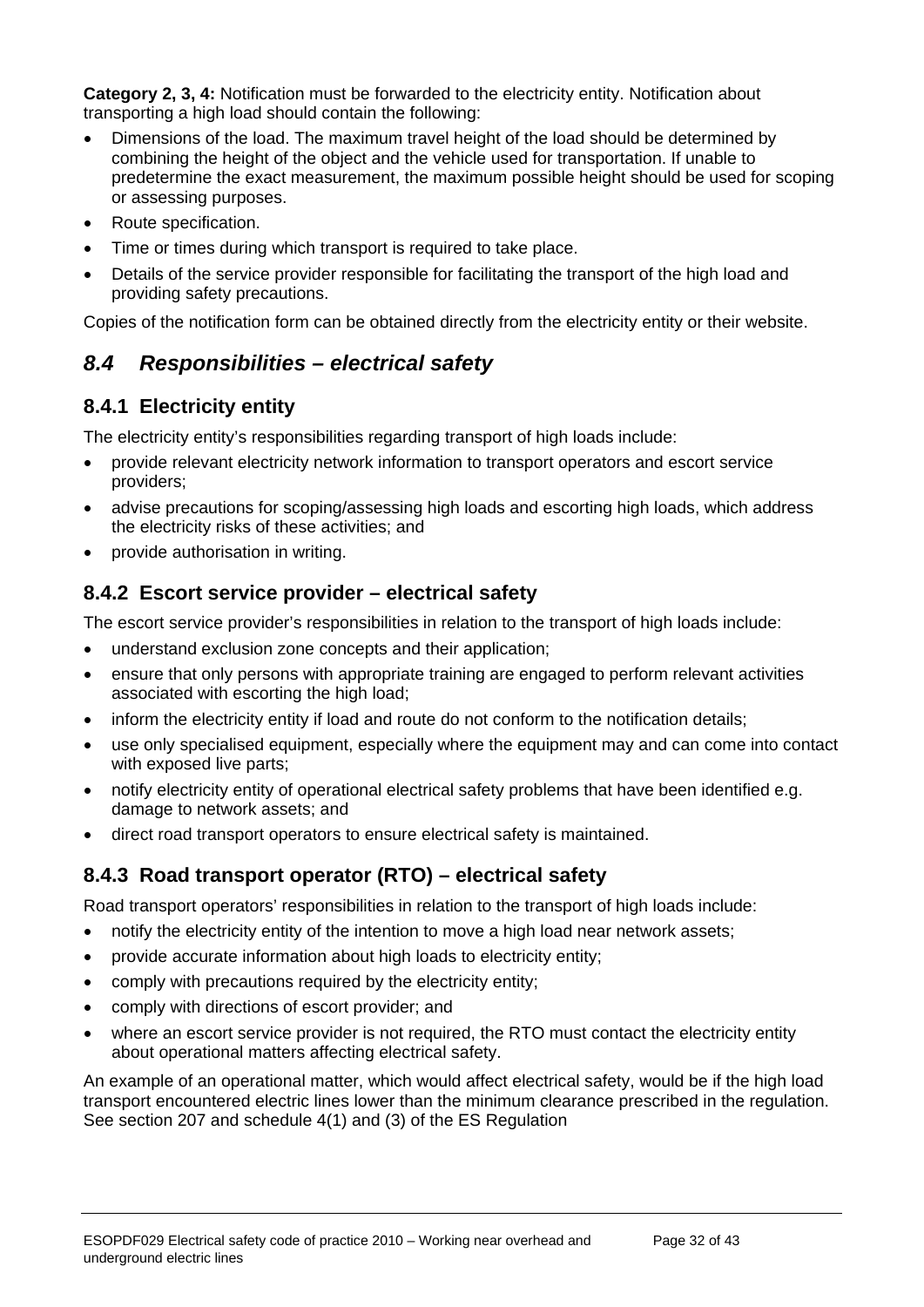### <span id="page-32-0"></span>**8.4.4 Scoping service provider or network assessor – electrical safety**

The scoping service provider's or network assessor's responsibility in relation to the transport of high loads is to provide accurate information about the network through which the high load is to be transported.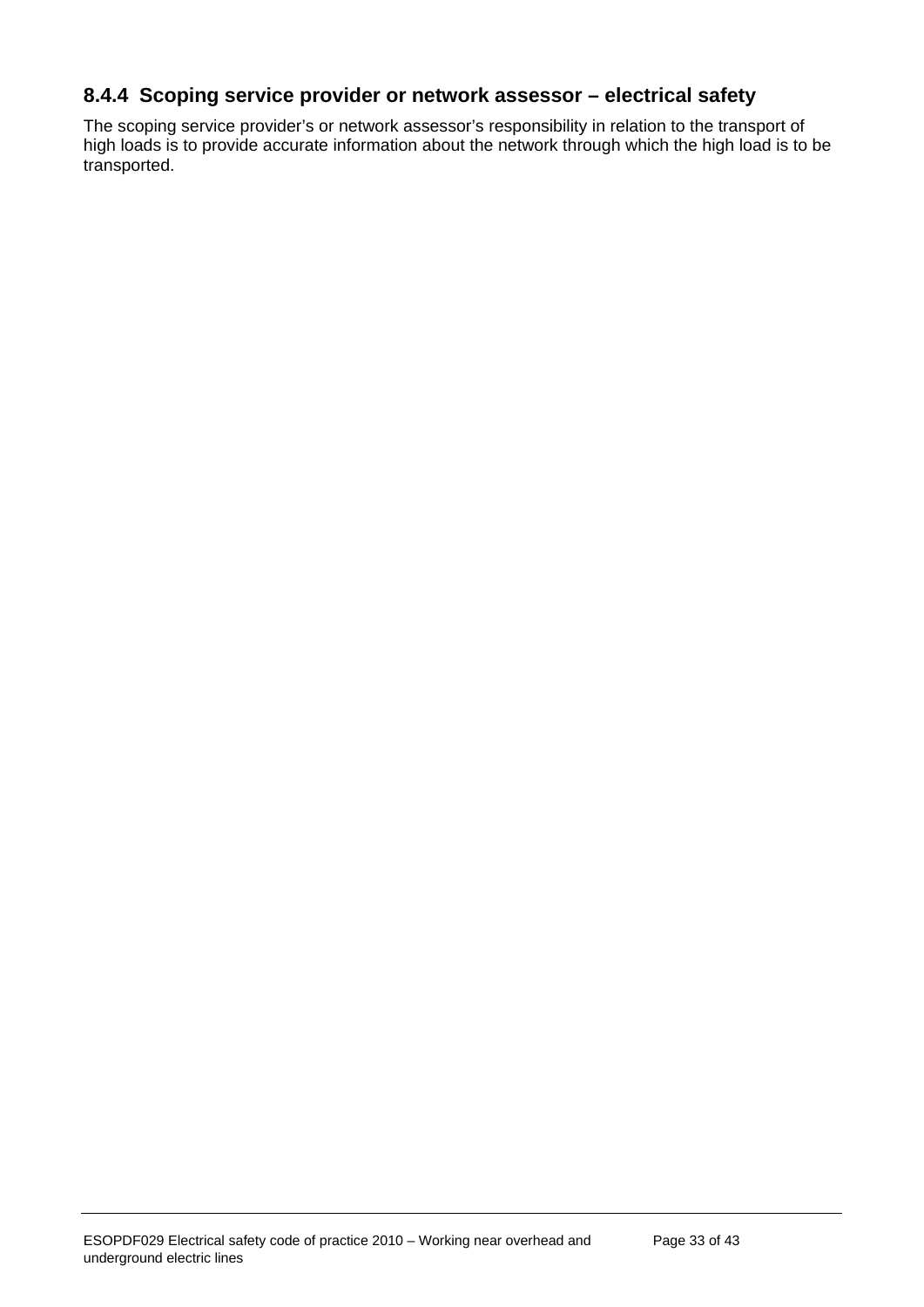# <span id="page-33-0"></span>**9 WORK NEAR UNDERGROUND ELECTRIC LINES**

### <span id="page-33-1"></span>*9.1 Scope*

This chapter applies to any work that involves risk of contact with energised underground electric lines. Examples of such work include:

- a builder excavating a trench as part of construction work
- a fencing contractor digging holes where an electrical cable could be a buried
- rural workers driving star pickets into the ground

#### <span id="page-33-2"></span>*9.2 Risk management*

This chapter should be read in conjunction with Chapter 2 of this Code, and the WHS Regulation.

Before carrying out any work such as digging, excavation or tunnelling near an underground electric line, a person conducting a business or undertaking should identify any potential risks associated with the work. A person conducting a business or undertaking must also comply with any requirements under the WHS Regulation in relation to the work (e.g. Excavation work underground essential services).

Where a risk has been identified, a risk assessment should be conducted to determine the risk to a person (or something the person is carrying, or something attached to that person) being exposed to an electrical risk from the underground electric line.

The assessment should consider:

- The risk of tools damaging cables or apparatus, for example:
	- o when digging, driving equipment or excavating where buried electrical cables may be present.
- The risk of cables or apparatus being concealed in a work location:
	- $\circ$  If it is not known whether cables, conduits, apparatus or situations form an electrical safety risk, you should either assume that the risk exists, or have a qualified person investigate and report.
	- $\circ$  If excavating in a public place, suitable means must be used to identify any electrical cables that could be present. Suitable means may include:
		- (i) Call Dial Before You Dig, a free enquiry service for information on underground assets anywhere in Australia. This organisation will advise if electrical cables owned by one or more of its contributory members are located near your worksite. In addition, definite cable locations can be determined by special arrangement with the organisations. For further information, contact Dial Before You Dig by any of the following methods:
			- phone 1100; or
			- submit an enquiry online at www.1100.com.au
		- (ii) Contact relevant authorities about any cables they may have placed near the excavation. Authorities may include:
			- (a) electricity entities such as Energex or Ergon;
			- (b) communication companies such as Optus and Telstra;
			- (c) local government authorities; and
			- (d) water authorities.

In some instances, customers of electricity entities have authority to place electricity cables in public places. If excavating on private property, you should first contact the owner or occupier of the premises about buried cables.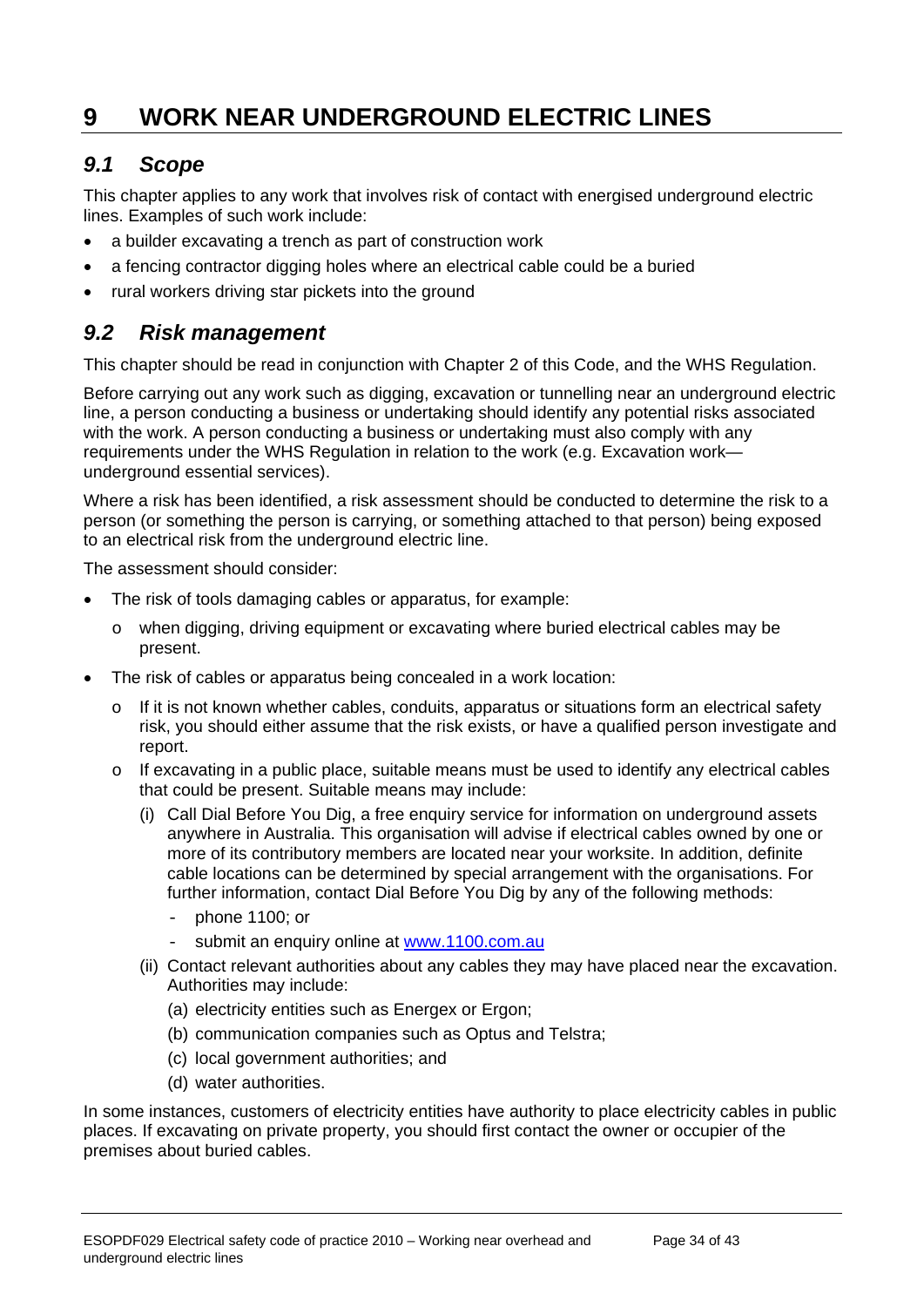# <span id="page-34-0"></span>*9.3 WHS requirements for excavation work*

The Work Health and Safety Regulation 2011 has specific requirements relating to excavation work near underground essential services (which includes underground electric lines).

Where excavation work is being carried out at a workplace the person with management or control of the workplace must take all reasonable steps to obtain current underground essential services information before directing or allowing the excavation work to commence. The person with management or control of the workplace must provide this information to any person engaged by the person to carry out the excavation work.

The person with management or control of the workplace and any person conducting a business or undertaking who is given the information must have regard to the information when carrying out or directing or allowing the carrying out of the excavation work.

Additional legislative requirements relating to the essential services may also impose duties on the person conducting the business or undertaking and the persons carrying out the work.

The person with control or management of the workplace must ensure that this information is available for inspection until the excavation work is completed. However if a notifiable incident (see section 35 of the WHS Act) occurs in connection with the excavation work, it must be available for at least two years after the incident occurs.

For further guidance, refer to the *Excavation work code of practice 2013*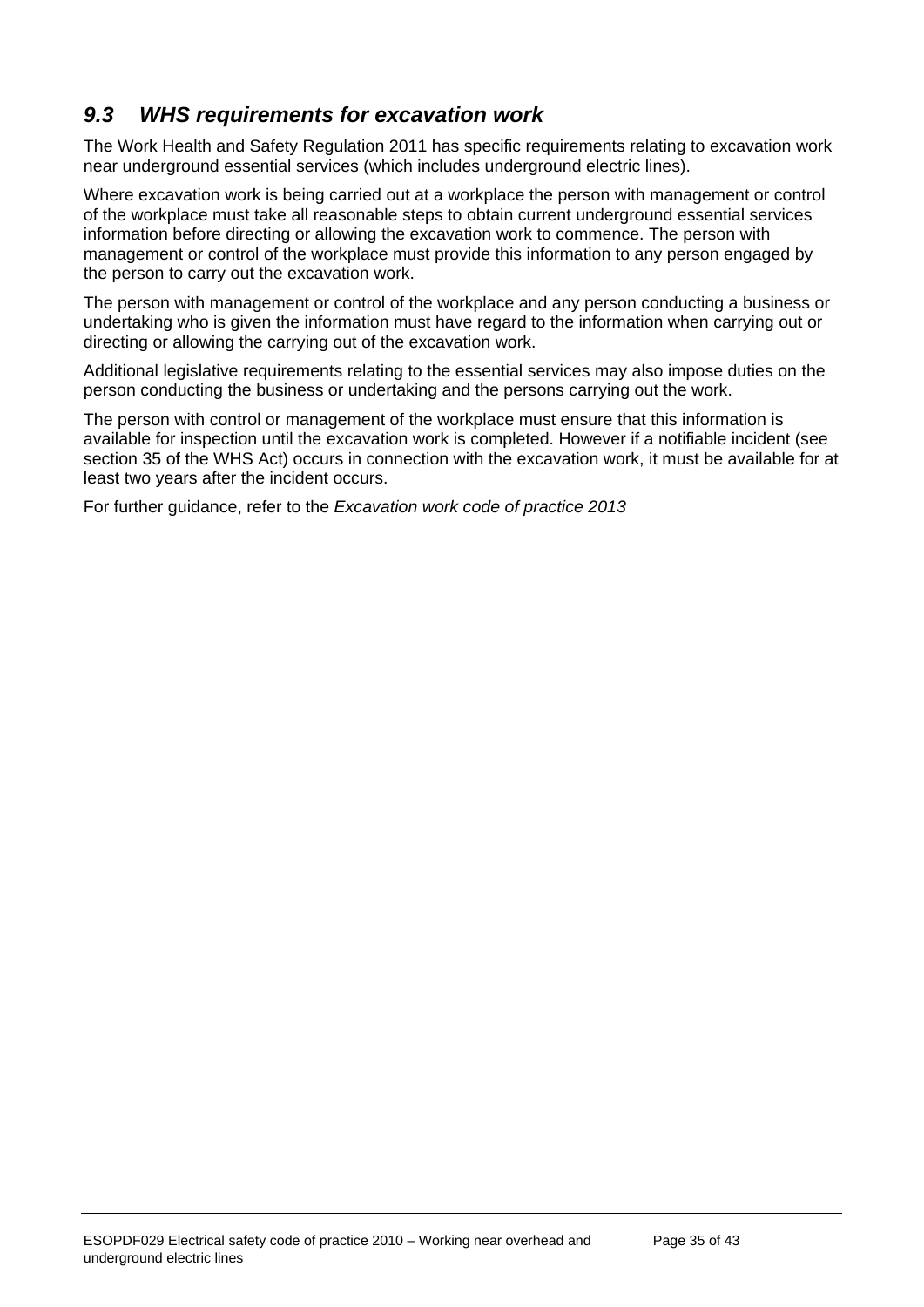# <span id="page-35-0"></span>**APPENDIX A MEANING OF KEY TERMS**

*Another safe system*, for the operation of operating plant, means a system of work that—

- (a) has been developed in consultation with persons who are broadly representative of industrial organisations of employees whose members commonly operate operating plant of the operating plant's type; and
- (b) provides, for persons and property, the same level of electrical safety as, or a greater level of electrical safety than, the level of electrical safety provided with a safety observer.

*Authorised person*, see Chapter 3.4 of this Code.

**Competent person** (Schedule 9 of the ES Regulation), in relation to a task, means a person who has acquired, through training, qualifications, experience or a combination of these, the knowledge and skill to carry out the task.

*Note: for the purpose of working near overhead or underground electric lines, the competent person should have sufficient knowledge about relevant Australian Standards, relevant codes of practice, and other relevant legislation.* 

*Earthed* means connected to the general mass of the earth (see Schedule 9 of the ES Regulation).

**Elevating work platform** means a telescoping device, scissor device, or articulating device or any combination of those devices used to move and position personnel, equipment and materials to and from or at work locations above or below the support surface.

*Essential services* (Schedule 19 of the WHS Regulation) means the supply of:

- (a) gas, water, sewerage, telecommunications, electricity and similar services; or
- (b) chemicals, fuel and refrigerant in pipes or lines.

**Excavation** (Schedule 19 of the WHS Regulation) means a trench, tunnel or shaft, but does not include:

- (a) a mine; or
- (b) a water bore to which the *Water Act 2000* applies; or
- (c) a trench for use as a place of interment.

*Excavation work* (Schedule 19 of the WHS Regulation) means work to:

- (a) make an excavation; or
- (b) fill or partly fill an excavation.

*Exclusion zone*, see Chapter 3.2 of this Code.

*High voltage* (Schedule 2 of the ES Act) means voltage greater than low voltage.

*Instructed person*, see Chapter 3.4 of this Code.

*Low voltage* (Schedule 2 of the ES Act) means voltage greater than extra low voltage, but more than 1000V AC RMS or 1500V ripple-free DC.

*Operating plant*, see Chapter 4.1 of this Code.

*Safety observer*, see Chapter 3.4 of this Code.

*Tiger tails (Torapoli pipes)* are plastic pipe type cable covers, used as a warning to visually indicate the position of overhead power lines or stay wires. Tiger tails do not insulate wires.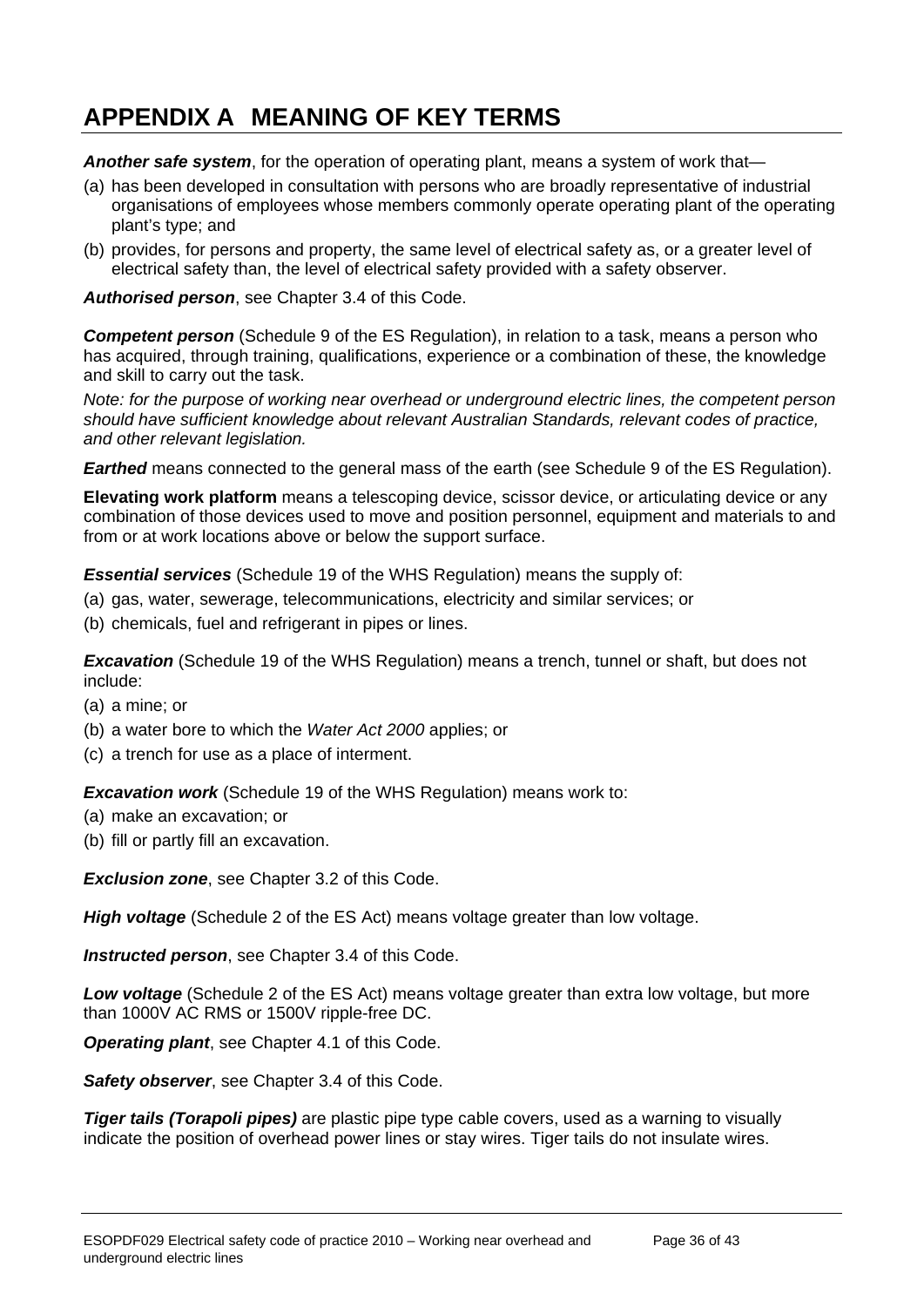*Underground essential services* (Section 304(7) of the WHS Regulation) means essential services that use pipes, cables or other associated plant located underground.

*Underground essential services information* (Section 304(7) of the WHS Regulation), in relation to proposed excavation work, means the following information about underground essential services that may be affected by the excavation:

- (a) the essential services that may be affected;
- (b) the location, including the depth, of any pipes, cables or other plant associated with the affected essential services;
- (c) any conditions on the proposed excavation work.

*Untrained person*, see Chapter 3.4 of this Code.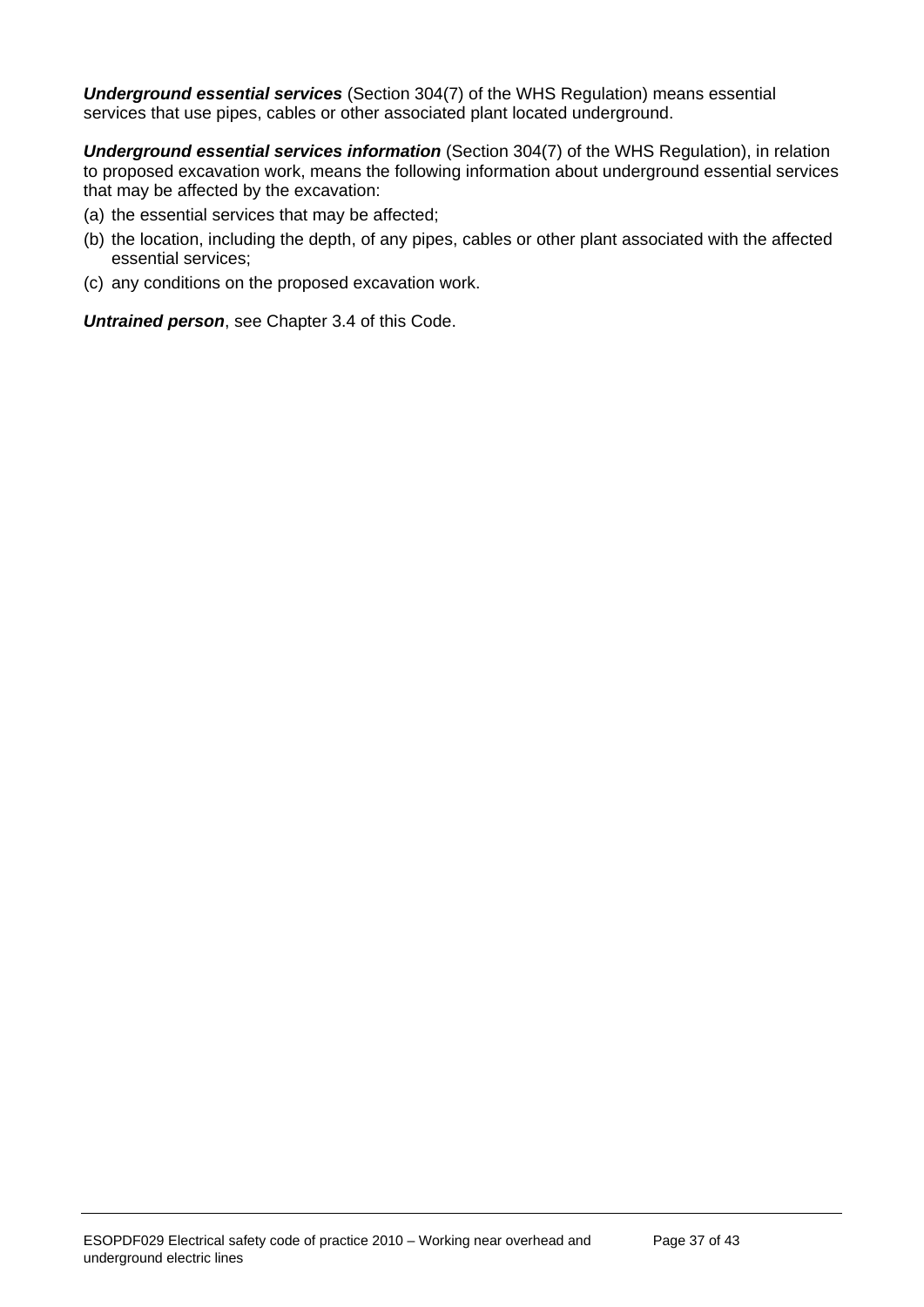# <span id="page-37-0"></span>**APPENDIX B EXCLUSION ZONES FOR OVERHEAD ELECTRIC LINES**

These tables are reproductions from Schedule 2, Parts 2 and 3 of the ES Regulation*.* 

# **Part 2 Overhead uninsulated (exposed) electric lines**

#### **Division 1 Exclusion zones for untrained persons**

| Nominal phase to<br>phase voltage of<br>overhead uninsulated<br>electric line                                    | <b>Untrained</b><br>person for<br>the electric<br>line (mm) | <b>Operating plant</b><br>operated by<br>untrained person for<br>the electric line (mm) | Vehicle operated by<br>untrained person for<br>the electric line (mm) |
|------------------------------------------------------------------------------------------------------------------|-------------------------------------------------------------|-----------------------------------------------------------------------------------------|-----------------------------------------------------------------------|
| low voltage (with<br>consultation with<br>person in control of<br>exposed electric line)                         | 1000                                                        | 3000                                                                                    | 600                                                                   |
| low voltage (without<br>consultation with<br>person in control of<br>exposed electric line)                      | 3000                                                        | 3000                                                                                    | 600                                                                   |
| above low voltage, up<br>to 33kV (with<br>consultation with<br>person in control of<br>exposed electric line)    | 2000                                                        | 3000                                                                                    | 900                                                                   |
| above low voltage, up<br>to 33kV (without<br>consultation with<br>person in control of<br>exposed electric line) | 3000                                                        | 3000                                                                                    | 900                                                                   |
| above 33kV up to<br>132kV                                                                                        | 3000                                                        | 3000                                                                                    | 2100                                                                  |
| above 132kV up to<br>220kV                                                                                       | 4500                                                        | 6000                                                                                    | 2900                                                                  |
| above 220kV up to<br>275kV                                                                                       | 5000                                                        | 6000                                                                                    | 2900                                                                  |
| above 275kV up to<br>330kV                                                                                       | 6000                                                        | 6000                                                                                    | 3400                                                                  |
| above 330kV up to<br>500kV                                                                                       | 6000                                                        | 8000                                                                                    | 4400                                                                  |
| Nominal pole to earth<br>dc voltage of<br>exposed electric line                                                  | <b>Untrained</b><br>person for<br>the electric<br>line (mm) | <b>Operating plant</b><br>operated by<br>untrained person for<br>the electric line (mm) | Vehicle operated by<br>untrained person for<br>the electric line (mm) |
| $+/- 25kV$                                                                                                       | 3000                                                        | 3000                                                                                    | 900                                                                   |
| $+/- 85kV$                                                                                                       | 3000                                                        | 3000                                                                                    | 2100                                                                  |
| $+/- 150kV$                                                                                                      | 3000                                                        | 3000                                                                                    | 2100                                                                  |
| $+/- 270kV$                                                                                                      | 4500                                                        | 6000                                                                                    | 2900                                                                  |
| $+/- 350kV$                                                                                                      | 5000                                                        | 6000                                                                                    | 2900                                                                  |
| $+/- 400kV$                                                                                                      | 6000                                                        | 6000                                                                                    | 3400                                                                  |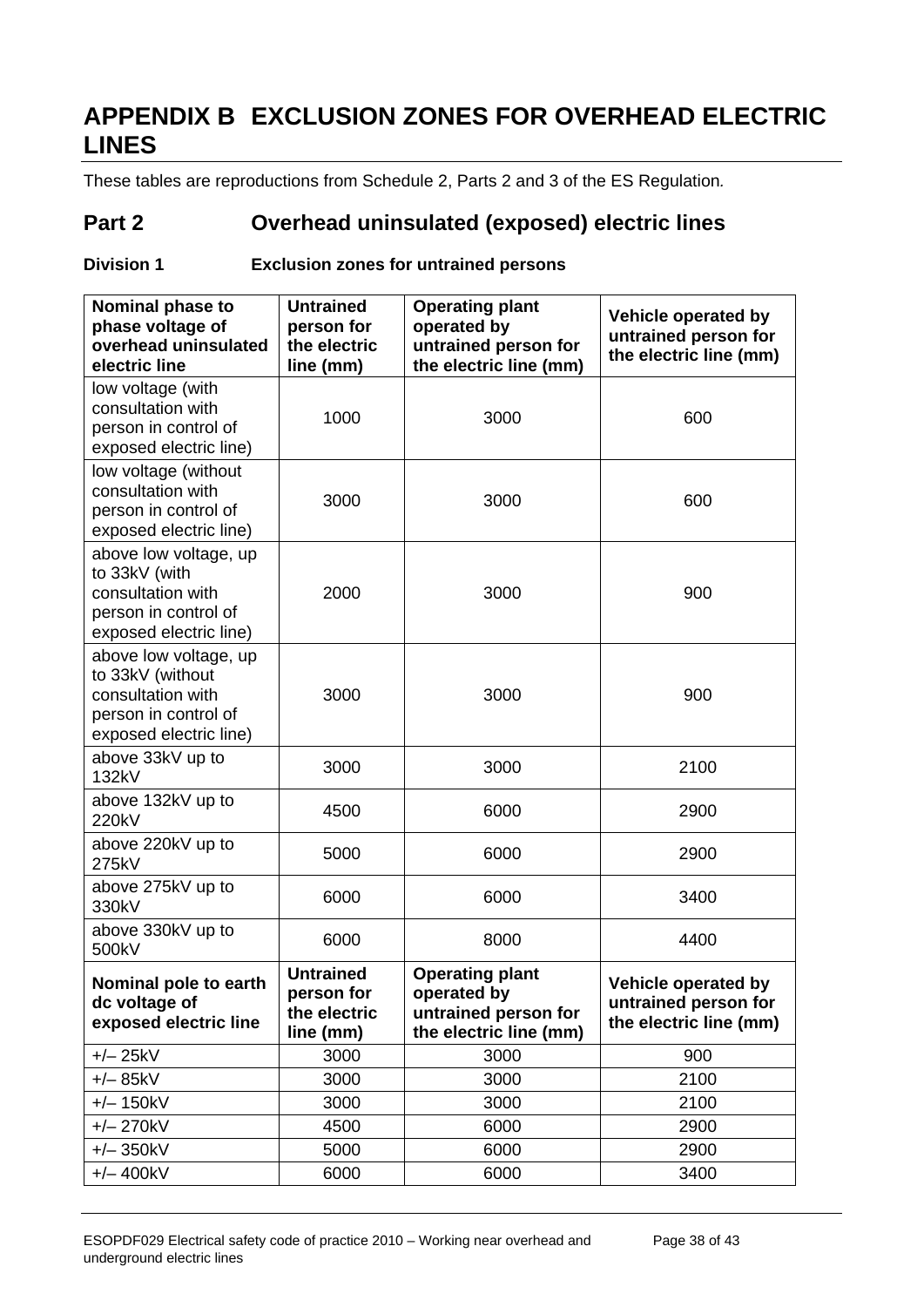# **Part 2 Overhead uninsulated (exposed) electric lines**

**Division 2 Exclusion zones for authorised or instructed persons** 

| <b>Nominal phase</b><br>to phase voltage<br>of overhead<br>uninsulated<br>electric line | <b>Authorised</b><br>person or<br>instructed person<br>for the electric<br>line (mm) | <b>Operating plant operated</b><br>by authorised person or<br>instructed person for the<br>electric line, with safety<br>observer or another safe<br>system (mm) | <b>Vehicle operated</b><br>by authorised<br>person or<br>instructed person<br>for the electric<br>line (mm) |
|-----------------------------------------------------------------------------------------|--------------------------------------------------------------------------------------|------------------------------------------------------------------------------------------------------------------------------------------------------------------|-------------------------------------------------------------------------------------------------------------|
| low voltage                                                                             | (No exclusion zone<br>prescribed)                                                    | 1000                                                                                                                                                             | 600                                                                                                         |
| above low<br>voltage, up to<br>33kV                                                     | 700                                                                                  | 1200                                                                                                                                                             | 700                                                                                                         |
| above 33kV up to<br>50kV                                                                | 750                                                                                  | 1300                                                                                                                                                             | 750                                                                                                         |
| above 50kV up to<br>66kV                                                                | 1000                                                                                 | 1400                                                                                                                                                             | 1000                                                                                                        |
| above 66kV up to<br>110 <sub>k</sub> V                                                  | 1000                                                                                 | 1800                                                                                                                                                             | 1000                                                                                                        |
| above 110kV up<br>to 132kV                                                              | 1200                                                                                 | 1800                                                                                                                                                             | 1200                                                                                                        |
| above 132kV up<br>to 220kV                                                              | 1800                                                                                 | 2400                                                                                                                                                             | 1800                                                                                                        |
| above 220kV up<br>to 275kV                                                              | 2300                                                                                 | 3000                                                                                                                                                             | 2300                                                                                                        |
| above 275kV up<br>to 330kV                                                              | 3000                                                                                 | 3700                                                                                                                                                             | 3000                                                                                                        |
| above 330kV up<br>to 400kV                                                              | 3300                                                                                 | 4000                                                                                                                                                             | 3300                                                                                                        |
| above 400kV up<br>to 500kV                                                              | 3900                                                                                 | 4600                                                                                                                                                             | 3900                                                                                                        |
| Nominal pole to<br>earth dc voltage<br>of exposed<br>electric line                      | <b>Authorised</b><br>person or<br>instructed person<br>for the electric<br>line (mm) | <b>Operating plant operated</b><br>by authorised person or<br>instructed person for the<br>electric line, with safety<br>observer or another safe<br>system (mm) | <b>Vehicle operated</b><br>by authorised<br>person or<br>instructed person<br>for the electric<br>line (mm) |
| $+/- 25kV$                                                                              | 700                                                                                  | 1200                                                                                                                                                             | 700                                                                                                         |
| $+/- 85kV$                                                                              | 1000                                                                                 | 1800                                                                                                                                                             | 1000                                                                                                        |
| $+/- 150kV$                                                                             | 1200                                                                                 | 1800                                                                                                                                                             | 1200                                                                                                        |
| $+/- 270kV$                                                                             | 1800                                                                                 | 2400                                                                                                                                                             | 1800                                                                                                        |
| $+/- 350kV$                                                                             | 2500                                                                                 | 3200                                                                                                                                                             | 2500                                                                                                        |
| $+/- 400kV$                                                                             | 2900                                                                                 | 3600                                                                                                                                                             | 2900                                                                                                        |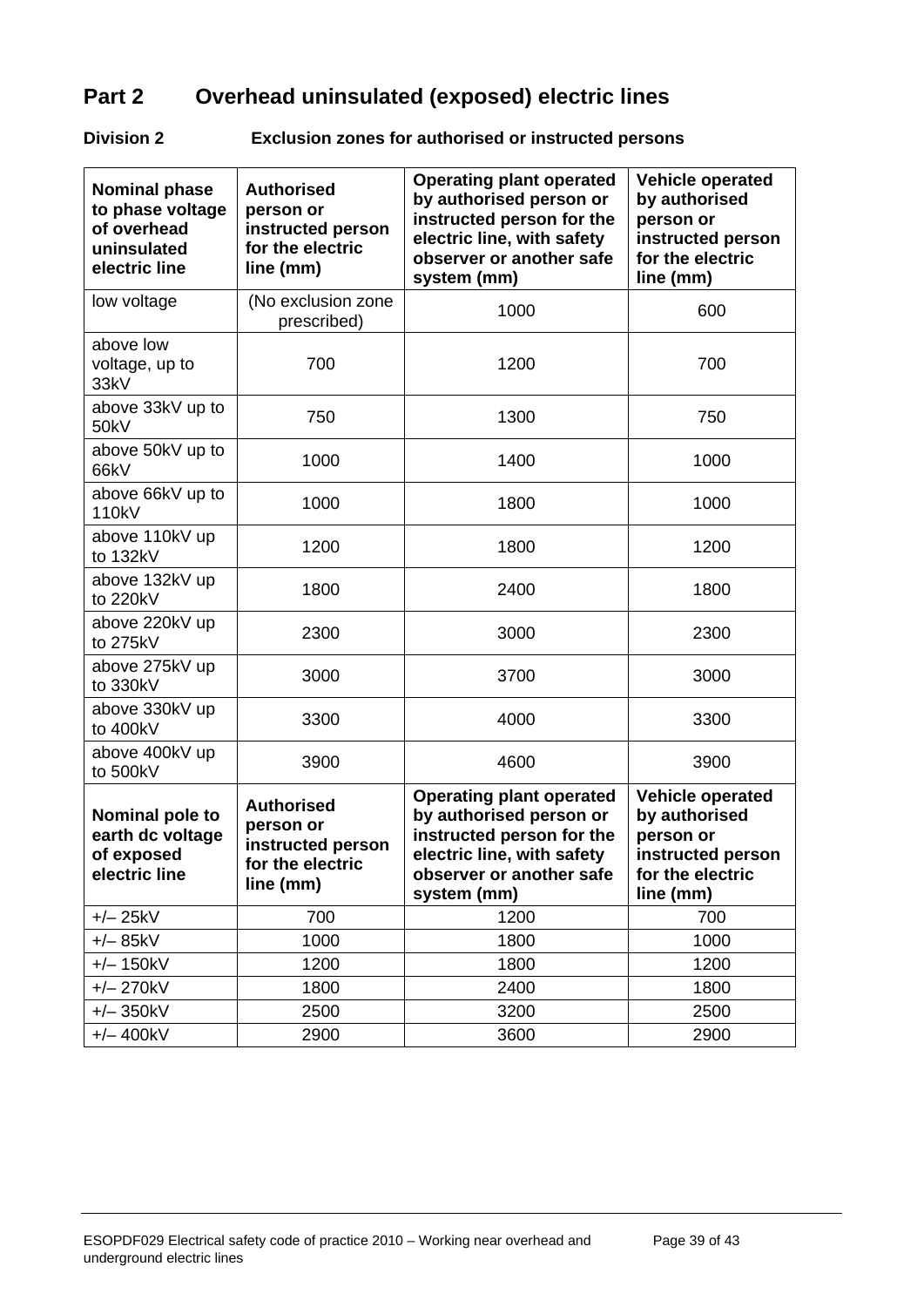# **Part 3 Overhead insulated electric lines**

#### **Division 1 Exclusion zones for untrained persons**

| Nominal phase to<br>phase voltage of<br>overhead insulated<br>electric line                                                      | <b>Untrained</b><br>person for the<br>electric line<br>(mm) | <b>Operating plant</b><br>operated by<br>untrained person for<br>the electric line (mm) | <b>Vehicle operated</b><br>by untrained<br>person for the<br>electric line (mm) |
|----------------------------------------------------------------------------------------------------------------------------------|-------------------------------------------------------------|-----------------------------------------------------------------------------------------|---------------------------------------------------------------------------------|
| low voltage (with<br>consultation with, and<br>with insulation verified<br>by, an authorised person<br>for the electric line)    | (No exclusion<br>zone<br>prescribed)                        | 1000                                                                                    | 300                                                                             |
| low voltage (with<br>consultation with, and<br>without insulation verified<br>by, an authorised person<br>for the electric line) | 3000                                                        | 3000                                                                                    | 600                                                                             |
| above low voltage, up to<br>33kV (with consultation<br>with person in control of<br>electric line)                               | 2000                                                        | 3000                                                                                    | 900                                                                             |
| above low voltage, up to<br>33kV (without<br>consultation with person<br>in control of electric line)                            | 3000                                                        | 3000                                                                                    | 900                                                                             |
| above 33kV up to 66kV                                                                                                            | 3000                                                        | 3000                                                                                    | 2100                                                                            |
| Nominal pole to earth<br>dc voltage of electric<br>line                                                                          | <b>Untrained</b><br>person for the<br>electric line<br>(mm) | <b>Operating plant</b><br>operated by<br>untrained person for<br>the electric line (mm) | <b>Vehicle operated</b><br>by untrained<br>person for the<br>electric line (mm) |
| $+/- 25kV$                                                                                                                       | 3000                                                        | 3000                                                                                    | 900                                                                             |
| $+/- 85kV$                                                                                                                       | 3000                                                        | 3000                                                                                    | 2100                                                                            |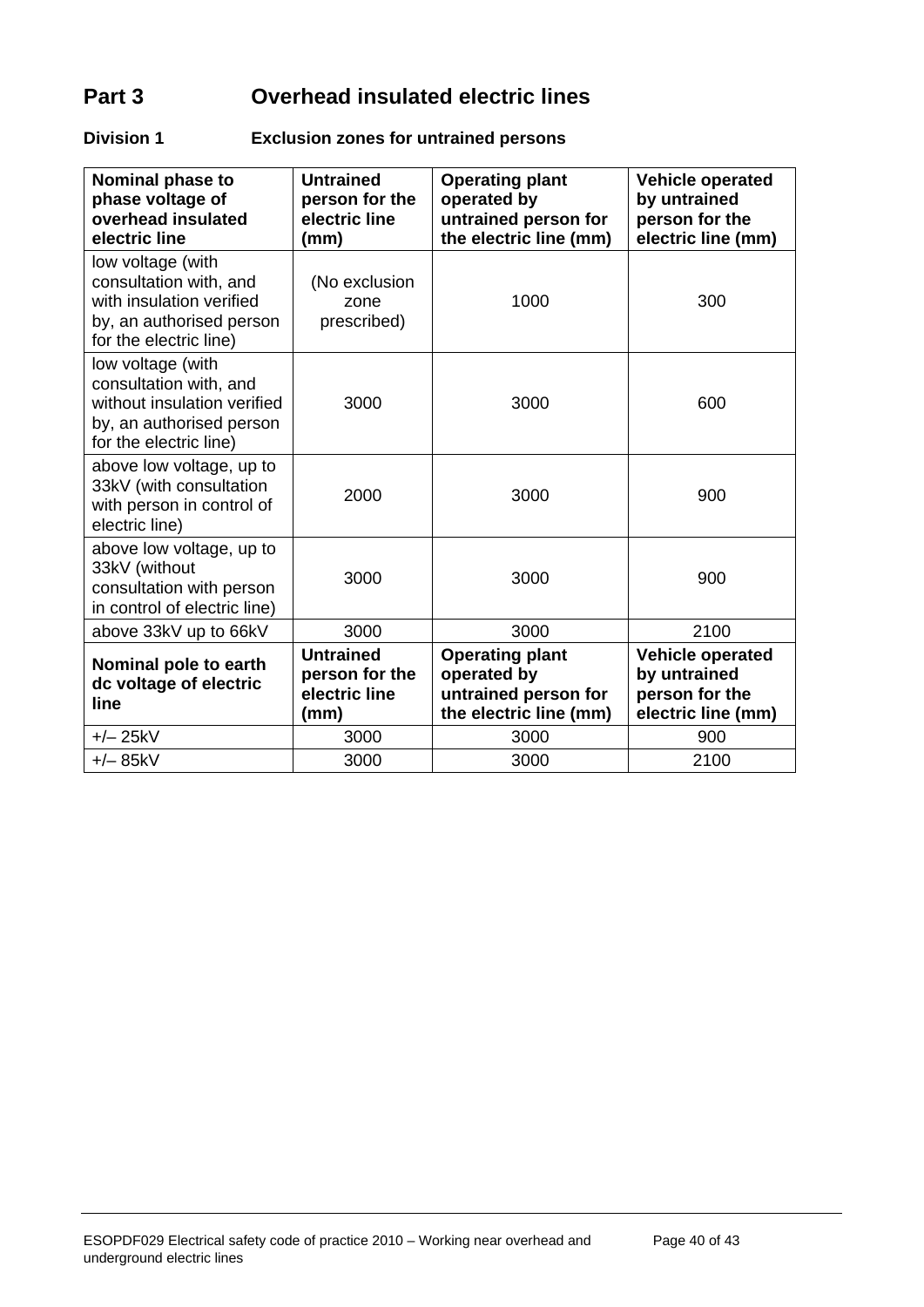# **Part 3 Overhead insulated electric lines**

#### **Division 2 Exclusion zones for authorised or instructed persons**

| <b>Nominal phase to</b><br>phase voltage of<br>overhead insulated<br>electric line                                                  | <b>Authorised</b><br>person or<br><b>instructed</b><br>person for<br>the electric<br>line (mm) | <b>Operating plant operated</b><br>by authorised person or<br>instructed person for the<br>electric line, with safety<br>observer or another safe<br>system (mm) | <b>Vehicle operated</b><br>by authorised<br>person or<br>instructed person<br>for the electric<br>line (mm) |
|-------------------------------------------------------------------------------------------------------------------------------------|------------------------------------------------------------------------------------------------|------------------------------------------------------------------------------------------------------------------------------------------------------------------|-------------------------------------------------------------------------------------------------------------|
| low voltage (with<br>consultation with, and<br>with insulation verified<br>by, an authorised<br>person for the electric<br>line)    | (No exclusion<br>zone<br>prescribed)                                                           | (No exclusion zone<br>prescribed)                                                                                                                                | (No exclusion zone<br>prescribed)                                                                           |
| low voltage (with<br>consultation with, and<br>without insulation<br>verified by, an<br>authorised person for<br>the electric line) | (No exclusion<br>zone<br>prescribed)                                                           | (No exclusion zone<br>prescribed)                                                                                                                                | 600                                                                                                         |
| above low voltage, up<br>to 33kV (with or without<br>consultation with<br>person in control of<br>electric line)                    | 700                                                                                            | 700                                                                                                                                                              | 700                                                                                                         |
| above 33kV up to 50kV                                                                                                               | 750                                                                                            | 750                                                                                                                                                              | 750                                                                                                         |
| above 50kV up to 66kV                                                                                                               | 1000                                                                                           | 1000                                                                                                                                                             | 1000                                                                                                        |
| Nominal pole to earth<br>dc voltage of electric<br>line                                                                             | <b>Authorised</b><br>person or<br>instructed<br>person for<br>the electric<br>line (mm)        | <b>Operating plant operated</b><br>by authorised person or<br>instructed person for the<br>electric line, with safety<br>observer or another safe<br>system (mm) | <b>Vehicle operated</b><br>by authorised<br>person or<br>instructed person<br>for the electric<br>line (mm) |
| $+/- 25kV$                                                                                                                          | 700                                                                                            | 700                                                                                                                                                              | 700                                                                                                         |
| $+/- 85kV$                                                                                                                          | 1000                                                                                           | 1000                                                                                                                                                             | 1000                                                                                                        |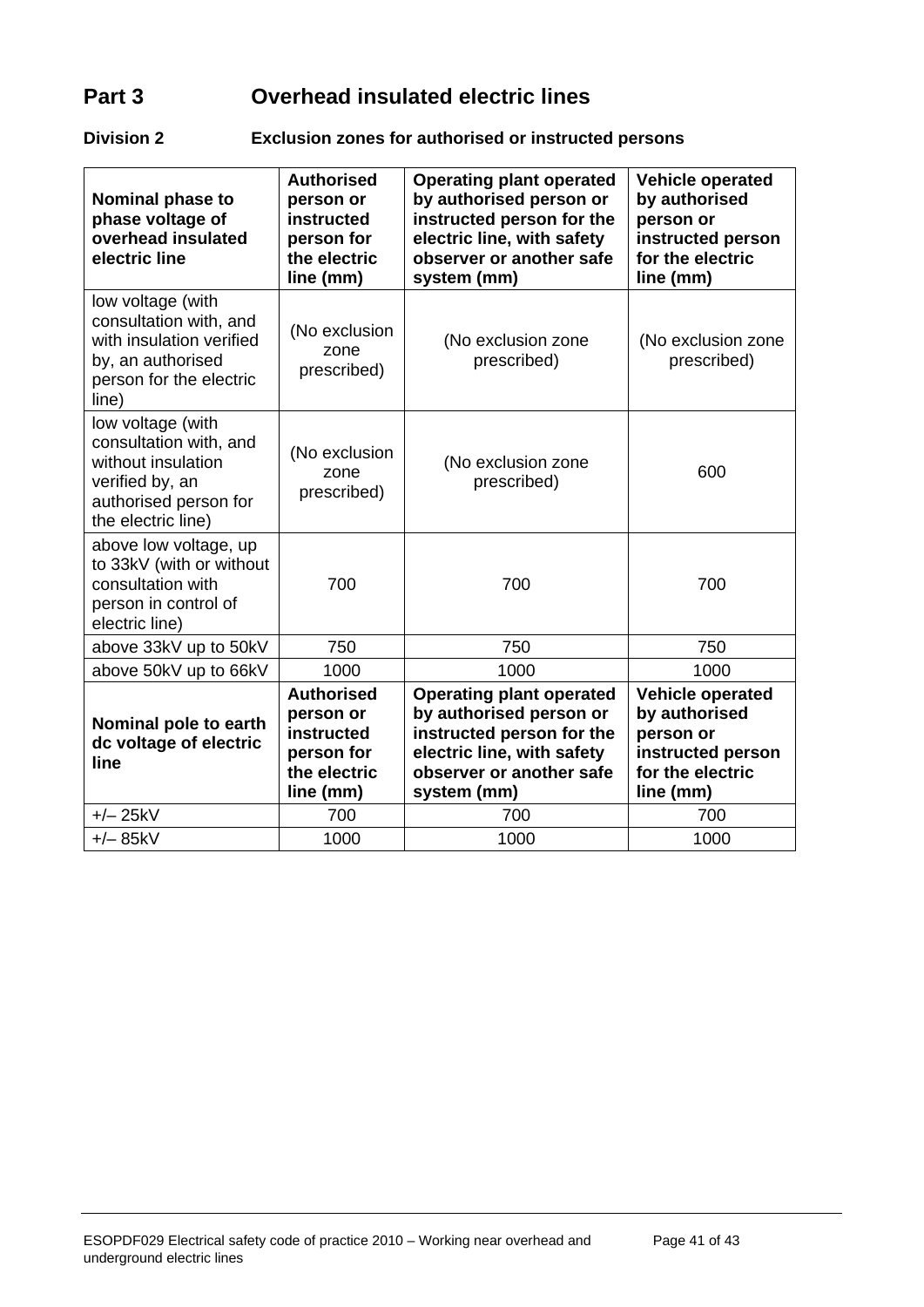# <span id="page-41-0"></span>**APPENDIX C INCIDENTS INVOLVING LIVE OVERHEAD ELECTRIC LINES**

### <span id="page-41-1"></span>*C.1 Mobile crane operation*

A mobile crane contacted a 132,000 volt overhead electric line located adjacent to a worksite. At the time of the incident the crane driver had slewed the boom of the crane towards the line, which resulted in the lifting chains swinging outwards, making contact with the line.

No persons were injured; however the crane sustained extensive damage to the tyres, lifting rope and electrical system on the crane.

#### *Contributing factors*

Failure to:

- maintain exclusion zone distances for the line and take account of the possibility of the lifting chains swinging towards the lines when the crane was operated,
- carry out an adequate risk assessment of the worksite and implement suitable control measures,
- use a safety observer to observe the crane operations near the power lines.

# <span id="page-41-2"></span>*C.2 Scaffolding work*

A worker died and three apprentice roof plumbers were injured when attempting to move an 8.9 metre high aluminium scaffold at a construction site. At the time of the incident the workers were moving the mobile scaffold over soft sand when the castor wheels located at the base of the scaffold sunk into the sand causing it to fall and make contact with 33,000 volt overhead electric lines that were located adjacent to the construction site.

#### *Contributing factors*

Failure to:

- carry out an adequate risk assessment of the worksite to account of the ground conditions at the worksite'
- implement suitable control measures.

### <span id="page-41-3"></span>*C.3 Farm machinery*

A farmer operating a harvester on his property received a fatal electric shock when the raised delivery chute contacted 11,000 volt overhead electric lines. The farmer was aware of the lines and had previously warned others to stay clear.

#### *Contributing factors*

Failure to:

- maintain exclusion zone distances for the lines,
- carry out an adequate risk assessment of the worksite and implement suitable control measures to ensure exclusion zones were maintained.